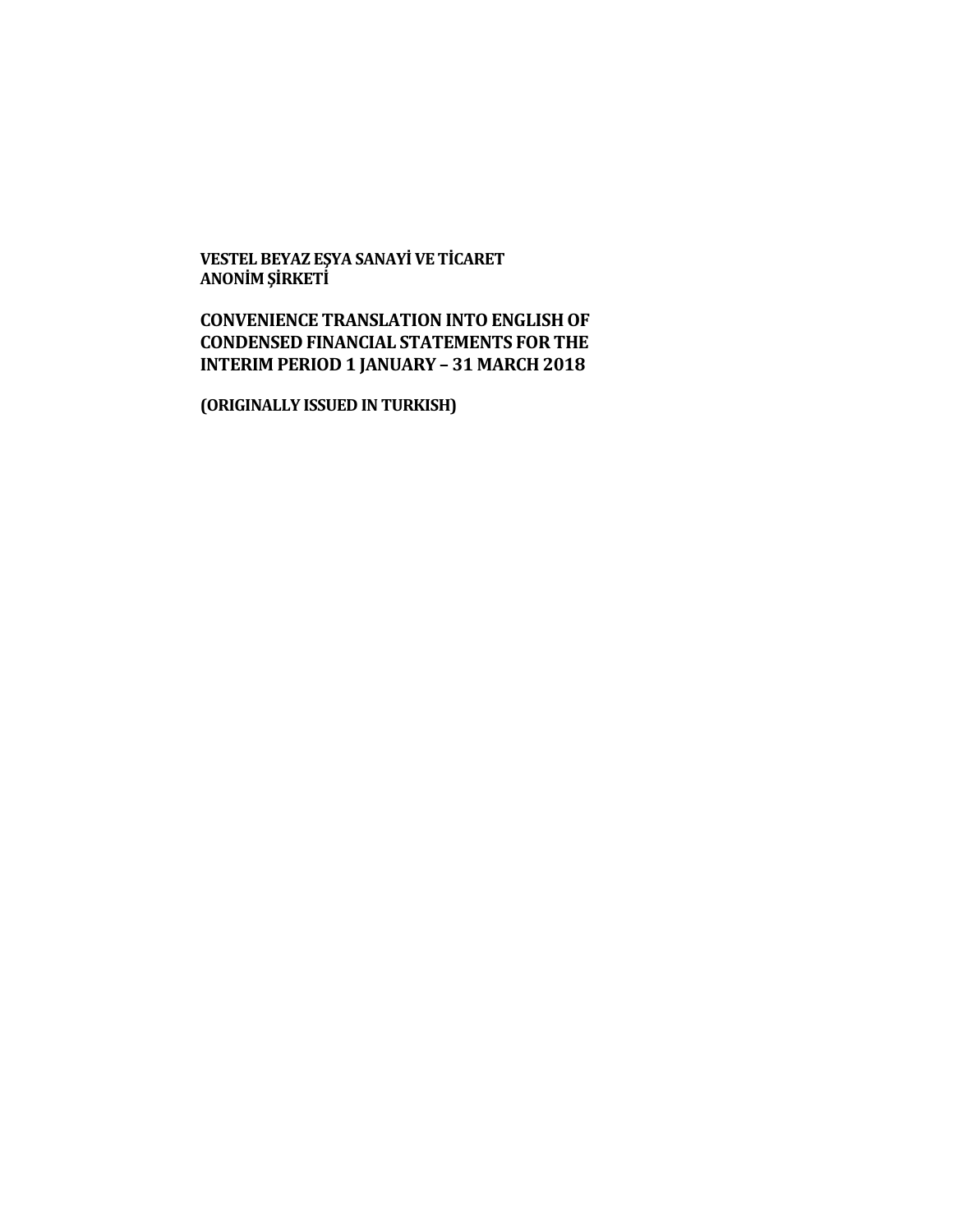| <b>CONTENTS</b>                                                 | <b>PAGE</b> |
|-----------------------------------------------------------------|-------------|
|                                                                 | $1 - 5$     |
| <b>CONDENSED INTERIM STATEMENTS OF PROFIT OR LOSS AND OTHER</b> |             |
|                                                                 | 6-7         |
|                                                                 | 8           |

## NOTES TO THE CONDENSED FINANCIAL STATEMENTS FOR THE INTERIM PERIOD 1 JANUARY -31 MARCH 2018

| NOTE <sub>1</sub>  |                                                                      |    |
|--------------------|----------------------------------------------------------------------|----|
| NOTE <sub>2</sub>  |                                                                      |    |
| NOTE <sub>3</sub>  |                                                                      | 26 |
| NOTE <sub>4</sub>  |                                                                      | 27 |
| NOTE <sub>5</sub>  |                                                                      |    |
| NOTE 6             |                                                                      |    |
| NOTE <sub>7</sub>  |                                                                      | 33 |
|                    |                                                                      | 34 |
| NOTE <sub>8</sub>  |                                                                      |    |
| NOTE <sub>9</sub>  |                                                                      |    |
| NOTE <sub>10</sub> |                                                                      |    |
| <b>NOTE 11</b>     |                                                                      |    |
| <b>NOTE 12</b>     |                                                                      |    |
| <b>NOTE 13</b>     |                                                                      |    |
| <b>NOTE 14</b>     |                                                                      |    |
| NOTE <sub>15</sub> |                                                                      |    |
| NOTE <sub>16</sub> |                                                                      | 44 |
| NOTE <sub>17</sub> |                                                                      |    |
| NOTE <sub>18</sub> |                                                                      | 47 |
| <b>NOTE 19</b>     |                                                                      | 47 |
| NOTE <sub>20</sub> | GENERAL ADMINISTRATIVE EXPENSES, MARKETING EXPENSES, RESEARCH        |    |
|                    |                                                                      | 48 |
| <b>NOTE 21</b>     |                                                                      |    |
| NOTE <sub>22</sub> |                                                                      |    |
| NOTE <sub>23</sub> | TAXES ON INCOME (INCLUDING DEFERRED TAX ASSETS AND LIABILITIES)50-53 |    |
| <b>NOTE 24</b>     |                                                                      | 53 |
| <b>NOTE 25</b>     |                                                                      | 54 |
| <b>NOTE 26</b>     |                                                                      |    |
|                    |                                                                      |    |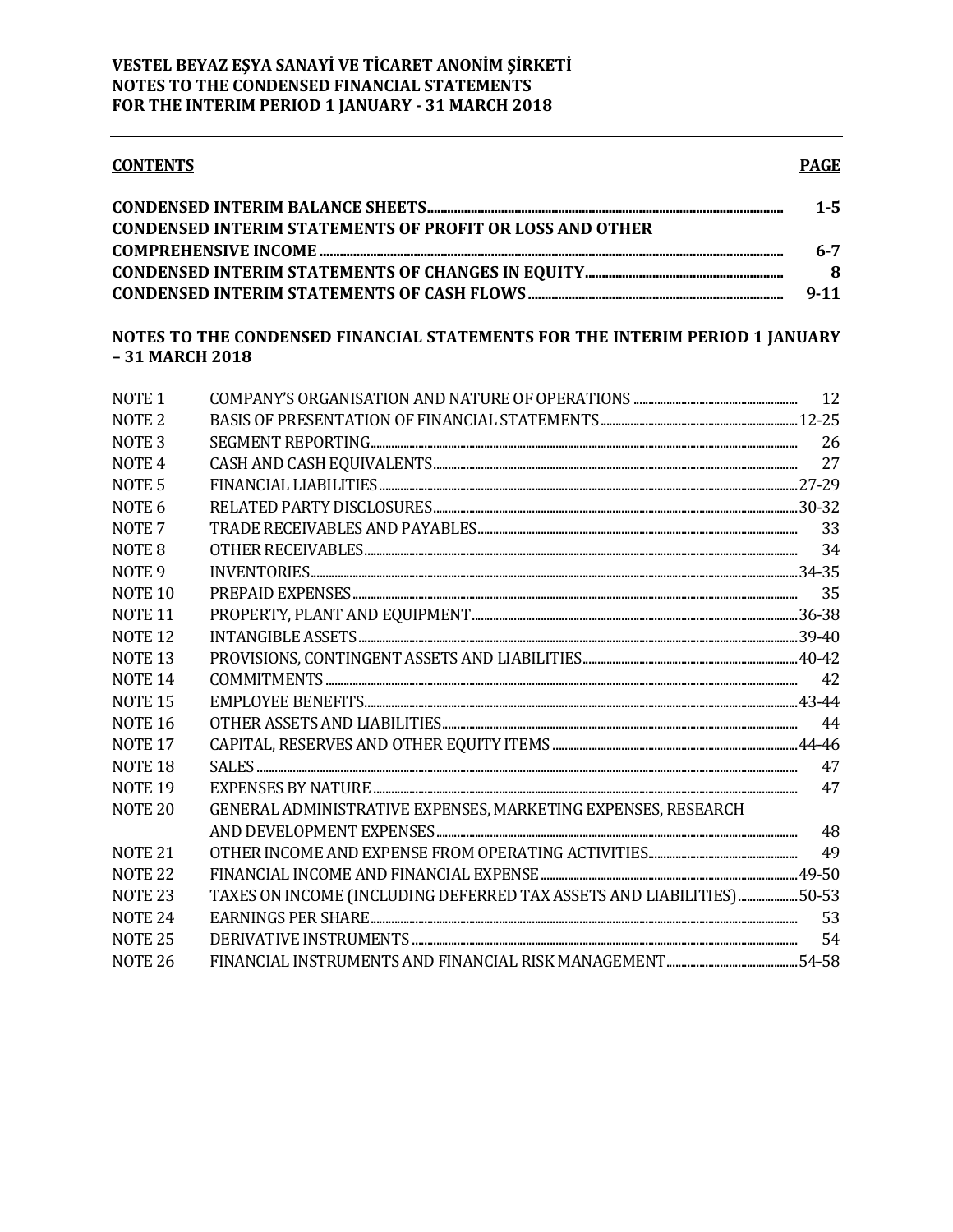|                                                 | <b>Footnotes</b> | 31 March 2018 | <b>Audited</b><br><b>31 December 2017</b> |
|-------------------------------------------------|------------------|---------------|-------------------------------------------|
| <b>ASSETS</b>                                   |                  |               |                                           |
| <b>CURRENT ASSETS</b>                           |                  |               |                                           |
| Cash and Cash Equivalents                       | 4                | 138.291       | 73.679                                    |
| <b>Trade Receivables</b>                        |                  | 1.105.888     | 1.045.883                                 |
| Trade Receivables Due from Related Parties      | 6                | 1.099.393     | 1.038.802                                 |
| Trade Receivables Due from Unrelated Parties    | 7                | 6.495         | 7.081                                     |
| <b>Other Receivables</b>                        |                  | 637.169       | 645.195                                   |
| Other Receivables Due from Related Parties      | 6                | 496.540       | 511.898                                   |
| Other Receivables Due from Unrelated Parties    | 8                | 140.629       | 133.297                                   |
| Derivative Financial Assets                     |                  | 2.096         | 4.009                                     |
| Derivative Financial Assets Held for Trading    | 25               | 2.096         | 1.759                                     |
| Derivative Financial Assets Held for Hedging    | 25               |               | 2.250                                     |
| Inventories                                     | 9                | 623.507       | 500.180                                   |
| Prepayments                                     |                  | 20.312        | 13.803                                    |
| Prepayments to Unrelated Parties                | 10               | 20.312        | 13.803                                    |
| <b>Current Tax Assets</b>                       |                  | 1.432         | 1.250                                     |
| <b>Other Current Assets</b>                     |                  | 3.414         | 5.941                                     |
| Other Current Assets Due from Unrelated Parties | 16               | 3.414         | 5.941                                     |
| <b>TOTAL CURRENT ASSETS</b>                     |                  | 2.532.109     | 2.289.940                                 |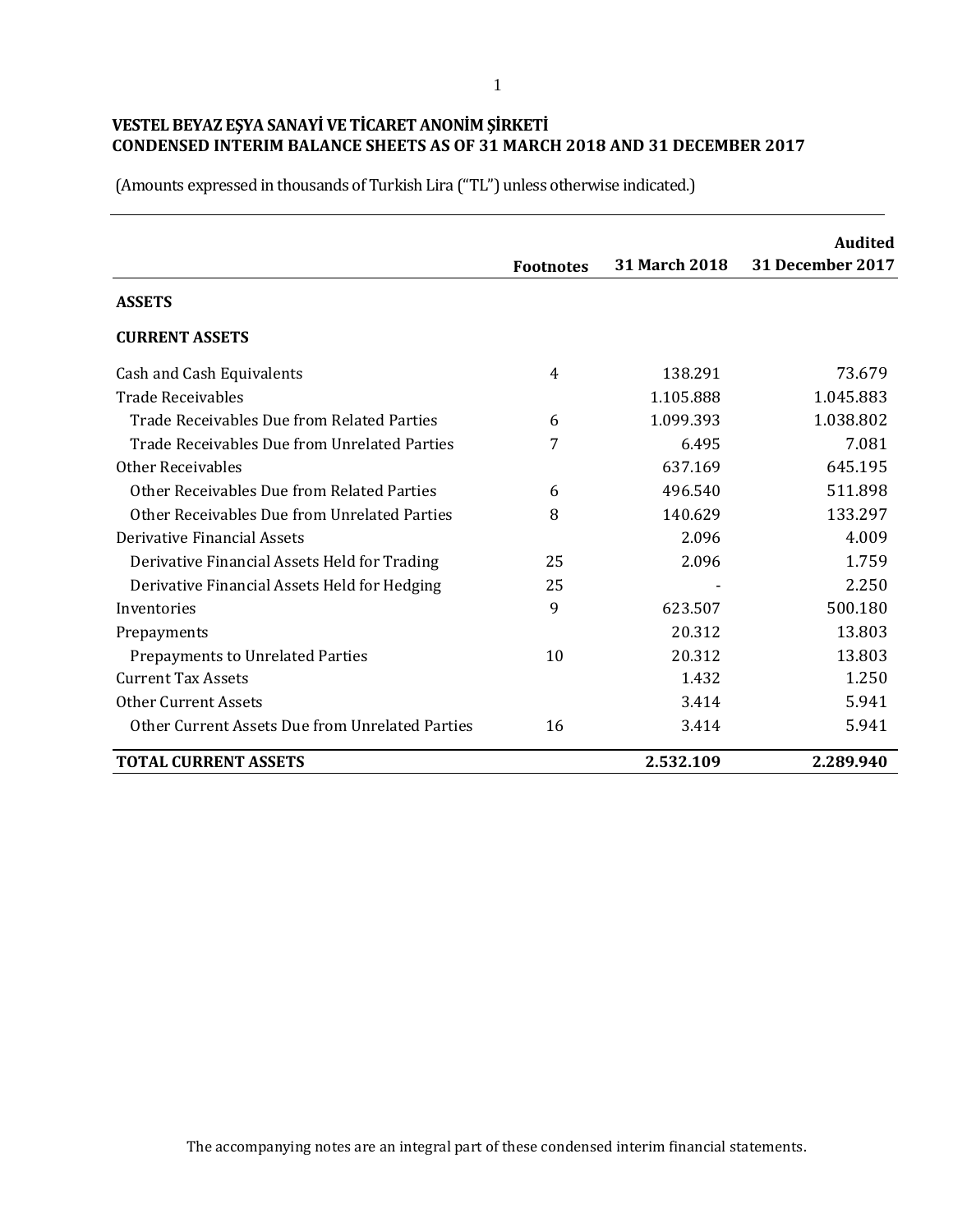|                                         |                  |                      | <b>Audited</b>          |
|-----------------------------------------|------------------|----------------------|-------------------------|
|                                         | <b>Footnotes</b> | <b>31 March 2018</b> | <b>31 December 2017</b> |
| <b>NON-CURRENT ASSETS</b>               |                  |                      |                         |
| Property, Plant and Equipments          |                  | 666.992              | 553.202                 |
| Land and Premises                       | 11               | 39.063               | 39.063                  |
| Land Improvements                       | 11               | 829                  | 844                     |
| <b>Buildings</b>                        | 11               | 84.870               | 40.838                  |
| <b>Machinery and Equipments</b>         | 11               | 409.269              | 367.398                 |
| Vehicles                                | 11               | 227                  | 249                     |
| <b>Fixtures and Fittings</b>            | 11               | 18.278               | 17.689                  |
| Leasehold Improvements                  | 11               | 4.067                | 4.070                   |
| <b>Construction in Progress</b>         | 11               | 110.389              | 83.051                  |
| Intangible Assets and Goodwill          |                  | 123.929              | 118.214                 |
| Other Rights                            | 12               | 18                   | 19                      |
| <b>Capitalized Development Costs</b>    | 12               | 115.512              | 109.806                 |
| Other Intangible Assets                 | 12               | 8.399                | 8.389                   |
| Prepayments                             |                  | 45.313               | 62.952                  |
| <b>Prepayments to Unrelated Parties</b> | 10               | 45.313               | 62.952                  |
| Deferred Tax Asset                      | 23               | 10.598               | 5.681                   |
| <b>TOTAL NON-CURRENT ASSETS</b>         |                  | 846.832              | 740.049                 |
| <b>TOTAL ASSETS</b>                     |                  | 3.378.941            | 3.029.989               |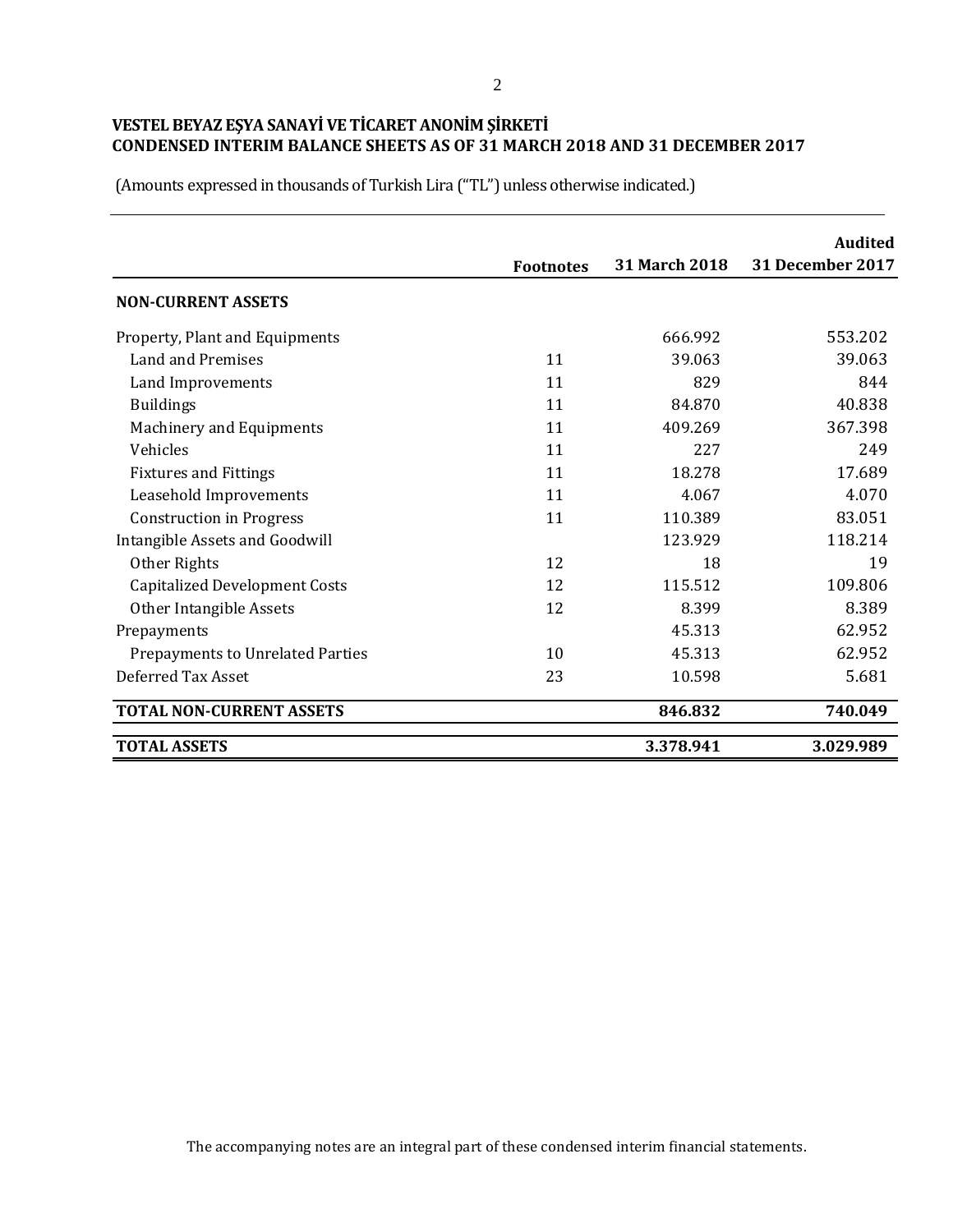|                                                   |                  | 31 March 2018 | <b>Audited</b><br>31 December 2017 |
|---------------------------------------------------|------------------|---------------|------------------------------------|
|                                                   | <b>Footnotes</b> |               |                                    |
| <b>LIABILITIES</b>                                |                  |               |                                    |
| <b>CURRENT LIABILITIES</b>                        |                  |               |                                    |
| <b>Current Borrowings</b>                         |                  | 357.085       | 281.926                            |
| <b>Current Borrowings from Unrelated Parties</b>  |                  | 357.085       | 281.926                            |
| <b>Bank Loans</b>                                 | 5                | 356.609       | 281.476                            |
| <b>Leasing Debts</b>                              | 5                | 476           | 450                                |
| <b>Current Portion of Non-current Borrowings</b>  |                  | 223.522       | 70.051                             |
| Current Portion of Non-current Borrowings from    |                  |               |                                    |
| <b>Unrelated Parties</b>                          |                  | 223.522       | 70.051                             |
| <b>Bank Loans</b>                                 | 5                | 223.522       | 70.051                             |
| <b>Trade Payables</b>                             |                  | 1.460.000     | 1.242.281                          |
| <b>Trade Payables to Related Parties</b>          | 6                | 51.049        | 40.744                             |
| <b>Trade Payables to Unrelated Parties</b>        | 7                | 1.408.951     | 1.201.537                          |
| <b>Employee Benefit Obligations</b>               | 15               | 30.818        | 26.671                             |
| <b>Other Payables</b>                             |                  | 69.533        | 64.507                             |
| Other Payables to Related Parties                 | 6                | 69.533        | 64.507                             |
| Derivative Financial Liabilities                  |                  | 15.798        | 9.977                              |
| Derivative Financial Liabilities Held for Trading | 25               | 431           | 5.993                              |
| Derivative Financial Liabilities Held for Hedging | 25               | 15.367        | 3.984                              |
| Current Tax Liabilities, Current                  | 23               | 906           |                                    |
| <b>Current Provisions</b>                         |                  | 2.197         | 2.197                              |
| <b>Other Current Provisions</b>                   | 13               | 2.197         | 2.197                              |
| Other Current Liabilities                         |                  | 13.392        | 8.697                              |
| Other Current Liabilities to Unrelated Parties    | 16               | 13.392        | 8.697                              |
| <b>TOTAL CURRENT LIABILITIES</b>                  |                  | 2.173.251     | 1.706.307                          |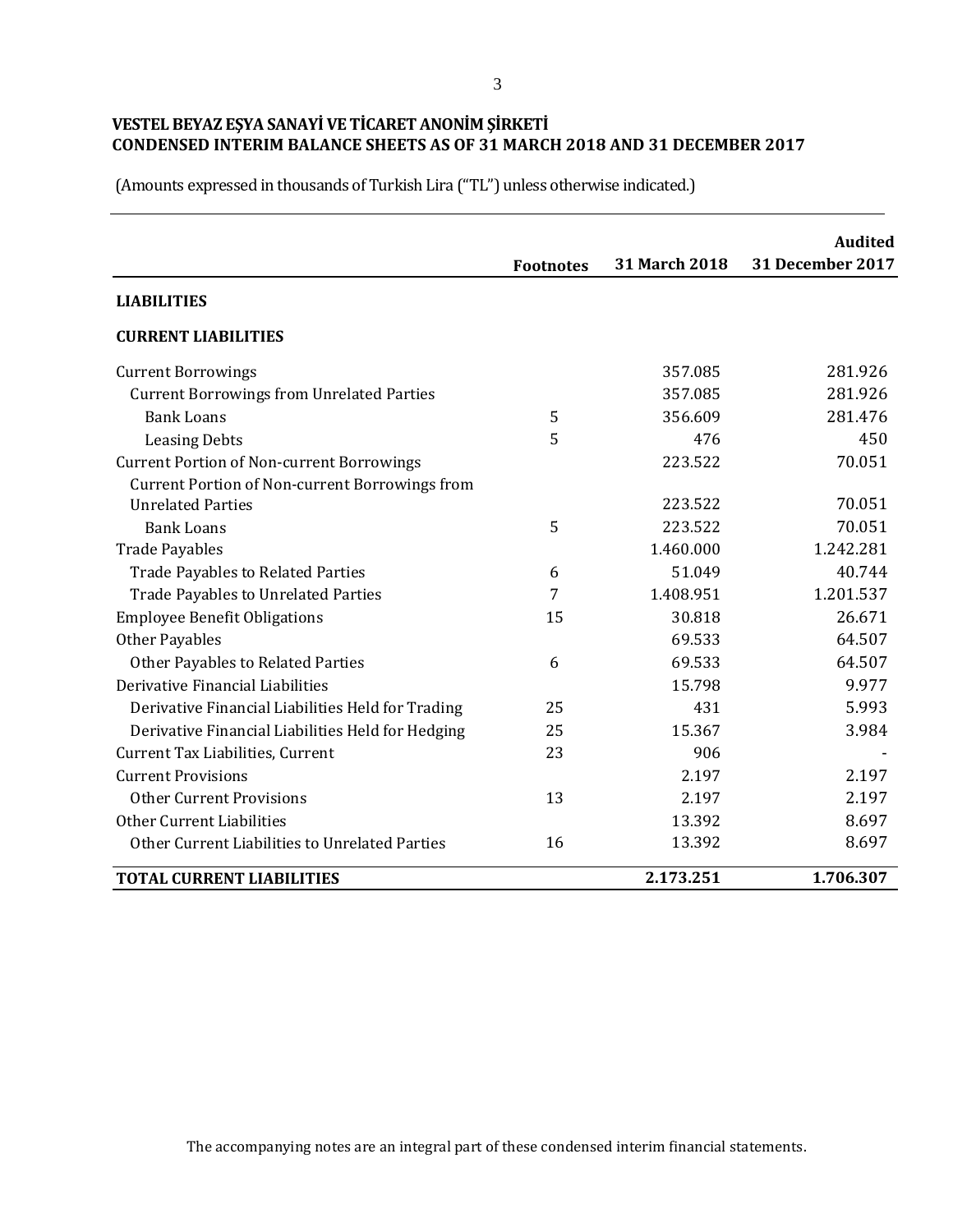|                                              |                  |                      | <b>Audited</b>   |
|----------------------------------------------|------------------|----------------------|------------------|
|                                              | <b>Footnotes</b> | <b>31 March 2018</b> | 31 December 2017 |
| <b>NON-CURRENT LIABILITIES</b>               |                  |                      |                  |
| Long Term Borrowings                         |                  | 11.296               | 179.514          |
| Long Term Borrowings from Unrelated Parties  |                  | 11.296               | 179.514          |
| <b>Bank Loans</b>                            | 5                | 10.845               | 178.968          |
| <b>Leasing Debts</b>                         | 5                | 451                  | 546              |
| <b>Trade Payables</b>                        |                  | 6.480                | 1.959            |
| <b>Trade Payables to Unrelated Parties</b>   | 7                | 6.480                | 1.959            |
| Other Payables                               |                  | 69.755               | 98.323           |
| <b>Other Payables to Related Parties</b>     | 6                | 69.755               | 98.323           |
| Non-current Provisions                       |                  | 32.534               | 31.749           |
| Non-current Provisions for Employee Benefits | 15               | 32.534               | 31.749           |
| <b>TOTAL NON-CURRENT LIABILITIES</b>         |                  | 120.065              | 311.545          |
| <b>TOTAL LIABILITIES</b>                     |                  | 2.293.316            | 2.017.852        |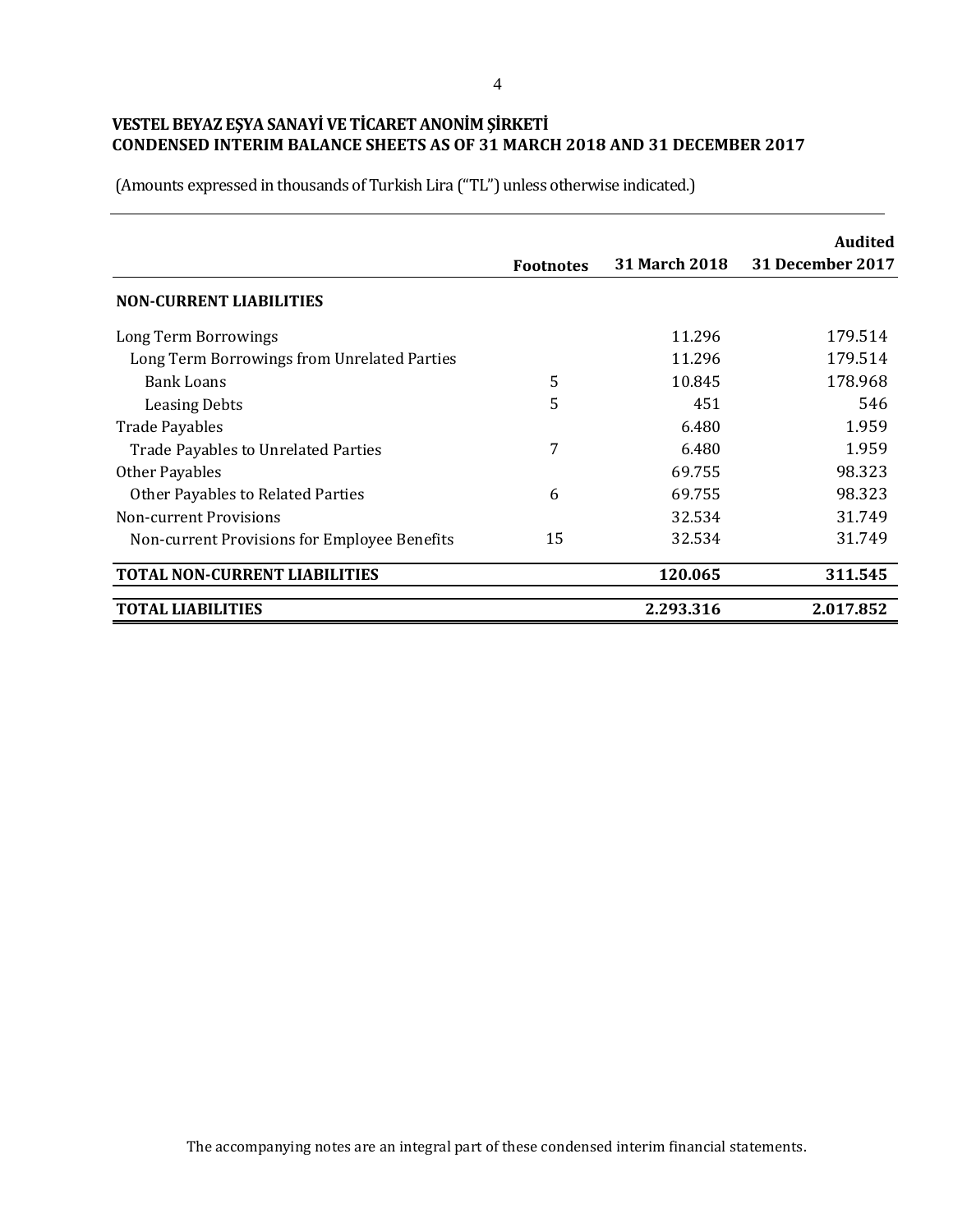(Amounts expressed in thousands of Turkish Lira ("TL") unless otherwise indicated.)

|                                                                                                                         | <b>Footnotes</b> | <b>31 March 2018</b> | <b>Audited</b><br><b>31 December 2017</b> |
|-------------------------------------------------------------------------------------------------------------------------|------------------|----------------------|-------------------------------------------|
| <b>EQUITY</b>                                                                                                           |                  |                      |                                           |
| <b>Equity Attributable to Owners of Parent</b>                                                                          |                  | 1.085.625            | 1.012.137                                 |
| <b>Issued Capital</b>                                                                                                   | 17               | 190.000              | 190.000                                   |
| <b>Inflation Adjustments on Capital</b>                                                                                 | 17               | 9.734                | 9.734                                     |
| Share Premium (Discount)                                                                                                | 17               | 109.031              | 109.031                                   |
| Other Accumulated Comprehensive Income (Loss) that<br>will not be Reclassified in Profit or Loss                        |                  | (6.478)              | (6.203)                                   |
| Gains (Losses) on Revaluation and Remeasurement                                                                         |                  | (6.478)              | (6.203)                                   |
| Gains (Losses) on Remeasurements of Defined<br><b>Benefit Plans</b>                                                     |                  | (6.478)              | (6.203)                                   |
| Other Accumulated Comprehensive Income (Loss) that<br>will be Reclassified in Profit or Loss<br>Gains (Losses) on Hedge |                  | (11.986)<br>(11.986) | (1.352)<br>(1.352)                        |
| Gains (Losses) on Cash Flow Hedges                                                                                      |                  | (11.986)             | (1.352)                                   |
| Restricted Reserves Appropriated from Profits                                                                           |                  | 95.156               | 111.627                                   |
| <b>Legal Reserves</b>                                                                                                   | 17               | 95.156               | 111.627                                   |
| Prior Years' Profits or Losses                                                                                          | 17               | 615.771              | 304.066                                   |
| <b>Current Period Net Profit Or Loss</b>                                                                                |                  | 84.397               | 295.234                                   |
| <b>TOTAL EQUITY</b>                                                                                                     |                  | 1.085.625            | 1.012.137                                 |
| <b>TOTAL LIABILITIES AND EQUITY</b>                                                                                     |                  | 3.378.941            | 3.029.989                                 |

Condensed financial statements for the interim period 1 January – 31 March 2018 were approved by the Board of Directors of Vestel Beyaz Eşya Sanayi ve Ticaret A.Ş. on 25 April 2018. General Assembly and specified regulatory bodies have the right to make amendments to statutory financial statements after issue.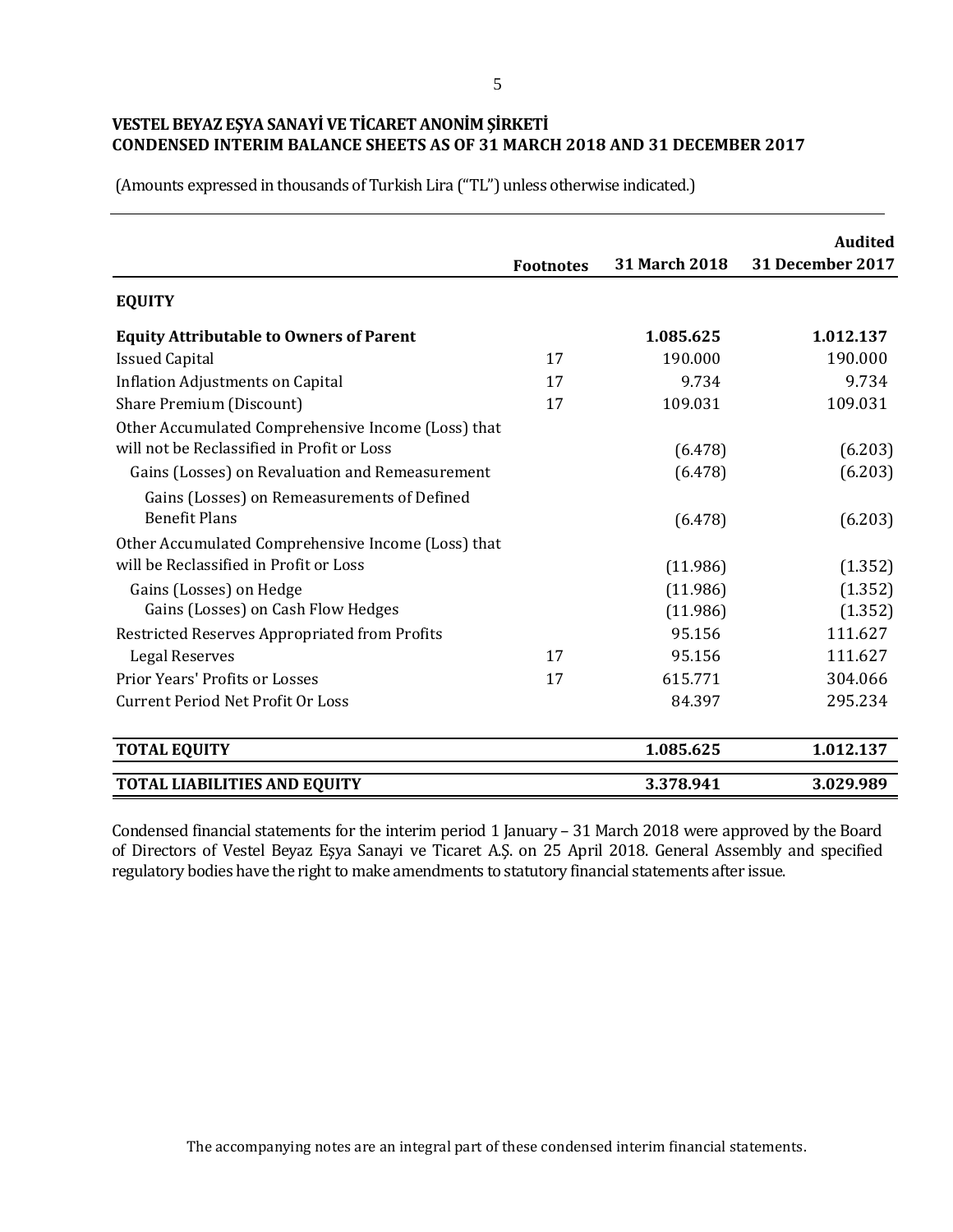## **VESTEL BEYAZ EŞYA SANAYİ VE TİCARET ANONİM ŞİRKETİ CONDENSED INTERIM STATEMENTS OF PROFIT OR LOSS AND OTHER COMPREHENSIVE INCOME FOR THE PERIODS 1 JANUARY - 31 MARCH 2018 AND 2017**

(Amounts expressed in thousands of Turkish Lira ("TL") unless otherwise indicated.)

|                                                       |    | 1 January -<br>Footnotes 31 March 2018 | 1 January -<br>31 March 2017 |
|-------------------------------------------------------|----|----------------------------------------|------------------------------|
| <b>PROFIT OR LOSS</b>                                 |    |                                        |                              |
| Revenue                                               | 18 | 1.040.822                              | 689.010                      |
| <b>Cost of Sales</b>                                  | 18 | (901.465)                              | (589.025)                    |
| <b>GROSS PROFIT (LOSS) FROM COMMERCIAL OPERATIONS</b> |    | 139.357                                | 99.985                       |
| <b>GROSS PROFIT (LOSS)</b>                            |    | 139.357                                | 99.985                       |
| <b>General Administrative Expenses</b>                | 20 | (12.013)                               | (10.016)                     |
| <b>Marketing Expenses</b>                             | 20 | (14.599)                               | (10.838)                     |
| <b>Research and Development Expense</b>               | 20 | (8.818)                                | (6.344)                      |
| Other Income from Operating Activities                | 21 | 72.916                                 | 92.027                       |
| Other Expenses from Operating Activities              | 21 | (69.345)                               | (61.061)                     |
| PROFIT (LOSS) FROM OPERATING ACTIVITIES               |    | 107.498                                | 103.753                      |
| PROFIT (LOSS) BEFORE FINANCING INCOME (EXPENSE)       |    | 107.498                                | 103.753                      |
| Finance Income                                        | 22 | 47.179                                 | 31.800                       |
| <b>Finance Costs</b>                                  | 22 | (71.224)                               | (62.780)                     |
| PROFIT (LOSS) FROM CONTINUING OPERATIONS, BEFORE      |    |                                        |                              |
| <b>TAX</b>                                            |    | 83.453                                 | 72.773                       |
| Tax (Expense) Income, Continuing Operations           |    | 944                                    | (45)                         |
| Current Period Tax (Expense) Income                   | 23 | (906)                                  | (1.012)                      |
| Deferred Tax (Expense) Income                         | 23 | 1.850                                  | 967                          |
| PROFIT (LOSS) FROM CONTINUING OPERATIONS              |    | 84.397                                 | 72.728                       |
| <b>PROFIT (LOSS)</b>                                  |    | 84.397                                 | 72.728                       |
| <b>Earnings Per Share with a TL 1 of Par Value</b>    | 24 | 0,44                                   | 0,38                         |

The accompanying notes are an integral part of these condensed interim financial statements.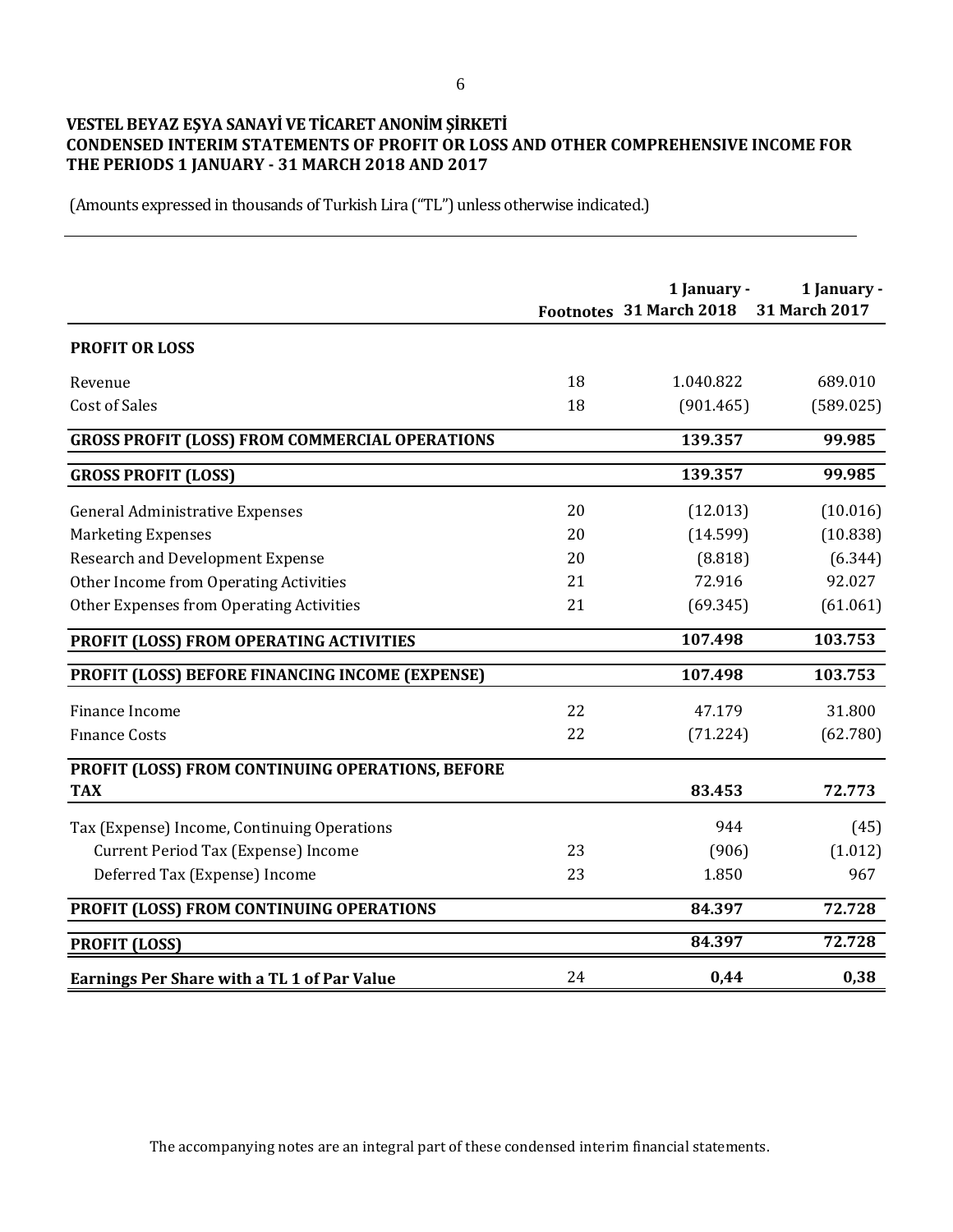## **VESTEL BEYAZ EŞYA SANAYİ VE TİCARET ANONİM ŞİRKETİ CONDENSED INTERIM STATEMENTS OF PROFIT OR LOSS AND OTHER COMPREHENSIVE INCOME FOR THE PERIODS 1 JANUARY - 31 MARCH 2018 AND 2017**

|                                                                 | 1 January -<br>Footnotes 31 March 2018 31 March 2017 | 1 January - |
|-----------------------------------------------------------------|------------------------------------------------------|-------------|
| <b>OTHER COMPREHENSIVE INCOME</b>                               |                                                      |             |
| Other Comprehensive Income that will not be                     |                                                      |             |
| Reclassified to Profit or Loss                                  | (275)                                                | (105)       |
| Gains (Losses) on Remeasurements of Defined Benefit Plans       | (344)                                                | (131)       |
| Taxes Relating to Components of Other Comprehensive Income      |                                                      |             |
| that will not be Reclassified to Profit or Loss                 | 69                                                   | 26          |
| Taxes Relating to Remeasurements of Defined Benefit Plans       | 69                                                   | 26          |
| Other Comprehensive Income that will be                         |                                                      |             |
| Reclassified to Profit or Loss                                  | (10.634)                                             | (10.468)    |
| Other Comprehensive Income (Loss) Related with Cash Flow Hedges | (13.632)                                             | (13.085)    |
| Gains (Losses) on Cash Flow Hedges                              | (13.632)                                             | (13.085)    |
| Taxes Relating to Components of Other Comprehensive Income      |                                                      |             |
| that will be Reclassified to Profit or Loss                     | 2.998                                                | 2.617       |
| Taxes Relating to Cash Flow Hedges                              | 2.998                                                | 2.617       |
| <b>OTHER COMPREHENSIVE INCOME (LOSS)</b>                        | (10.909)                                             | (10.573)    |
| <b>TOTAL COMPREHENSIVE INCOME (LOSS)</b>                        | 73.488                                               | 62.155      |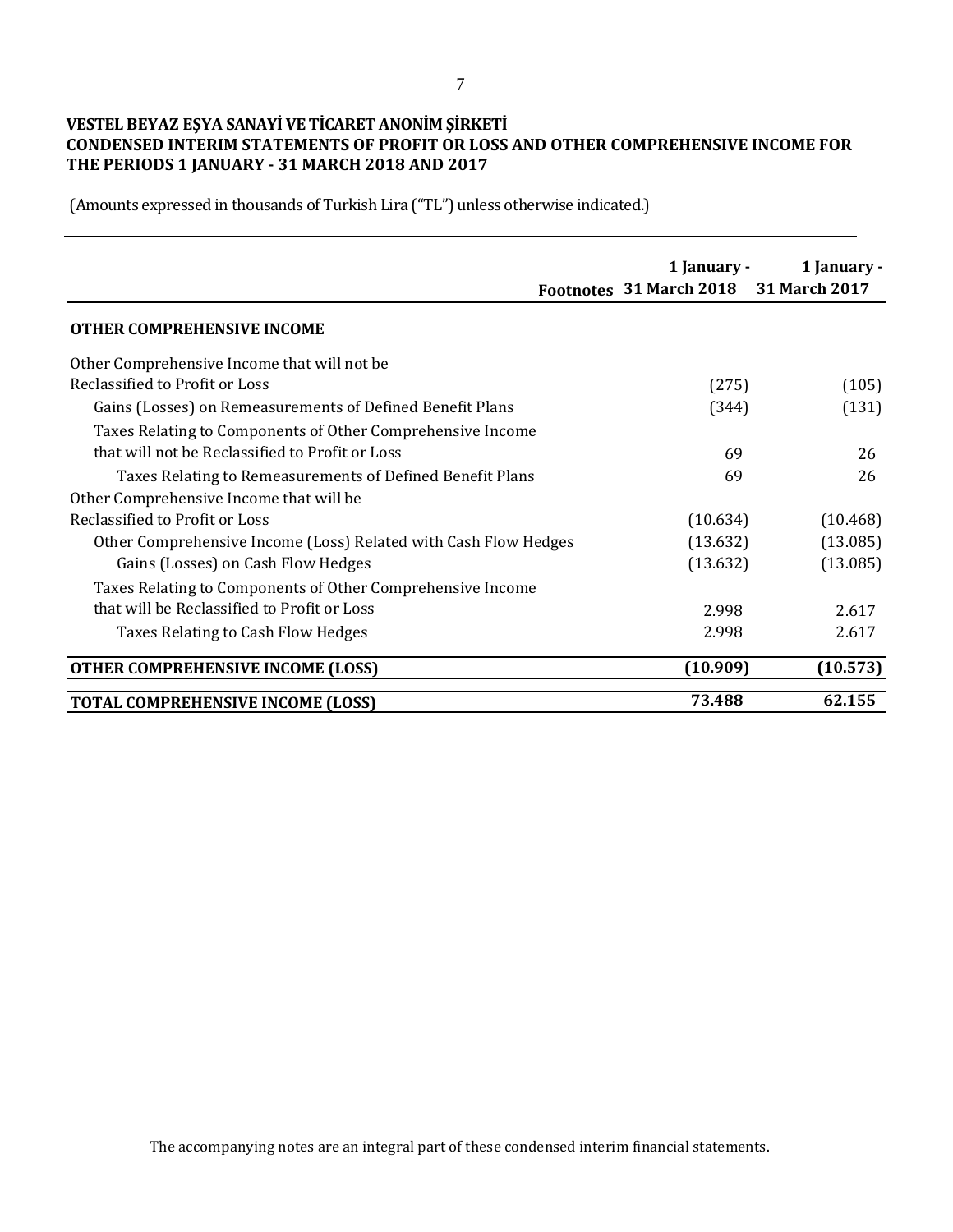# **VESTEL BEYAZ EŞYA SANAYİ VE TİCARET ANONİM ŞİRKETİ CONDENSED INTERIM STATEMENTS OF CHANGES IN SHAREHOLDERS' EQUITY FOR THE PERIODS 1 JANUARY - 31 MARCH 2018 AND 2017**

|                                      |                   |                                  |                                 |                                                          |                                                  | Other                                           |                          |                    |                                             |                                     |                          |                                |                          |                            |           |
|--------------------------------------|-------------------|----------------------------------|---------------------------------|----------------------------------------------------------|--------------------------------------------------|-------------------------------------------------|--------------------------|--------------------|---------------------------------------------|-------------------------------------|--------------------------|--------------------------------|--------------------------|----------------------------|-----------|
|                                      |                   |                                  |                                 |                                                          |                                                  | Accumulated<br>Comprehensive                    |                          |                    | Other<br>Accumulated                        |                                     |                          |                                |                          |                            |           |
|                                      |                   |                                  |                                 |                                                          |                                                  | Income that will                                |                          | <b>Reserve Of</b>  | Comprehensive                               | Restricted                          |                          |                                |                          | Equity                     |           |
|                                      |                   | Inflation                        | <b>Share</b>                    | Gains (Losses) on                                        | Gains (Losses) on                                | not be                                          |                          | Gains or           | Income that will                            | Reserves                            | <b>Prior Years'</b>      |                                |                          | Attributable to            |           |
|                                      | Issued<br>Capital | <b>Adjustments on</b><br>Capital | Premiums or<br><b>Discounts</b> | <b>Remeasurements of</b><br><b>Defined Benefit Plans</b> | <b>Revaluations and</b><br><b>Remeasurements</b> | <b>Reclassified in</b><br><b>Profit or Loss</b> | Cash Flow<br>Hedges      | Losses or<br>Hedge | be Reclassified in<br><b>Profit or Loss</b> | Appropriated<br><b>From Profits</b> | Profits or<br>Losses     | Net Profit or Retained<br>Loss | <b>Earnings</b>          | <b>Owners of</b><br>Parent | Equity    |
| <b>Previous Period</b>               |                   |                                  |                                 |                                                          |                                                  |                                                 |                          |                    |                                             |                                     |                          |                                |                          |                            |           |
| 1 January - 31 March 2017            |                   |                                  |                                 |                                                          |                                                  |                                                 |                          |                    |                                             |                                     |                          |                                |                          |                            |           |
| <b>Equity at Beginning of Period</b> | 190.000           | 9.734                            | 109.031                         | (3.313)                                                  | (3.313)                                          | (3.313)                                         | 18.786                   | 18.786             | 18.786                                      | 77.019                              | 193.669                  | 325.005                        | 518.674                  | 919.931                    | 919.931   |
| Transfers                            |                   |                                  | ٠                               | $\overline{\phantom{a}}$                                 | $\overline{\phantom{a}}$                         | $\sim$                                          | $\overline{\phantom{a}}$ | $\sim$             | $\overline{\phantom{a}}$                    |                                     | 325.005                  | (325.005)                      | $\sim$                   | $\overline{\phantom{a}}$   |           |
| Total Comprehensive Income (Loss)    |                   |                                  |                                 | (105)                                                    | (105)                                            | (105)                                           | (10.468)                 | (10.468)           | (10.468)                                    |                                     | $\sim$                   | 72.728                         | 72.728                   | 62.155                     | 62.155    |
| Profit (Loss)                        |                   |                                  |                                 | $\blacksquare$                                           | $\overline{\phantom{a}}$                         | $\sim$                                          | $\overline{\phantom{a}}$ | $\sim$             |                                             |                                     |                          | 72.728                         | 72.728                   | 72.728                     | 72.728    |
| Other Comprehensive Income (Loss)    |                   |                                  |                                 | (105)                                                    | (105)                                            | (105)                                           | (10.468)                 | (10.468)           | (10.468)                                    |                                     |                          |                                | $\sim$                   | (10.573)                   | (10.573)  |
| <b>Equity at End of Period</b>       | 190.000           | 9.734                            | 109.031                         | (3.418)                                                  | (3.418)                                          | (3.418)                                         | 8.318                    | 8.318              | 8.318                                       | 77.019                              | 518.674                  | 72.728                         | 591.402                  | 982.086                    | 982.086   |
|                                      |                   |                                  |                                 |                                                          |                                                  |                                                 |                          |                    |                                             |                                     |                          |                                |                          |                            |           |
| <b>Current Period</b>                |                   |                                  |                                 |                                                          |                                                  |                                                 |                          |                    |                                             |                                     |                          |                                |                          |                            |           |
| 1 January - 31 March 2018            |                   |                                  |                                 |                                                          |                                                  |                                                 |                          |                    |                                             |                                     |                          |                                |                          |                            |           |
| <b>Equity at Beginning of Period</b> | 190.000           | 9.734                            | 109.031                         | (6.203)                                                  | (6.203)                                          | (6.203)                                         | (1.352)                  | (1.352)            | (1.352)                                     | 111.627                             | 304.066                  | 295.234                        | 599.300                  | 1.012.137                  | 1.012.137 |
| Transfers                            |                   |                                  |                                 | $\overline{\phantom{a}}$                                 | $\overline{\phantom{a}}$                         |                                                 |                          |                    |                                             | (16.471)                            | 311.705                  | (295.234)                      | 16.471                   |                            |           |
| Total Comprehensive Income (Loss)    |                   |                                  |                                 | (275)                                                    | (275)                                            | (275)                                           | (10.634)                 | (10.634)           | (10.634)                                    |                                     | $\overline{\phantom{a}}$ | 84.397                         | 84.397                   | 73.488                     | 73.488    |
| Profit (Loss)                        |                   |                                  |                                 | $\overline{\phantom{a}}$                                 | $\overline{\phantom{a}}$                         | $\sim$                                          | $\overline{\phantom{a}}$ | $\sim$             | $\overline{\phantom{a}}$                    |                                     |                          | 84.397                         | 84.397                   | 84.397                     | 84.397    |
| Other Comprehensive Income (Loss)    |                   |                                  |                                 | (275)                                                    | (275)                                            | (275)                                           | (10.634)                 | (10.634)           | (10.634)                                    |                                     |                          | $\overline{\phantom{a}}$       | $\overline{\phantom{a}}$ | (10.909)                   | (10.909)  |
| <b>Equity at End of Period</b>       | 190.000           | 9.734                            | 109.031                         | (6.478)                                                  | (6.478)                                          | (6.478)                                         | (11.986)                 | (11.986)           | (11.986)                                    | 95.156                              | 615.771                  | 84.397                         | 700.168                  | 1.085.625                  | 1.085.625 |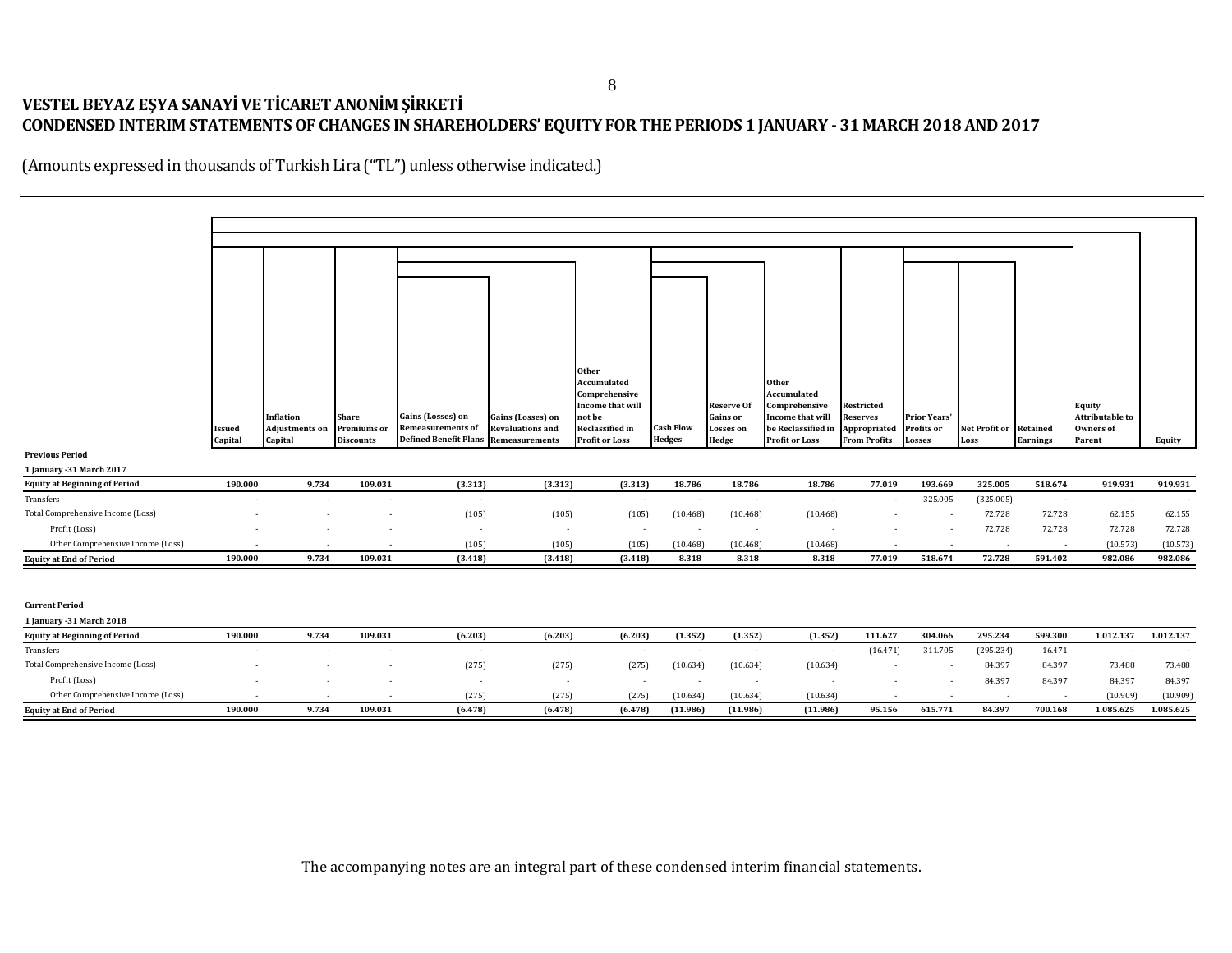#### 9

# **VESTEL BEYAZ EŞYA SANAYİ VE TİCARET ANONİM ŞİRKETİ CONDENSED INTERIM STATEMENTS OF CASH FLOWS FOR THE PERIODS 1 JANUARY - 31 MARCH 2018 AND 2017**

(Amounts expressed in thousands of Turkish Lira ("TL") unless otherwise indicated.)

|                                                         |    | 1 January -<br>Footnotes 31 March 2018 | 1 January -<br>31 March 2017 |
|---------------------------------------------------------|----|----------------------------------------|------------------------------|
| <b>CASH FLOWS FROM (USED IN) OPERATING ACTIVITIES</b>   |    | 196.672                                | (56.534)                     |
| Profit (Loss)                                           |    | 84.397                                 | 72.728                       |
| Profit (Loss) from Continuing Operations                |    | 84.397                                 | 72.728                       |
| <b>Adjustments to Reconcile Profit (Loss)</b>           |    | 59.771                                 | 36.353                       |
| Adjustments for Depreciation and Amortisation Expense   | 11 | 35.670                                 | 25.519                       |
| Adjustments for Impairment Loss (Reversal of Impairment |    |                                        |                              |
| Loss)                                                   |    | (255)                                  | 795                          |
| Adjustments for Impairment Loss (Reversal of            |    |                                        |                              |
| Impairment Loss) of Inventories                         | 9  | (255)                                  | 795                          |
| <b>Adjustments for Provisions</b>                       |    | 2.085                                  | 1.423                        |
| Adjustments for (Reversal of) Provisions Related with   |    |                                        |                              |
| <b>Employee Benefits</b>                                | 15 | 2.085                                  | 1.423                        |
| Adjustments for Interest (Income) Expenses              |    | (12.767)                               | (727)                        |
| Adjustments for Interest Income                         | 22 | (24.016)                               | (8.643)                      |
| Adjustments for Interest Expense                        | 22 | 11.249                                 | 7.916                        |
| Adjustments for Unrealised Foreign Exchange Losses      |    |                                        |                              |
| (Gains)                                                 |    | 43.403                                 | 13.087                       |
| Adjustments for Fair Value Losses (Gains)               |    | (5.898)                                | (3.707)                      |
| Adjustments for Fair Value (Gains) Losses on            |    |                                        |                              |
| Derivative Financial Instruments                        |    | (5.898)                                | (3.707)                      |
| Adjustments for Tax (Income) Expenses                   |    | (944)                                  | 45                           |
| Adjustments for Losses (Gains) on Disposal of Non-      |    |                                        |                              |
| <b>Current Assets</b>                                   |    | (79)                                   | (82)                         |
| Adjustments for Losses (Gains) Arised From Sale of      |    |                                        |                              |
| <b>Tangible Assets</b>                                  |    | (79)                                   | (82)                         |
| Other Adjustments to Reconcile Profit (Loss)            | 4  | (1.444)                                |                              |

The accompanying notes are an integral part of these condensed interim financial statements.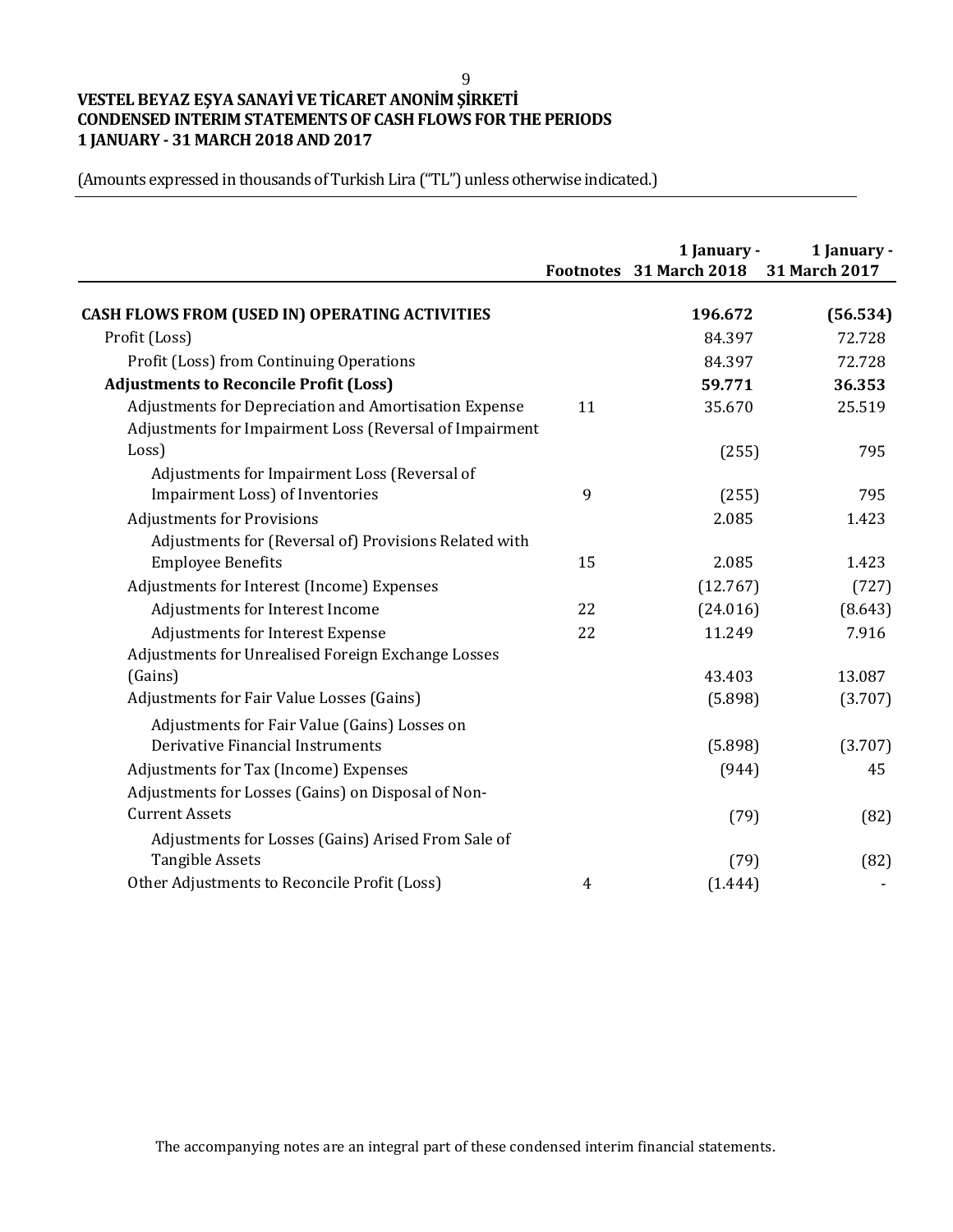# **VESTEL BEYAZ EŞYA SANAYİ VE TİCARET ANONİM ŞİRKETİ CONDENSED INTERIM STATEMENTS OF CASH FLOWS FOR THE PERIODS 1 JANUARY - 31 MARCH 2018 AND 2017**

**1 January - 1 January - Footnotes 31 March 2018 31 March 2017 Changes in Working Capital 54.330 (160.900)** (60.005) 24.713 6 (60.591) 30.448 7 586 (5.735) (7.332) (34.053) 8 (7.332) (34.053) Adjustments for Decrease (Increase) in Inventories  $\qquad \qquad 9$  (123.072) (186.559) Decrease (Increase) in Prepaid Expenses 10 10 11.130 (26.948) 222.240 62.128 Increase (Decrease) in Trade Accounts Payables to Related Parties 6 10.305 6.834 Increase (Decrease) in Trade Accounts Payables to Unrelated Parties 7 211.935 55.294 15 4.147 7.296 7.222 (7.477) Decrease (Increase) in Other Assets Related with Operations 2.527 20 Increase (Decrease) in Other Payables Related with Operations (7.497) **Cash Flows from (used in) Operations 198.498 (51.819)** 15 (1.643) (1.434) Income Taxes refund (Paid) 23 (183) (3.281) Adjustments for Decrease (Increase) in Trade Accounts Decrease (Increase) in Trade Accounts Receivables from Decrease (Increase) in Trade Accounts Receivables from Unrelated Parties Adjustments for Decrease (Increase) in Other Receivables Related with Operations Decrease (Increase) in Other Unrelated Party Receivables Related with Operations Adjustments for Increase (Decrease) in Trade Accounts Increase (Decrease) in Employee Benefit Liabilities Other Adjustments for Other Increase (Decrease) in Working Capital Payments Related with Provisions for Employee Benefits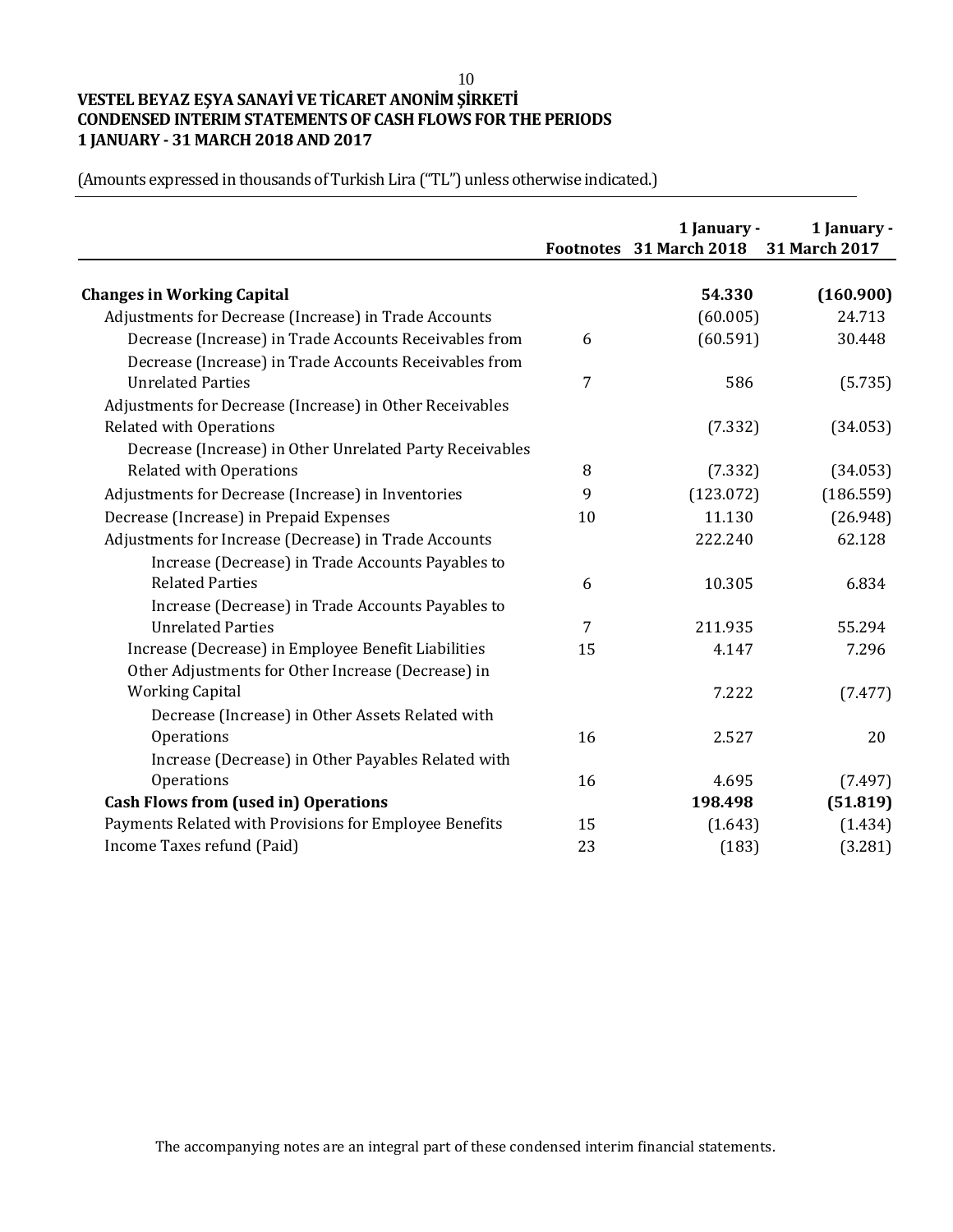#### 11

# **VESTEL BEYAZ EŞYA SANAYİ VE TİCARET ANONİM ŞİRKETİ CONDENSED INTERIM STATEMENTS OF CASH FLOWS FOR THE PERIODS 1 JANUARY - 31 MARCH 2018 AND 2017**

(Amounts expressed in thousands of Turkish Lira ("TL") unless otherwise indicated.)

|                                                              |    | 1 January -<br>Footnotes 31 March 2018 | 1 January -<br>31 March 2017 |
|--------------------------------------------------------------|----|----------------------------------------|------------------------------|
| <b>CASH FLOWS FROM (USED IN) INVESTING ACTIVITIES</b>        |    | (139.738)                              | 72.382                       |
| Proceeds from Sales of Property, Plant, Equipment and        |    |                                        |                              |
| <b>Intangible Assets</b>                                     |    | 101                                    | 88                           |
| Proceeds from Sales of Property, Plant and Equipment         |    | 101                                    | 88                           |
| Purchase of Property, Plant, Equipment and Intangible Assets |    | (155.197)                              | (43.104)                     |
| Purchase of Property, Plant and Equipment                    | 11 | (144.530)                              | (34.597)                     |
| <b>Purchase of Intangible Assets</b>                         | 12 | (10.667)                               | (8.507)                      |
| Cash Advances and Loans Made to Other Parties                |    | 15.358                                 | 115.398                      |
| Cash Advances and Loans Made to Related Parties              | 6  | 15.358                                 | 115.398                      |
| CASH FLOWS FROM (USED IN) FINANCING ACTIVITIES               |    | 6.234                                  | (20.074)                     |
| <b>Proceeds from Borrowings</b>                              |    | 156.251                                | 46.133                       |
| <b>Proceeds from Loans</b>                                   |    | 156.320                                | 44.856                       |
| Proceeds from Other Financial Borrowings                     |    | (69)                                   | 1.277                        |
| <b>Repayments of Borrowings</b>                              |    | (133.745)                              | (43.444)                     |
| Loan Repayments                                              |    | (133.745)                              | (43.444)                     |
| Decrease in Other Payables to Related Parties                |    | (33.593)                               | (27.996)                     |
| <b>Interest Paid</b>                                         |    | (6.695)                                | (3.410)                      |
| <b>Interest Received</b>                                     |    | 24.016                                 | 8.643                        |
| NET INCREASE (DECREASE) IN CASH AND CASH                     |    |                                        |                              |
| <b>EQUIVALENTS BEFORE</b>                                    |    |                                        |                              |
| <b>EFFECT OF EXCHANGE RATE CHANGES</b>                       |    | 63.168                                 | (4.226)                      |
| NET INCREASE (DECREASE) IN CASH AND CASH                     |    |                                        |                              |
| <b>EQUIVALENTS</b>                                           |    | 63.168                                 | (4.226)                      |
| CASH AND CASH EQUIVALENTS AT THE BEGINNING OF THE            |    |                                        |                              |
| <b>PERIOD</b>                                                | 4  | 65.190                                 | 11.840                       |
| CASH AND CASH EQUIVALENTS AT THE END OF THE PERIOD           |    | 128.358                                | 7.614                        |

The accompanying notes are an integral part of these condensed interim financial statements.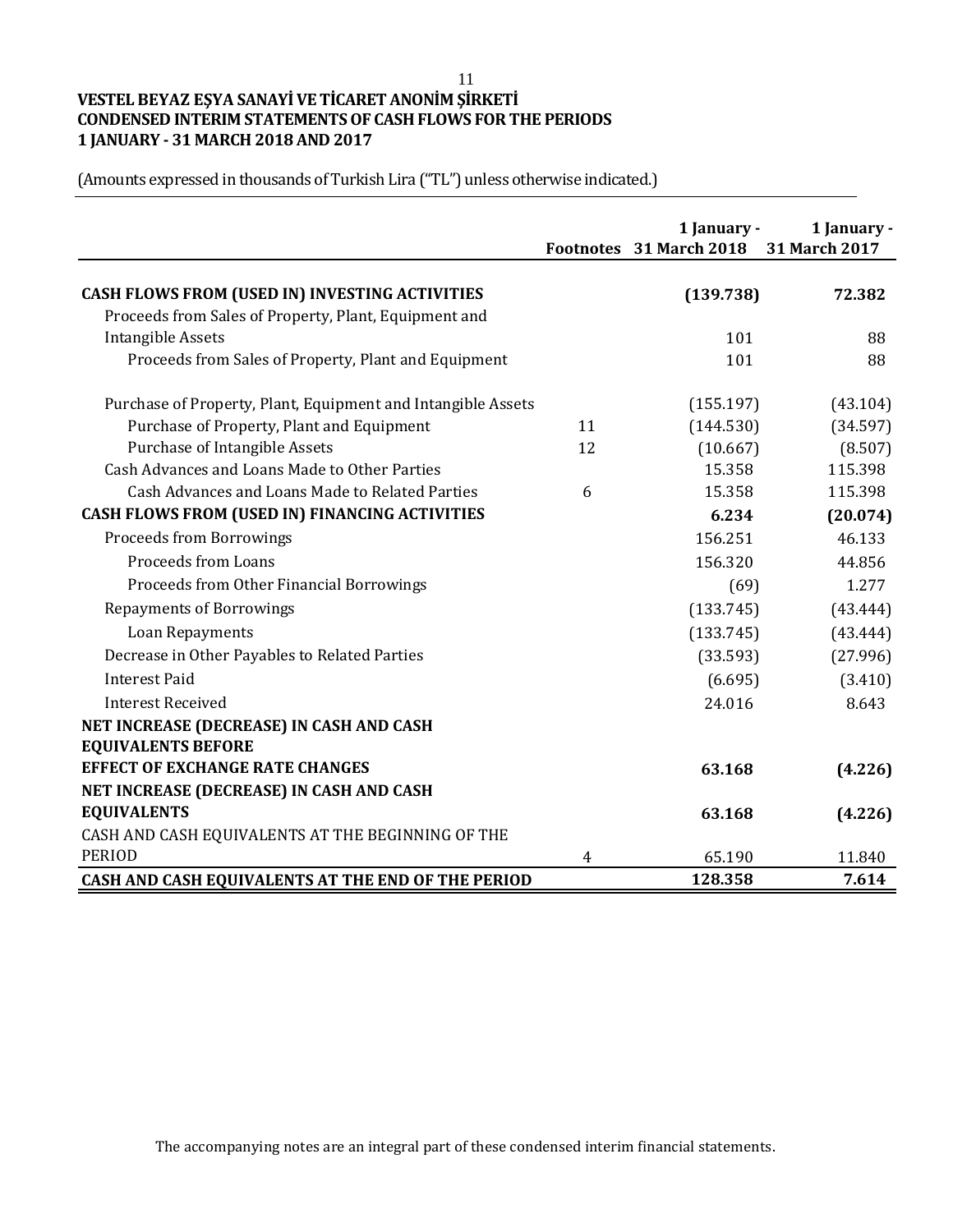(Amounts expressed in thousands of Turkish Lira ("TL") unless otherwise indicated.)

### **NOTE 1 – COMPANY'S ORGANISATION AND NATURE OF OPERATIONS**

Vestel Beyaz Eşya Sanayi ve Ticaret A.Ş. (the "Company" or "Vestel Beyaz Eşya") was incorporated in 1997 under the Turkish Commercial Code and its head office is located at Levent 199, Büyükdere Caddesi No: 199, 34394 Şişli / İstanbul.

The Company started its operations in 1999 and produces refrigerators, room air conditioning units, washing machines, cookers, dishwashers and water heaters. The Company's production facilities occupy 412.000 square meters of enclosed area located in Manisa Organized Industrial Zone on total area of 483.000 square meters.

The Company is a member of Vestel Group of Companies which are under the control of the Zorlu Family. The Company performs its foreign sales and domestic sales via Vestel Ticaret A.Ş. which is also a member of Vestel Group of Companies.

The Company is registered to Capital Market Board and its shares have been quoted to Borsa Istanbul ("BİST") since 21 April 2006.

As of 31 March 2018, the number of personnel employed was 6.992 (31 December 2017: 6.406).

As of balance sheet dates, the shareholders of the Company and their percentage shareholdings were as follows:

|                                          | Shareholding % |
|------------------------------------------|----------------|
|                                          |                |
| Vestel Elektronik Sanayi ve Ticaret A.S. | 94,62          |
| Other shareholders                       | 5,38           |

As of 31 March 2018, 59.800.000 shares of the Company have been quoted at the Borsa Istanbul ("BİST") (31,5 % of its share capital; 31 December 2017: 31,5 %).

**100,00**

## **NOTE 2 – BASIS OF PRESENTATION OF FINANCIAL STATEMENTS**

### **2.1 Basis of presentation**

### **2.1.1 Statement of compliance**

The accompanying financial statements are prepared in accordance with the Communiqué Serial II, No: 14.1, "Principals of Financial Reporting in Capital Markets" published in the Official Gazette numbered 28676 on 13 June 2013. According to the article 5 of the Communiqué, financial statements are prepared in accordance with Turkish Accounting Standards / Turkish Financial Reporting Standards ("TAS" / "TFRS") and its addendum and interpretations ("IFRIC") issued by the Public Oversight Accounting and Auditing Standards Authority ("POAASA") Turkish Accounting Standards Board.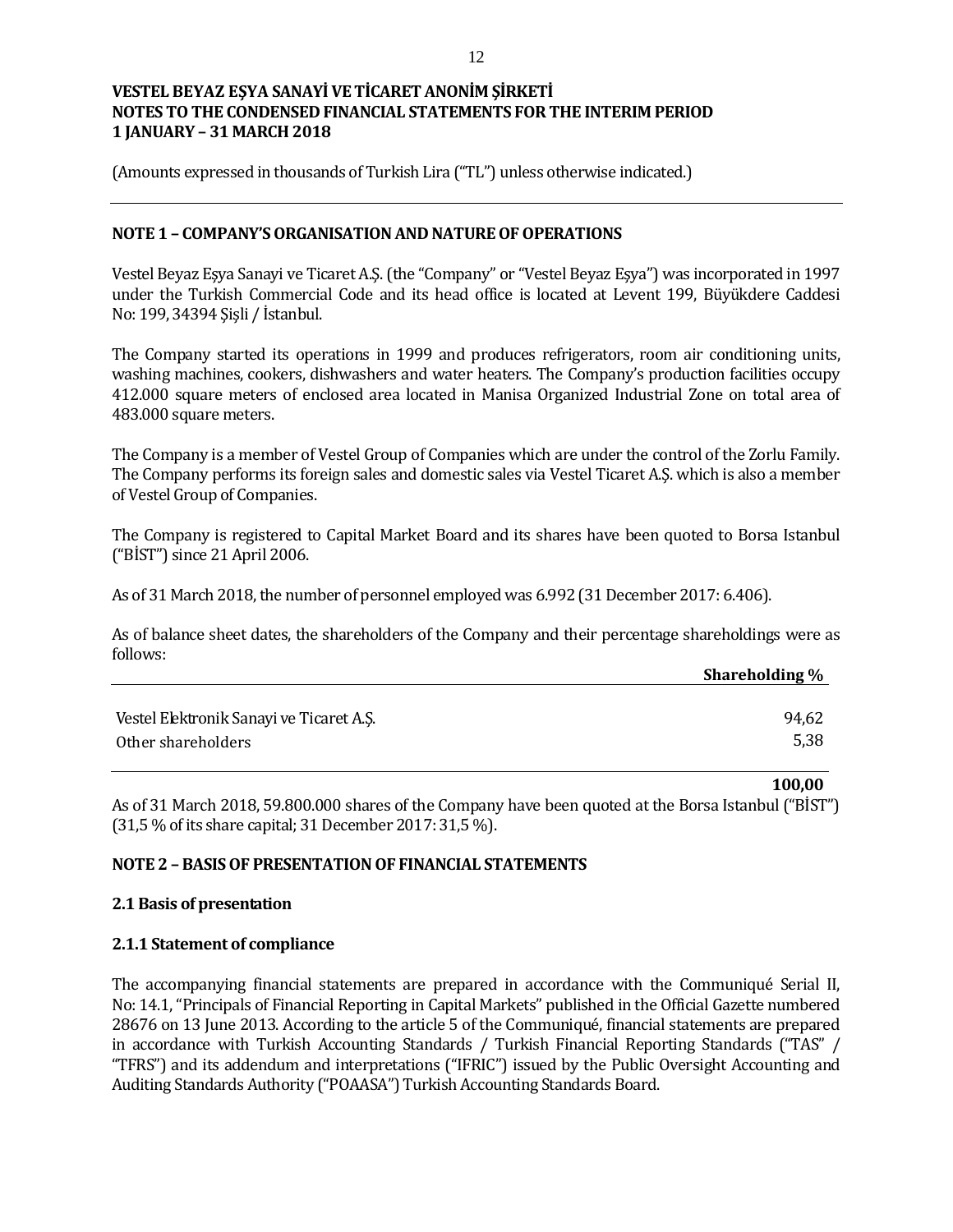(Amounts expressed in thousands of Turkish Lira ("TL") unless otherwise indicated.)

## **NOTE 2 – BASIS OF PRESENTATION OF FINANCIAL STATEMENTS (Cont'd)**

The Company prepared its condensed interim financial statements for the period ended 31 March 2018 in accordance with ("TAS") 34 "Interim Financial Reporting" in the framework of the Communiqué Serial II, No: 14.1, and its related announcement. The condensed interim financial statements and its accompanying notes are presented in compliance with the format recommended by CMB including its mandatory information.

In compliance with the TAS 34, entities have preference in presenting their interim financial statements whether full set or condensed. In this framework, the Company preferred to present its interim financial statements in condensed.

The Company's condensed interim financial statements do not include all disclosure and notes that should be included at year-end financial statements. Therefore the condensed interim financial statements should be examined together with 31 December 2017 financial statements.

The Company maintains its accounting records and prepares its statutory financial statements in accordance with the Turkish Commercial Code ("TCC"), tax legislation and the uniform chart of accounts issued by the Ministry of Finance. The financial statements, except for the financial assets and liabilities presented with their fair values, are maintained under historical cost conversion in TL. These financial statements are based on the statutory records which are maintained under historical cost conversion, with the required adjustments and reclassifications reflected for the purpose of fair presentation in accordance with the TAS/TFRS.

With the decision 11/367 taken on 17 March 2005, the CMB announced that, effective from 1 January 2005, the application of inflation accounting is no longer required for the companies operating in Turkey and preparing their financial statements in accordance with CMB Financial Reporting Standards. Accordingly, TAS 29, "Financial Reporting in Hyperinflationary Economies" issued by the IASB, has not been applied in the financial statements for the accounting year commencing from 1 January 2005.

### **2.2 Comparative information and restatement of prior period financial statements**

Financial statements of the Company have been prepared comparatively with the preceding financial period, in order to enable determination of trends in financial position and performance. Comparative figures are reclassified, where necessary, to conform to changes in presentation in the financial statements.

### **2.3. Amendments in Turkey Financial Reporting Standards**

## **a) New standards, amendments and interpretations issued and effective for the financial year beginning 31 March 2018 and are adopted by the Company:**

 **IFRS 9 'Financial instruments'** effective from annual periods beginning on or after 1 January 2018. This standard replaces the guidance in IAS 39. It includes requirements on the classification and measurement of financial assets and liabilities; it also includes an expected credit losses model that replaces the current incurred loss impairment model.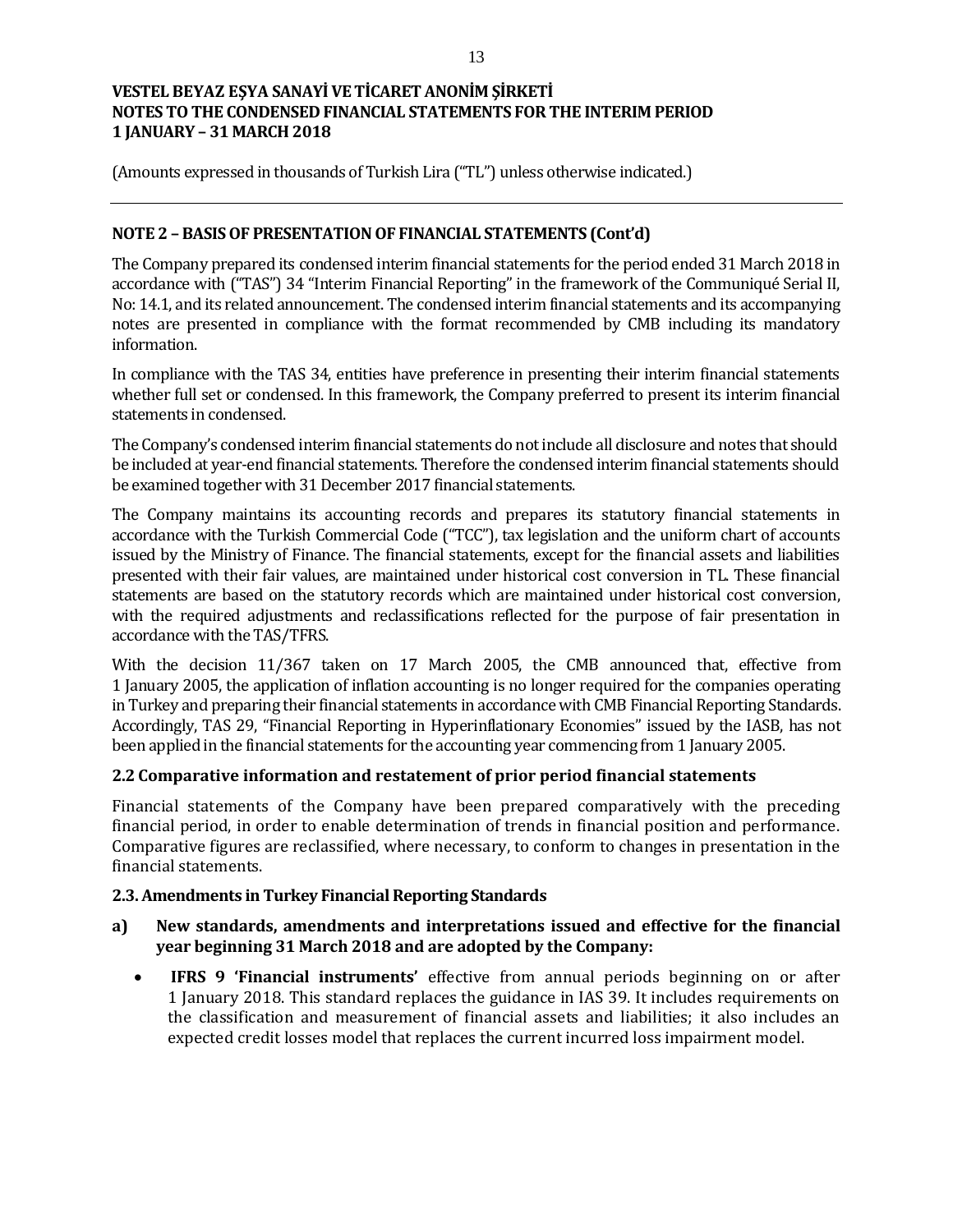(Amounts expressed in thousands of Turkish Lira ("TL") unless otherwise indicated.)

### **NOTE 2 – BASIS OF PRESENTATION OF FINANCIAL STATEMENTS (Cont'd)**

- **IFRS 15 'Revenue from contracts with customers',** effective from annual periods beginning on or after 1 January 2018. IFRS 15, 'Revenue from contracts with customers' is a converged standard from the IASB and FASB on revenue recognition. The standard will improve the financial reporting of revenue and improve comparability of the top line in financial statements globally.
- **Amendment to IFRS 15 'Revenue from contracts with customers'** effective from annual periods beginning on or after 1 January 2018. These amendments comprise clarifications of the guidance on identifying performance obligations, accounting for licences of intellectual property and the principal versus agent assessment (gross versus net revenue presentation). New and amended illustrative examples have been added for each of those areas of guidance. The IASB has also included additional practical expedients related to transition to the new revenue standard.
- **Amendments to IFRS 2, 'Share based payments'** on clarifying how to account for certain types of share-based payment transactions; effective from annual periods beginning on or after 1 January 2018. This amendment clarifies the measurement basis for cash-settled, share-based payments and the accounting for modifications that change an award from cash-settled to equity-settled. It also introduces an exception to the principles in IFRS 2 that will require an award to be treated as if it was wholly equity-settled, where an employer is obliged to withhold an amount for the employee's tax obligation associated with a sharebased payment and pay that amount to the tax authority.
- **Annual improvements 2014-2016,** effective from annual periods beginning on or after 1 January 2018. These amendments impact 2 standards:
	- IFRS 1, 'First time adoption of IFRS', regarding the deletion of short-term exemptions for first-time adopters regarding IFRS 7, IAS 19 and IFRS 10.
	- IAS 28, 'Investments in associates and joint venture' regarding measuring an associate or joint venture at fair value.
- **IFRIC 22, 'Foreign currency transactions and advance consideration',** effective from annual periods beginning on or after 1 January 2018. This IFRIC addresses foreign currency transactions or parts of transactions where there is consideration that is denominated or priced in a foreign currency. The interpretation provides guidance for when a single payment/receipt is made as well as for situations where multiple payments/receipts are made. The guidance aims to reduce diversity in practice.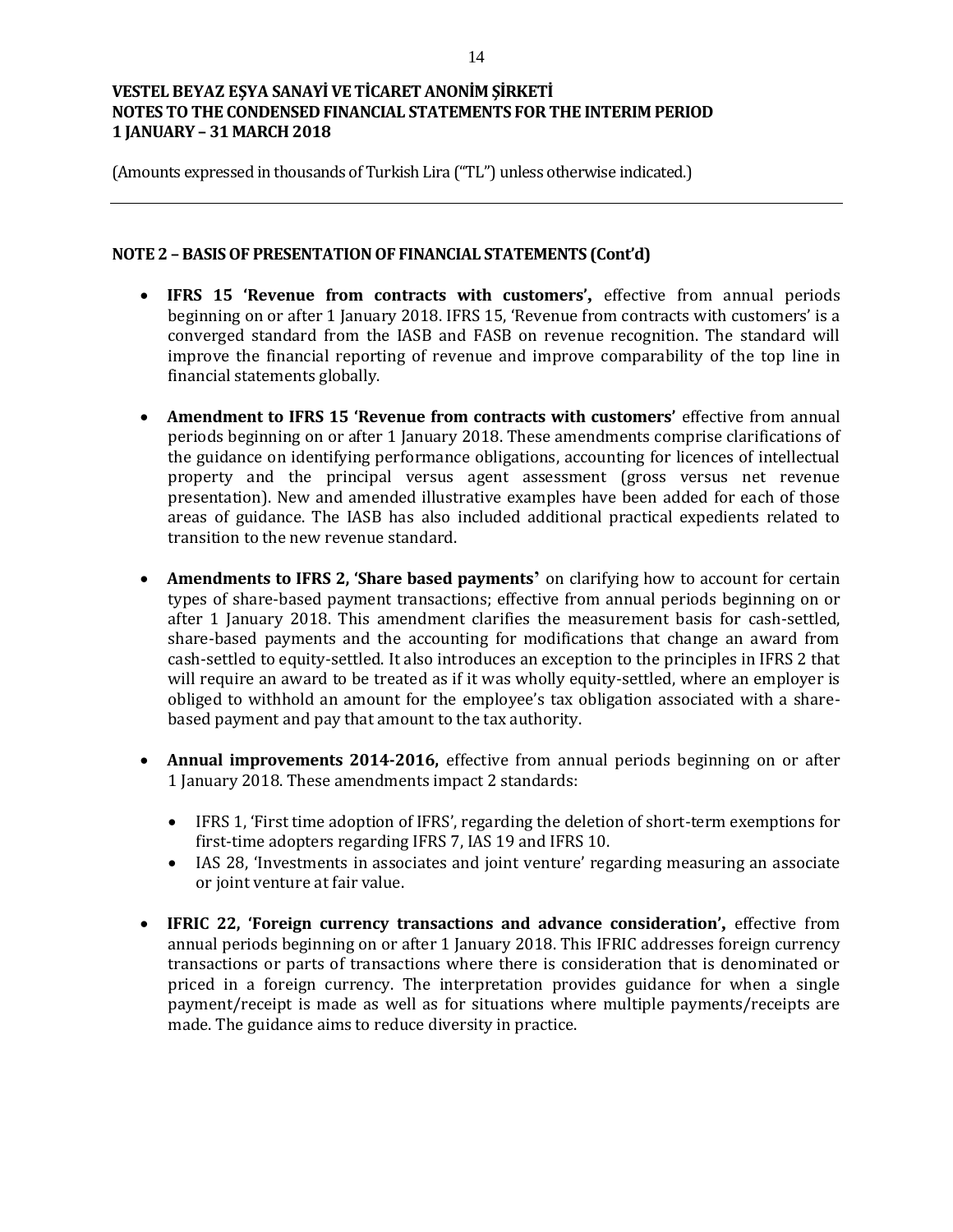(Amounts expressed in thousands of Turkish Lira ("TL") unless otherwise indicated.)

## **NOTE 2 – BASIS OF PRESENTATION OF FINANCIAL STATEMENTS (Cont'd)**

- **b) Standards, amendments and interpretations that are issued but not effective as at 31 March 2018:**
	- **Amendment to IFRS 9, 'Financial instruments';** effective from annual periods beginning on or after 1 January 2019. This amendment confirm that when a financial liability measured at amortised cost is modified without this resulting in de-recognition, a gain or loss should be recognised immediately in profit or loss. The gain or loss is calculated as the difference between the original contractual cash flows and the modified cash flows discounted at the original effective interest rate. This means that the difference cannot be spread over the remaining life of the instrument which may be a change in practice from IAS 39.
	- **IFRS 16, 'Leases';** effective from annual periods beginning on or after 1 January 2019, with earlier application permitted if IFRS 15'Revenue from Contracts with Customers' is also applied. This standard replaces the current guidance in IAS 17 and is a farreaching change in accounting by lessees in particular. Under IAS 17, lessees were required to make a distinction between a finance lease (on balance sheet) and an operating lease (off balance sheet). IFRS 16 now requires lessees to recognise a lease liability reflecting future lease payments and a 'right of use asset' for virtually all lease contracts. The IASB has included an optional exemption for certain short-term leases and leases of low-value assets; however, this exemption can only be applied by lessees. For lessors, the accounting stays almost the same. However, as the IASB has updated the guidance on the definition of a lease (as well as the guidance on the combination and separation of contracts), lessors will also be affected by the new standard. At the very least, the new accounting model for lessees is expected to impact negotiations between lessors and lessees. Under IFRS 16, a contract is, or contains, a lease if the contract conveys the right to control the use of an identified asset for a period of time in exchange for consideration.
	- **IFRIC 23, 'Uncertainty over income tax treatments';** effective from annual periods beginning on or after 1 January 2019. This IFRIC clarifies how the recognition and measurement requirements of IAS 12 'Income taxes', are applied where there is uncertainty over income tax treatments.

An uncertain tax treatment is any tax treatment applied by an entity where there is uncertainty over whether that treatment will be accepted by the tax authority. For example, a decision to claim a deduction for a specific expense or not to include a specific item of income in a tax return is an uncertain tax treatment if its acceptability is uncertain under tax law. IFRIC 23 applies to all aspects of income tax accounting where there is an uncertainty regarding the treatment of an item, including taxable profit or loss, the tax bases of assets and liabilities, tax losses and credits and tax rates.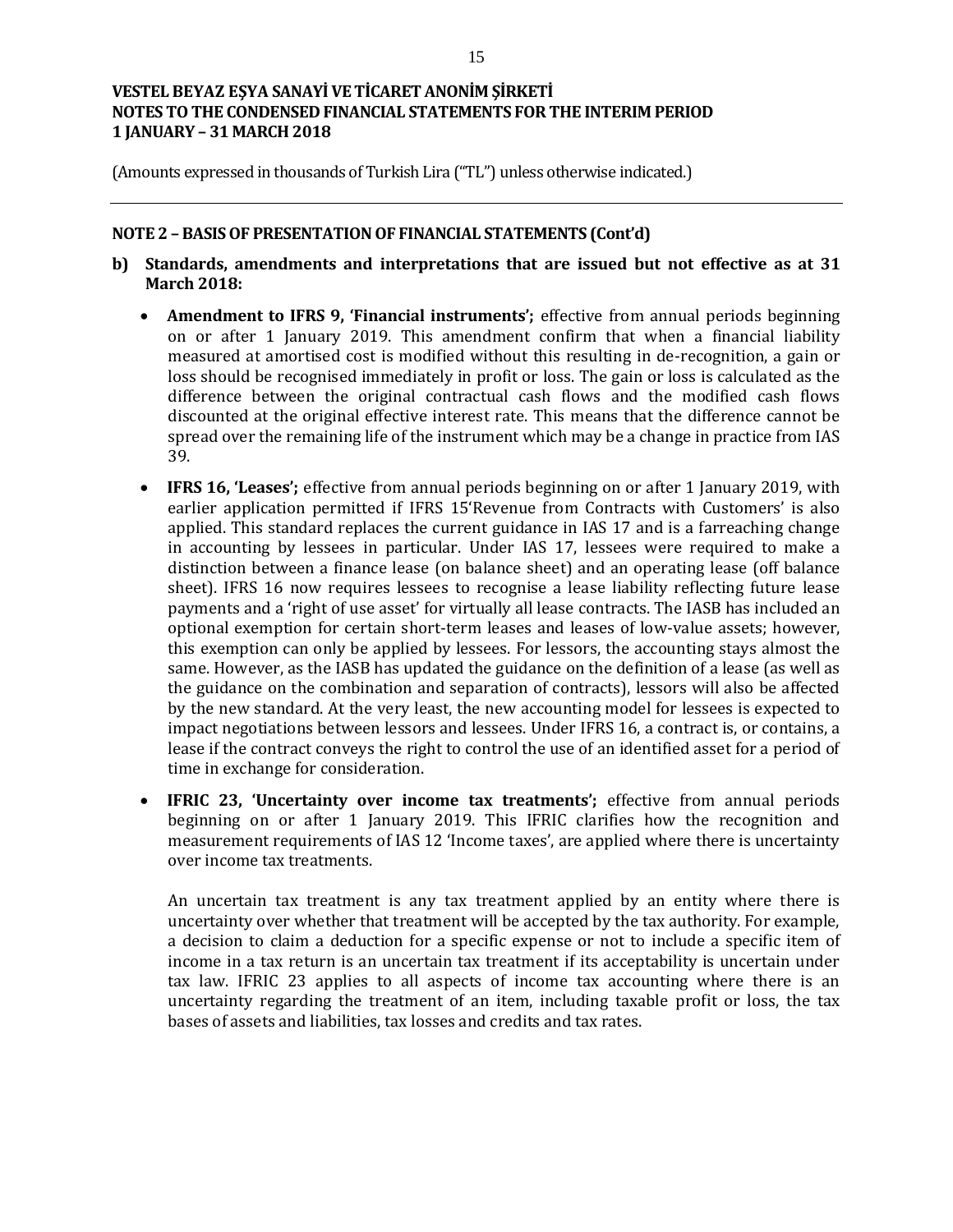(Amounts expressed in thousands of Turkish Lira ("TL") unless otherwise indicated.)

## **NOTE 2 – BASIS OF PRESENTATION OF FINANCIAL STATEMENTS (Cont'd)**

- **Annual improvements 2015-2017,** effective from annual periods beginning on or after 1 January 2019. These amendments include minor changes to:
	- IFRS 3, 'Business combinations', the Company remeasures its previously held interest in a joint operation when it obtains control of the business.
	- IFRS 11, 'Joint arrangements', the Company does not remeasure its previously held interest in a joint operation when it obtains joint control of the business.
	- IAS 12, 'Income taxes' the Company accounts for all income tax consequences of dividend payments in the same way.
	- IAS 23, 'Borrowing costs' the Company treats as part of general borrowings any borrowing originally made to develop an asset when the asset is ready for its intended use or sale.
- **Amendments to IAS 19, 'Employee benefits'** on plan amendment, curtailment or settlement', effective from annual periods beginning on or after 1 January 2019. These amendments require an entity to:
	- use updated assumptions to determine current service cost and net interest for the reminder of the period after a plan amendment, curtailment or settlement; and
	- recognise in profit or loss as part of past service cost, or a gain or loss on settlement, any reduction in a surplus, even if that surplus was not previously recognised because of the impact of the asset ceiling.

The Company will evaluate the effect of the aforementioned changes within its operations and apply changes starting from effective date.

**c) Other new standards, amendments and interpretations issued and effective as of 1 January 2018 have not been presented since they are not relevant to the operations of the Company or have insignificant impact on the financial statements.**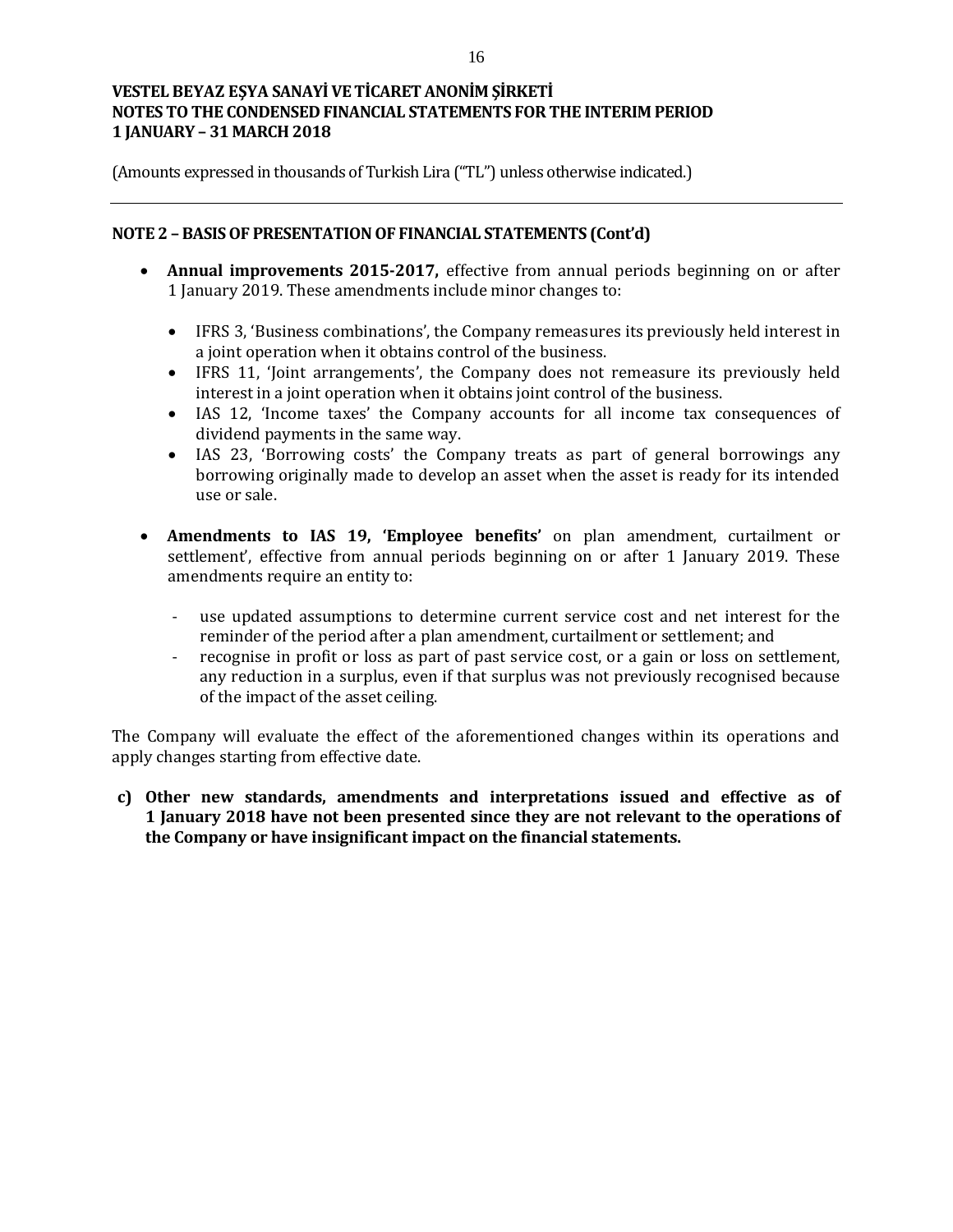(Amounts expressed in thousands of Turkish Lira ("TL") unless otherwise indicated.)

## **NOTE 2 – BASIS OF PRESENTATION OF FINANCIAL STATEMENTS (Cont'd)**

## **2.4. Summary of significant accounting policies**

## **2.4.1 Revenue**

Revenue is measured at the fair value of the consideration received or receivable taking into account the amount of any trade discounts and volume rebates allowed by the entity.

Revenue from the sale of goods shall be recognized when all the following conditions have been satisfied:

- The Company has transferred to the buyer significant risks and reward of ownership of the goods,
- The Company retains neither continuing managerial involvement to the degree usually associated with ownership nor effective control over the goods sold,
- The amount of revenue can be measured reliably,
- It is probable that the economic benefits associated with the transaction will flow to the Company; and
- The costs incurred or to be incurred in respect of the transaction can be measured reliably.

### **2.4.2 Inventories**

Inventories are stated at the lower of cost and net realizable value. Costs, including an appropriate portion of fixed and variable overhead expenses, are assigned to inventories held by the method most appropriate to the particular class of inventory. Company uses moving weighted average method for costing.

Net realizable value represents the estimated selling price less all estimated costs of completion and costs necessary to make a sale. When the net realizable value of inventory is less than cost, the inventory is written down to the net realizable value and the expense is included in statement of income in the period the write-down or loss occurred. When the circumstances that previously caused inventories to be written down below cost no longer exist or when there is clear evidence of an increase in net realizable value because of changed economic circumstances, the amount of the write-down is reversed. The reversal amount is limited to the amount of the original write-down.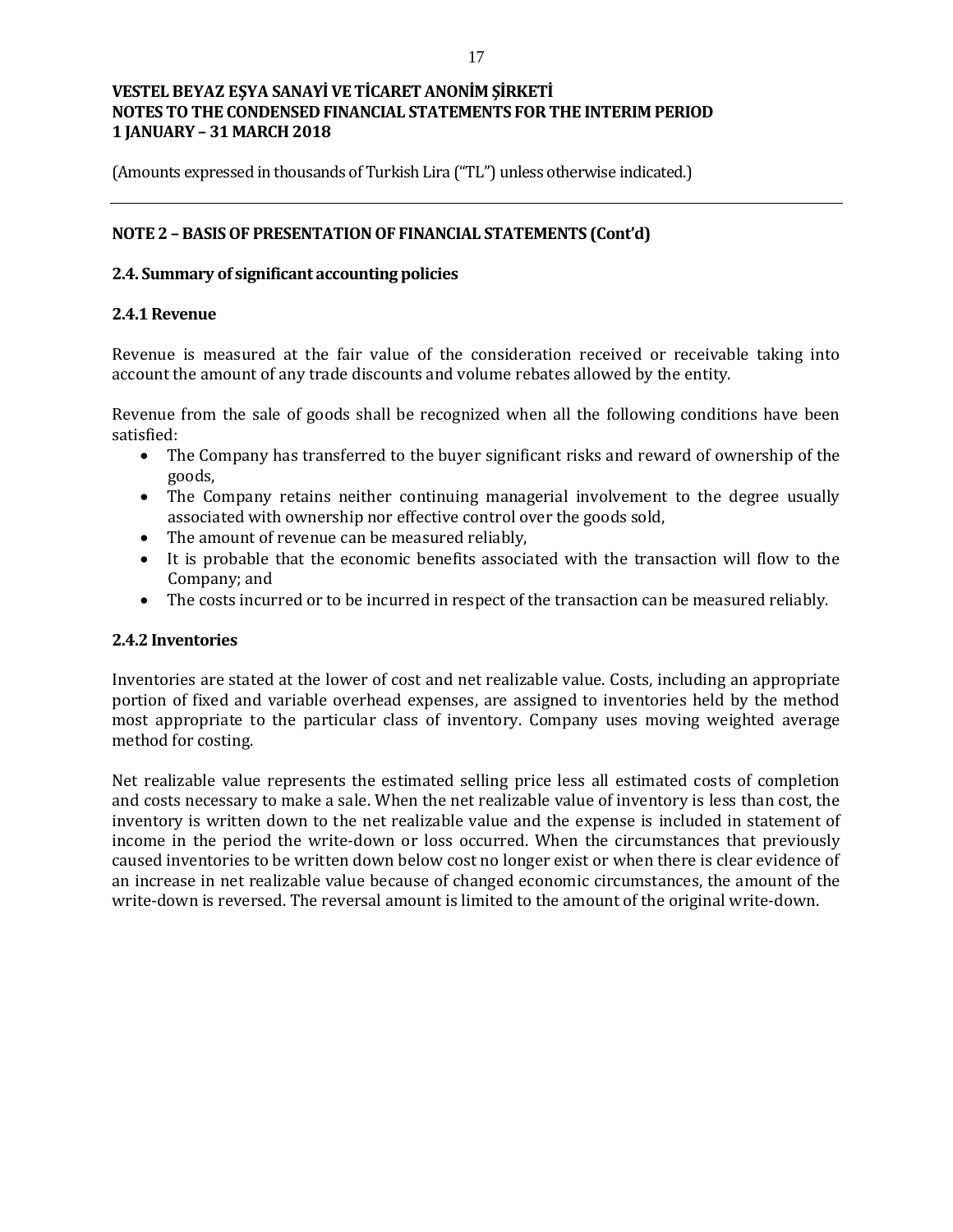(Amounts expressed in thousands of Turkish Lira ("TL") unless otherwise indicated.)

## **NOTE 2 – BASIS OF PRESENTATION OF FINANCIAL STATEMENTS (Cont'd)**

## **2.4.3 Property, plant and equipment**

Property, plant and equipment are carried at cost less accumulated depreciation. Depreciation is provided on restated amounts of property, plant and equipments using the straight-line method based on the estimated useful lives of the assets, except for land due to their indefinite useful life.

Property, plant and equipment are reviewed for impairment whenever events or changes in circumstances indicate that the carrying amount may not be recoverable. An impairment loss is recognized for the amount by which the asset's carrying amount exceeds its recoverable amount. The recoverable amount is the higher of an asset's fair value less costs to sell and value in use.

Gains or losses on disposals of property, plant and equipment are included in other operating income and other operating expense.

Costs, such as repairs and maintenance or part replacement of tangible assets, are included in the asset's carrying amount or recognized as a separate asset, as appropriate, only when it is probable that future economic benefits with the item will flow to the Company. All other costs are charged to statements of profit or loss during the financial year in which they are incurred.

### **2.4.4 Intangible assets**

## **a) Research and development costs**

Research costs are recognized as expense in the period in which they are incurred. An intangible asset arising from development (or from the development phase of an internal project) if and only if an entity can demonstrate all of the following:

- The technical feasibility of completing the intangible asset so that it will be available for use or sale;
- Its intention to complete the intangible asset and use or sell it;
- Its ability to use or sell the intangible asset;
- How the intangible asset will generate probable future economic benefits;
- The availability of adequate technical, financial and other resources to complete the development and to use or sell the intangible asset, and
- Its ability to measure reliably the expenditure attributable to the intangible asset during its development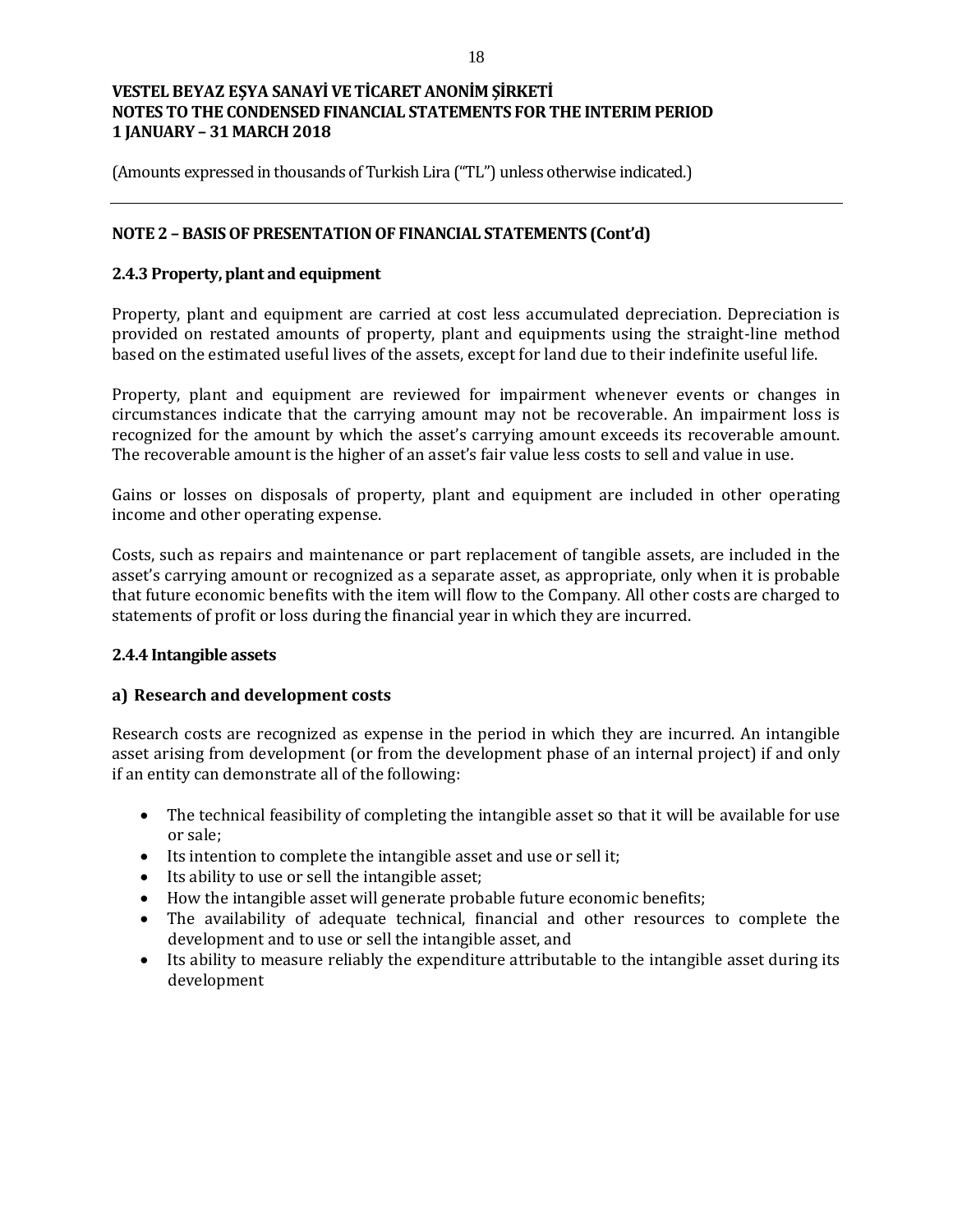(Amounts expressed in thousands of Turkish Lira ("TL") unless otherwise indicated.)

## **NOTE 2 – BASIS OF PRESENTATION OF FINANCIAL STATEMENTS (Cont'd)**

Other development costs are recognized as expense as incurred. If it is not possible to distinguish the research phase from the development phase of an internal project, the entity treats the expenditure on that project as if it were incurred in the research phase only.

## **b) Rights and other intangible fixed assets**

Rights and other intangible assets consist acquired computer software, computer software development costs and other identifiable rights. Rights and other intangible assets are recognized at their acquisition costs and are amortized on a straight line basis over their expected useful lives which are less than five years.

## **2.4.5 Financial instruments**

## **a) Financial assets**

The Company classifies its financial assets in the following categories: Financial assets at fair value through profit or loss, loans and receivables. The classification depends on the purpose for which the financial assets were acquired.

### Financial assets at fair value through profit or loss

Financial assets at fair value through profit or loss are financial assets held for trading. A financial asset is classified in this category if acquired principally for the purpose of selling in the short-term. Derivatives are also categorized as held for trading unless they are designated as hedges.

### Loans and receivables

Trade receivables, loans, and other receivables that have fixed or determinable payments that are not quoted in an active market are classified in this category. Loans and receivables (trade and other receivables, bank deposits, cash and others) are measured at amortized cost using the effective interest method less any impairment. Interest income is recognized by applying the effective interest rate, except for cases when the recognition of interest would be immaterial.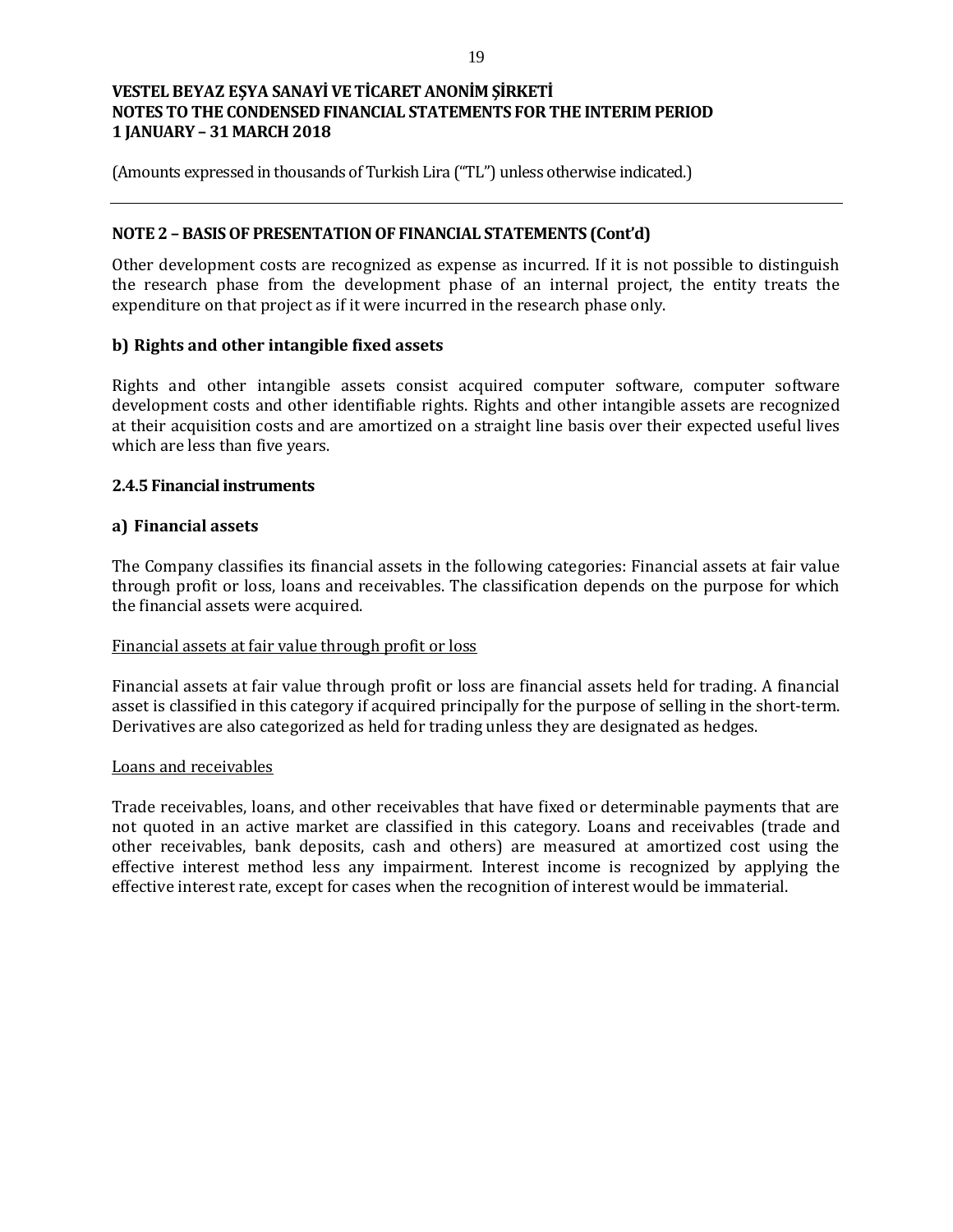(Amounts expressed in thousands of Turkish Lira ("TL") unless otherwise indicated.)

## **NOTE 2 – BASIS OF PRESENTATION OF FINANCIAL STATEMENTS (Cont'd)**

### Impairment of financial assets

Financial assets, other than those at fair value through profit or loss, are assessed for indicators of impairment at each reporting period. Financial assets are impaired where there is objective evidence that, as a result of one or more events that occurred after the initial recognition of the financial asset, the estimated future cash flows of the investment have been impacted.

For financial assets carried at amortized cost, the amount of the impairment is the difference between the asset's carrying amount and the present value of estimated future cash flows, discounted at the original effective interest rate.

For financial assets carried at amortized cost, if the amount of a past impairment loss decreases and the decrease can be related objectively to an event occurring after the impairment was recognized, then the impairment is reversed through profit or loss. However, the carrying amount should not be increased to an amount that exceeds what the amortized cost would have been at the date of the reversal had the impairment not been recognized.

For financial assets carried at cost, if there is objective evidence of impairment, the amount of the impairment loss is measured as the difference between carrying amount and the present value of estimated future cash flows discounted at the current rate of return for a similar financial asset. Once an impairment loss has been recognized on a financial asset recognized at cost, it is not permitted to recognize a reversal.

### **b) Financial liabilities**

Financial liabilities are classified as either financial liabilities at fair value through profit or loss or other financial liabilities.

### Financial liabilities at fair value through profit or loss

Financial liabilities at fair value through profit or loss are stated at fair value, with any resultant gain or loss recognized in profit or loss. The net gain or loss recognized in profit or loss incorporates any interest paid on the financial liability.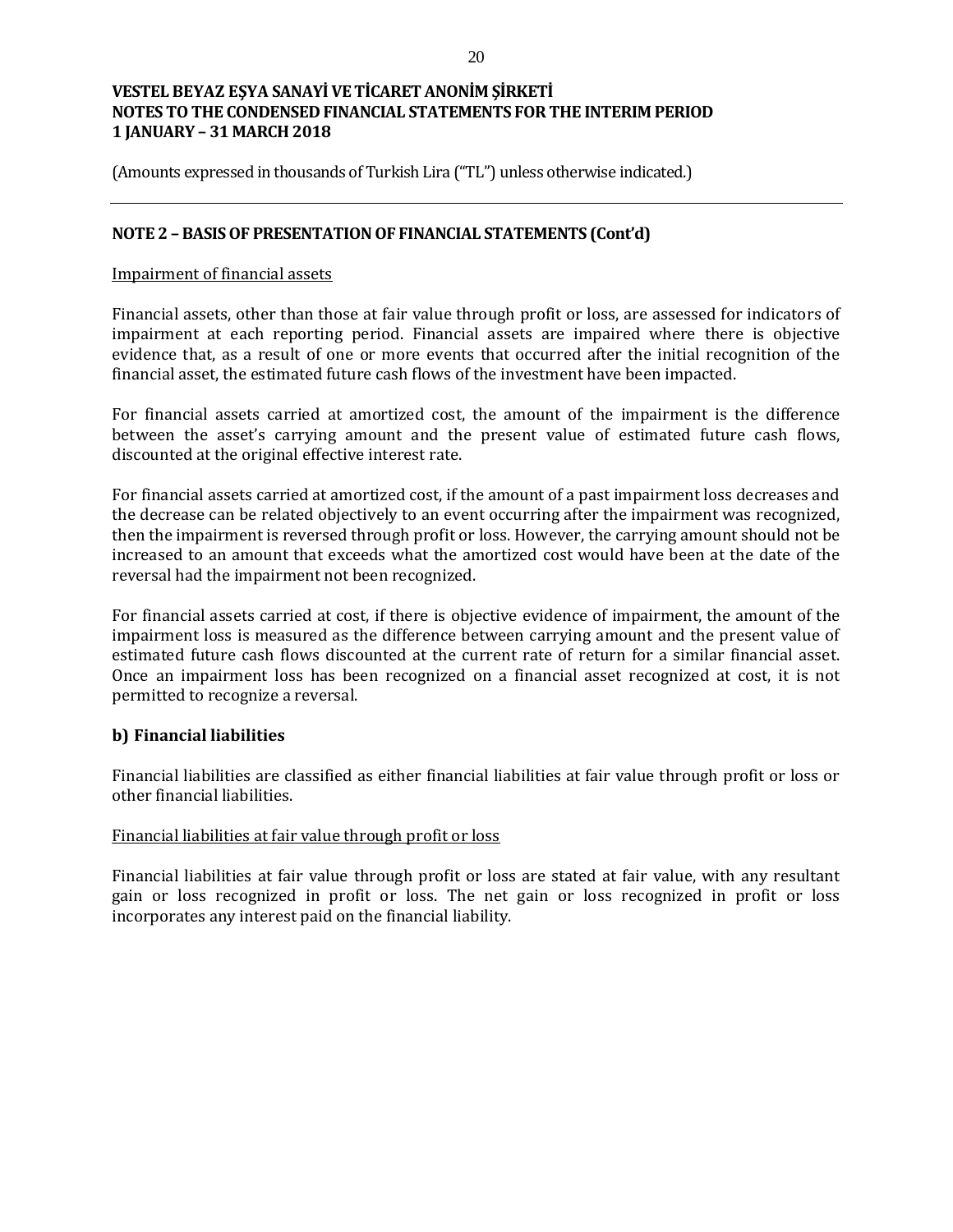(Amounts expressed in thousands of Turkish Lira ("TL") unless otherwise indicated.)

## **NOTE 2 – BASIS OF PRESENTATION OF FINANCIAL STATEMENTS (Cont'd)**

### Other financial liabilities

Other financial liabilities, including borrowings, are initially measured at fair value, net of transaction costs.

Other financial liabilities are subsequently measured at amortized cost using the effective interest method plus the interest expense recognized on an effective yield basis.

The effective interest method is calculating the amortized cost of a financial liability and of allocating interest expense over the relevant period. The effective interest rate discounts the estimated future cash payments through the expected life of the financial liability, or, where appropriate, a shorter period.

## **c) Derivative financial instruments and hedge accounting:**

Derivatives are initially recognized at fair value on the date a derivative contract is entered into and are subsequently remeasured at their fair value. Fair values of derivatives are carried as assets when positive and as liabilities when negative. The method of recognizing the resulting gain or loss depends on whether the derivative is designated as a hedging instrument, and if so the nature of the item being hedged.

The Company documents at the inception of the transaction the relationship between hedging instruments and hedged items, as well as its risk management objectives and strategy for undertaking various hedging transactions. The Company also documents its assessment, both at hedge inception and on an ongoing basis, of whether the derivatives that are used in hedging transactions are highly effective in offsetting changes in fair values of hedged items.

### Derivative financial instruments held for trading

Company's held for trading derivative financial instruments consist of forward foreign currency purchase and sale contracts. Such derivative financial instruments providing effective protection against the risk for the Company economically and due to meeting the conditions for hedge accounting usually, they are accounted as derivative financial instruments held for trading in financial statements. The fair value changes of these derivative instruments are recognized in income statement as financial income / expense.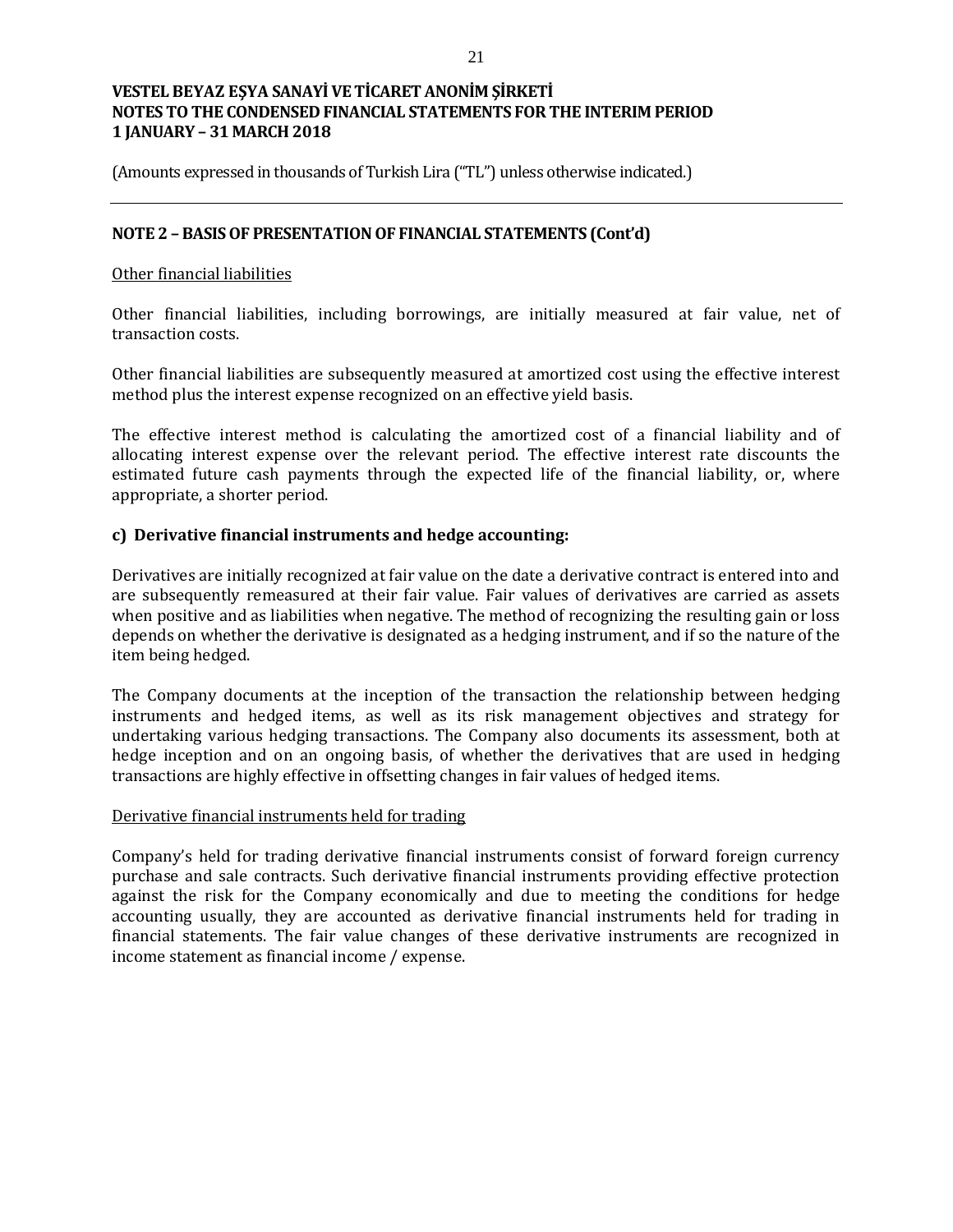(Amounts expressed in thousands of Turkish Lira ("TL") unless otherwise indicated.)

## **NOTE 2 – BASIS OF PRESENTATION OF FINANCIAL STATEMENTS (Cont'd)**

## Cash flow hedges:

The effective portion of changes in the fair value of derivatives that are designated and qualify as cash flow hedges is recognized in equity within cash flow hedge reserves. The gain or loss relating to the ineffective portion is recognized immediately in the statement of comprehensive income within finance income/ expense. Amounts accumulated in equity are reclassified to profit or loss in the periods when the hedged item affects profit or loss (for example, when the forecast sale that is hedged takes place or portion related to the accrued interest). When a hedging instrument expires or is sold, or when a hedge no longer meets the criteria for hedge accounting, any cumulative gain or loss existing in equity at that time remains in equity and is recognized when the forecast transaction is ultimately recognized, in the statement of comprehensive income within finance income/ expense. The Company has evaluated its forward contracts and recognized certain contracts as hedging derivative instruments since they have been carrying necessary hedging conditions regarding to TAS 39.

### **2.4.6 Foreign currency transactions**

Transactions in foreign currencies during the period are recorded at the rates of exchange prevailing on the dates of the transactions. Monetary items denominated in foreign currencies are translated to TL at the rates prevailing on the balance sheet date. Exchange differences on foreign currency denominated monetary assets and liabilities are recognized in profit or loss in the period in which they arise except for the effective portion of the foreign currency hedge of net investments in foreign operations. On-monetary items which are denominated in foreign currency and measured with historical costs are translated using the exchange rates at the dates of initial transactions.

### **2.4.7 Provisions, contingent assets and liabilities**

Provisions are recognized when the Company has a present obligation as a result of a past event, and it is probable that the Company will be required to settle that obligation, and a reliable estimate can be made of the amount of the obligation.

Possible assets or obligations that arise from past events and whose existence will be confirmed only by the occurrence or non-occurrence of one or more uncertain events not wholly within the control of the company are not included in the financial statements and treated as contingent assets or liabilities.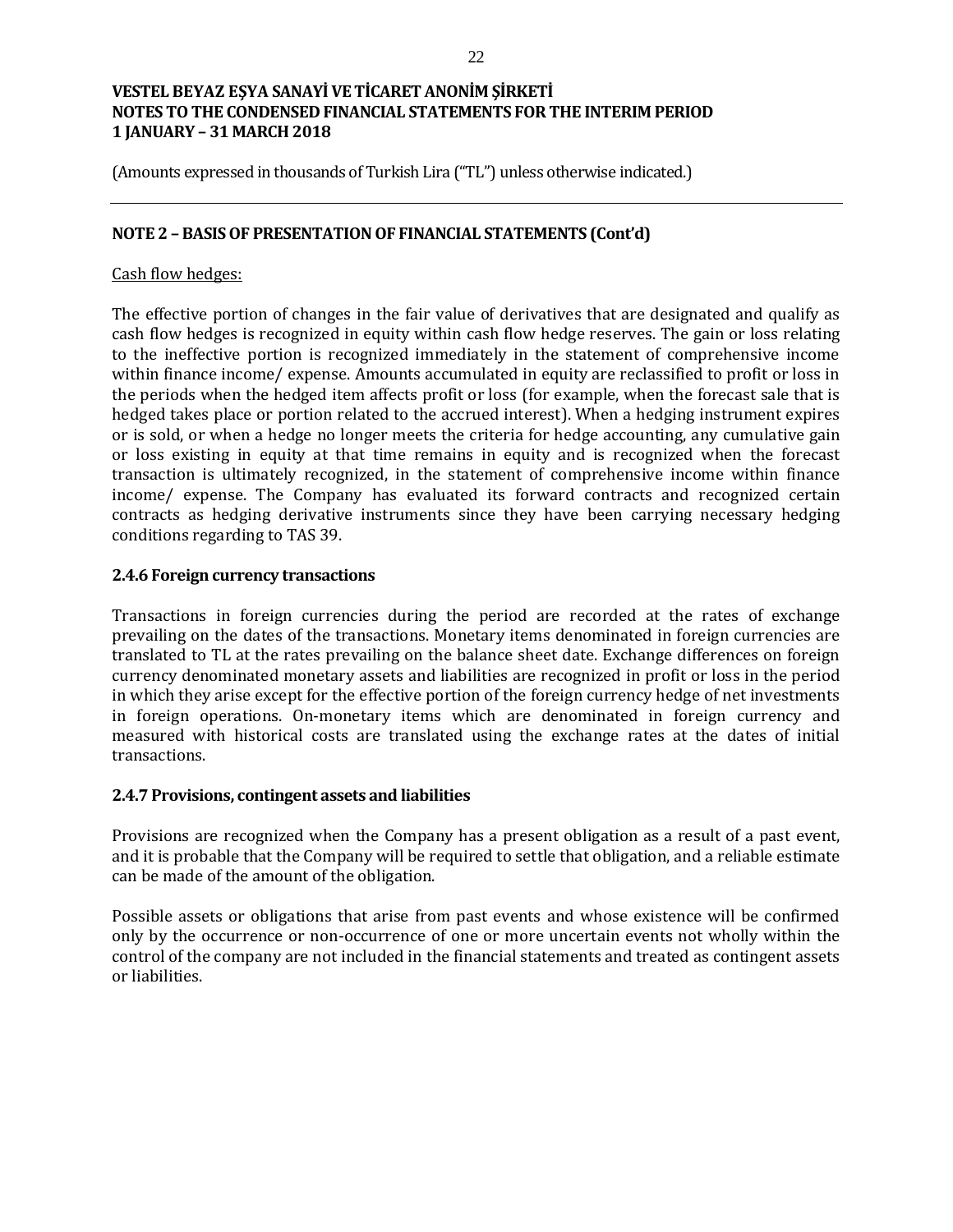(Amounts expressed in thousands of Turkish Lira ("TL") unless otherwise indicated.)

## **NOTE 2 – BASIS OF PRESENTATION OF FINANCIAL STATEMENTS (Cont'd)**

## **2.4.8 Related parties**

Shareholders, key management personnel and board members, their close family members and companies controlled, jointly controlled or significantly influenced by them and Zorlu Holding Group companies are considered and referred to as related parties.

### **2.4.9 Taxation on income**

Tax expense for the period comprises current and deferred tax. Tax is recognized in the income statement, except to the extent that it relates to items directly recognized in equity. In that case, tax is recognized in shareholders' equity.

The tax currently payable is based on taxable profit for the year. Taxable profit differs from profit as reported in the income statement because it excludes items of income or expense that are taxable or deductible in other years and it further excludes items that are never taxable or deductible. The Company's liability for current tax is calculated using tax rates that have been enacted or substantively enacted by the balance sheet date.

Deferred tax is recognized on temporary differences between the carrying amounts of assets and liabilities in the financial statements and the corresponding tax bases which is used in the computation of taxable profit. Deferred tax liabilities are generally recognized for all taxable temporary differences and deferred tax assets are recognized for all deductible temporary differences to the extent that it is probable that taxable profits will be available against which those deductible temporary differences can be utilized.

Investment incentives that are conducive to payment of corporate taxes at reduced rates are subject to deferred tax calculation when there is reasonable assurance that the Group will benefit from the related incentive.

Deferred tax liabilities are recognized for taxable temporary differences associated with investments in subsidiaries and associates, and interests in joint ventures, except where the Company is able to control the reversal of the temporary difference and it is probable that the temporary difference will not reverse in the foreseeable future. Deferred tax assets arising from deductible temporary differences associated with such investments and interests are only recognized to the extent that it is probable that there will be sufficient taxable profits against which to utilize the benefits of the temporary differences and they are expected to reverse in the foreseeable future.

Deferred tax assets and liabilities are offset when there is a legally enforceable right to set off current tax assets against current tax liabilities and when they relate to income taxes levied by the same taxation authority and the Company intends to settle its current tax assets and liabilities on a net basis.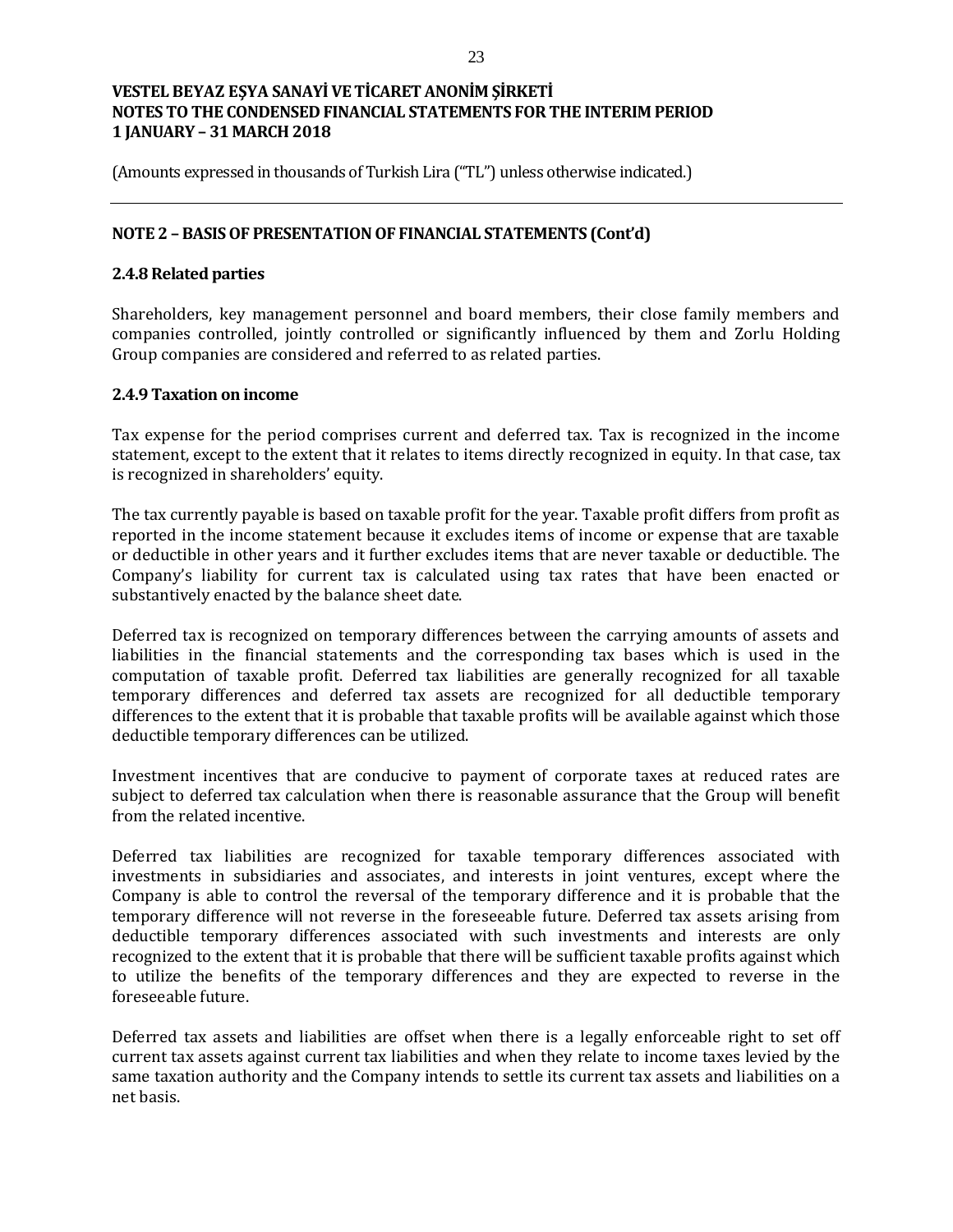(Amounts expressed in thousands of Turkish Lira ("TL") unless otherwise indicated.)

## **NOTE 2 – BASIS OF PRESENTATION OF FINANCIAL STATEMENTS (Cont'd)**

### **2.4.10 Employee benefits**

Employment termination benefits, as required by the Turkish Labor Law and the laws applicable in the countries where the subsidiaries operate, represent the estimated present value of the total reserve of the future probable obligation of the Company arising in case of the retirement of the employees. According to Turkish Labor Law and other laws applicable in Turkey, the Company is obliged to pay employment termination benefits to all personnel in cases of termination of employment without due cause, call for military service, be retired or death upon the completion of a minimum one year service. Provision for employment termination benefits as of 31 December 2017 is calculated in accordance with the assumptions used by the independent actuarial firm and is recorded in the financial statements at its net present value. Employment termination benefits are considered as being part of defined retirement benefit plan as per TAS 19. All actuarial gains and losses are recognized in statements of income.

### **2.4.11 Government grants**

Government grants, including non-monetary grants at fair value, are recognized in financial statements when there is reasonable assurance that the entity will comply with the conditions attaching to them, and the grants will be received.

Incentives for research and development activities are recognized in financial statements when they are authorized by the related institutions.

### **2.4.12 Earnings per share**

Earnings per share disclosed in the statement of income is determined by dividing net income attributable to equity holder of the parent by the weighted average number of such shares outstanding during the year concerned.

### **2.4.13 Statement of cash flows**

In the statement of cash flows, cash flows are classified into three categories as operating, investment and financing activities. Cash flows from operating activities are those resulting from the Company's production and sales activities. Cash flows from investment activities indicate cash inflows and outflows resulting from property, plant and equipments and financial investments. Cash flows from financing activities indicate the resources used in financing activities and the repayment of these resources. Cash and cash equivalents comprise of cash in hand accounts, bank deposits and shortterm, highly liquid investments that are readily convertible to known amounts of cash with maturities equal or less than three months.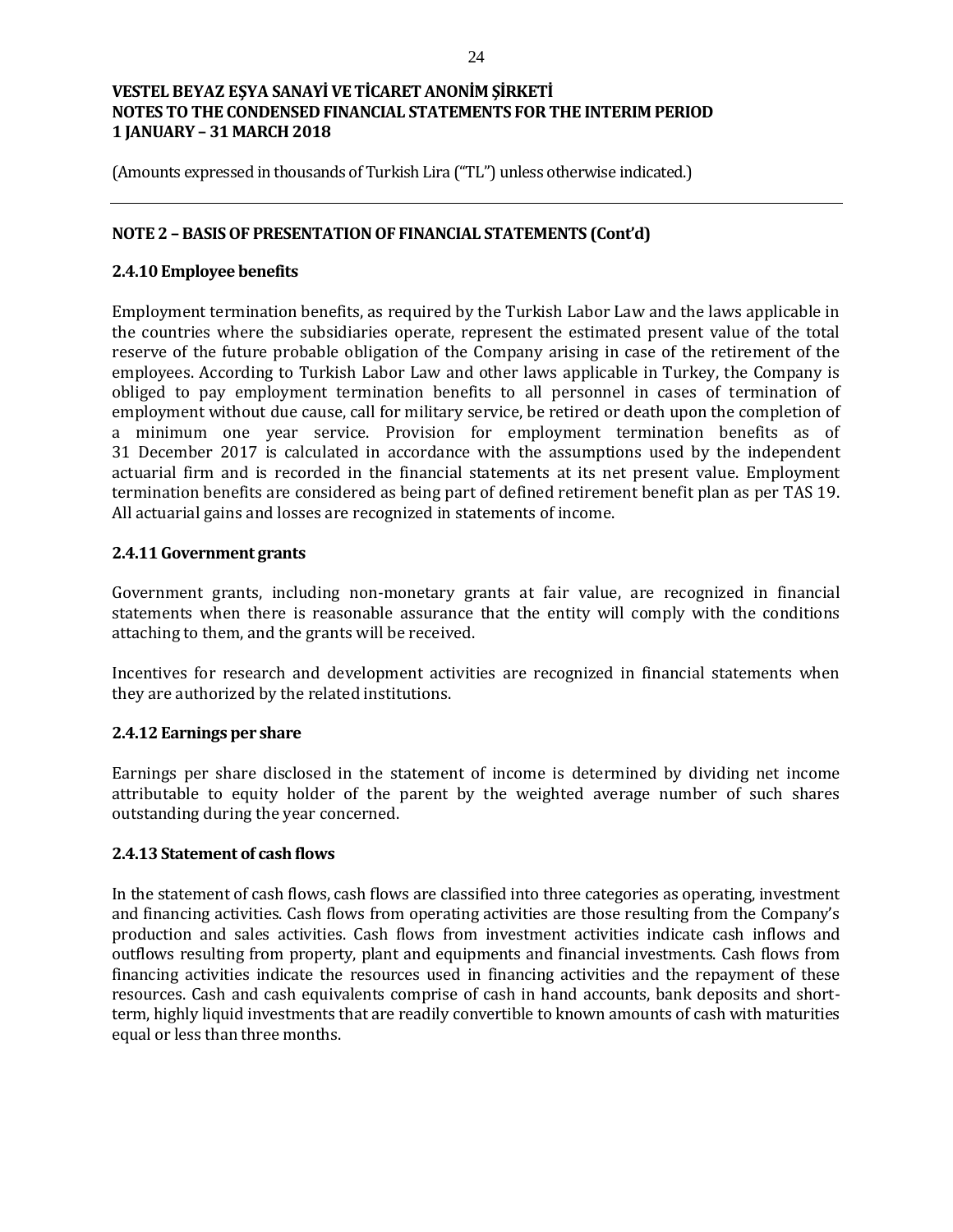(Amounts expressed in thousands of Turkish Lira ("TL") unless otherwise indicated.)

## **NOTE 2 – BASIS OF PRESENTATION OF FINANCIAL STATEMENTS (Cont'd)**

## **2.4.14 Offsetting**

All items with significant amounts and nature, even with similar characteristics, are presented separately in the financial statements. Insignificant amounts are grouped and presented by means of items having similar substance and function. When the nature of transactions and events necessitate offsetting, presentation of these transactions and events over their net amounts or recognition of the assets after deducting the related impairment are not considered as a violation of the rule of non-offsetting. As a result of the transactions in the normal course of business, revenue other than sales are presented as net if the nature of the transaction or the event qualify for offsetting.

### **2.4.15 Events after the balance sheet date**

Events after the balance sheet date, announcements related to net profit or even declared after other selective financial information has been publicly announced; include all events that take place between the balance sheet date and the date when balance sheet was authorized for issue.

In the case that events require a correction to be made on the balance sheet date, the Company makes the necessary corrections to the financial statements. Moreover, the events that occur subsequent to the balance sheet date and that do not require a correction to be made are disclosed in accompanying notes, where the decisions of the users of financial statements are affected.

### **2.4.16 Going concern**

The Group prepared consolidated financial statements in accordance with the going concern assumption.

### **2.5. Critical accounting estimates and judgments**

Preparation of financial statements requires the use of estimates and assumptions that may affect the amount of assets and liabilities recognized as of the balance sheet date, disclosures of contingent assets and liabilities and the amount of revenue and expenses reported. Although these estimates and assumptions rely on the Company management's best knowledge about current events and transactions, actual outcomes may differ from those estimates and assumptions.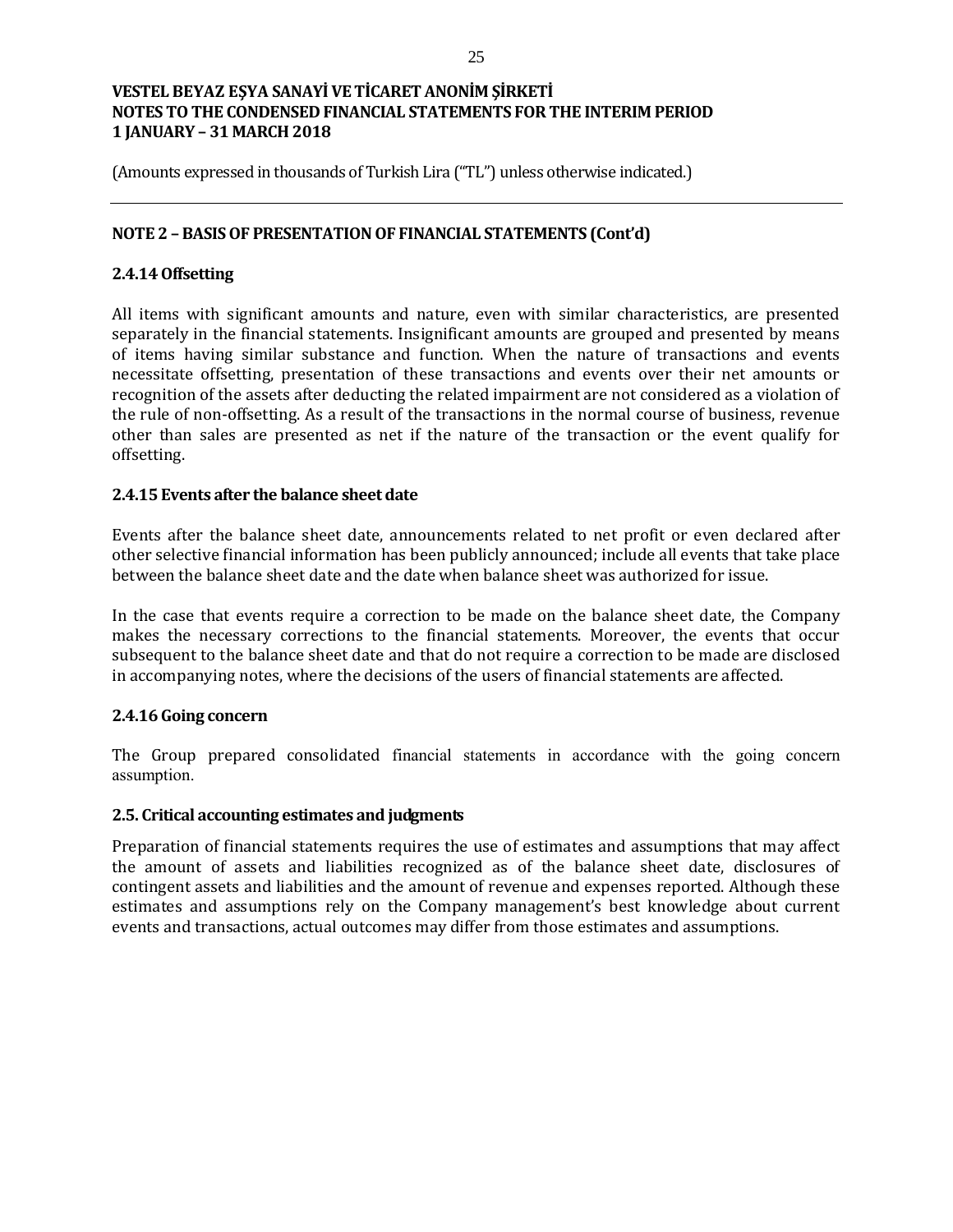(Amounts expressed in thousands of Turkish Lira ("TL") unless otherwise indicated.)

### **NOTE 3 - SEGMENT REPORTING**

Operating segments are identified on the same basis as financial information is reported internally to the Company's chief operating decision maker. The Company Board of Directors has been identified as the Company's chief operating decision maker who is responsible for allocating resources between segments and assessing their performances. The Company management determines operating segments by reference to the reports reviewed by the Board of Directors to make strategic decisions.

The Management believes that the Company operates in a single industry sector as the risks and returns for the activities do not show any material difference because the scope of activity covers only the production of white goods and the production processes and classes of customers are similar. As a result all information related to the industrial segment has been fully presented in the attached financial statements.

The Management has decided to use geographical segments for segment reporting considering the fact that risks and returns are affected by the differences in geographical regions.

|                        | 1 January - | 1 January -<br>31 March<br>2017 |  |
|------------------------|-------------|---------------------------------|--|
|                        | 31 March    |                                 |  |
| <b>Segment revenue</b> | 2018        |                                 |  |
|                        |             |                                 |  |
| Turkey                 | 294.030     | 165.248                         |  |
| Europe                 | 515.008     | 355.869                         |  |
| Other                  | 232.125     | 168.454                         |  |
| Gross sales            | 1.041.163   | 689.571                         |  |
| Discounts (-)          | (341)       | (561)                           |  |
| <b>Net sales</b>       | 1.040.822   | 689.010                         |  |

### **Geographical segments**

Other segment sales mainly comprise of sales to Asian and African countries.

The amount of export is 747.133 thousand TL for the period ended 31 March 2018. (1 January-31 March 2017: 524.323 thousand TL). Export sales are denominated in EURO, and USD as 93,2%, and 6,8% of total export respectively (1 January-31 March 2017: 97,8% EUR, 2,2% USD).

The carrying value of segment assets and costs incurred in order to obtain these assets are not separately disclosed since all assets of the company are located in Turkey.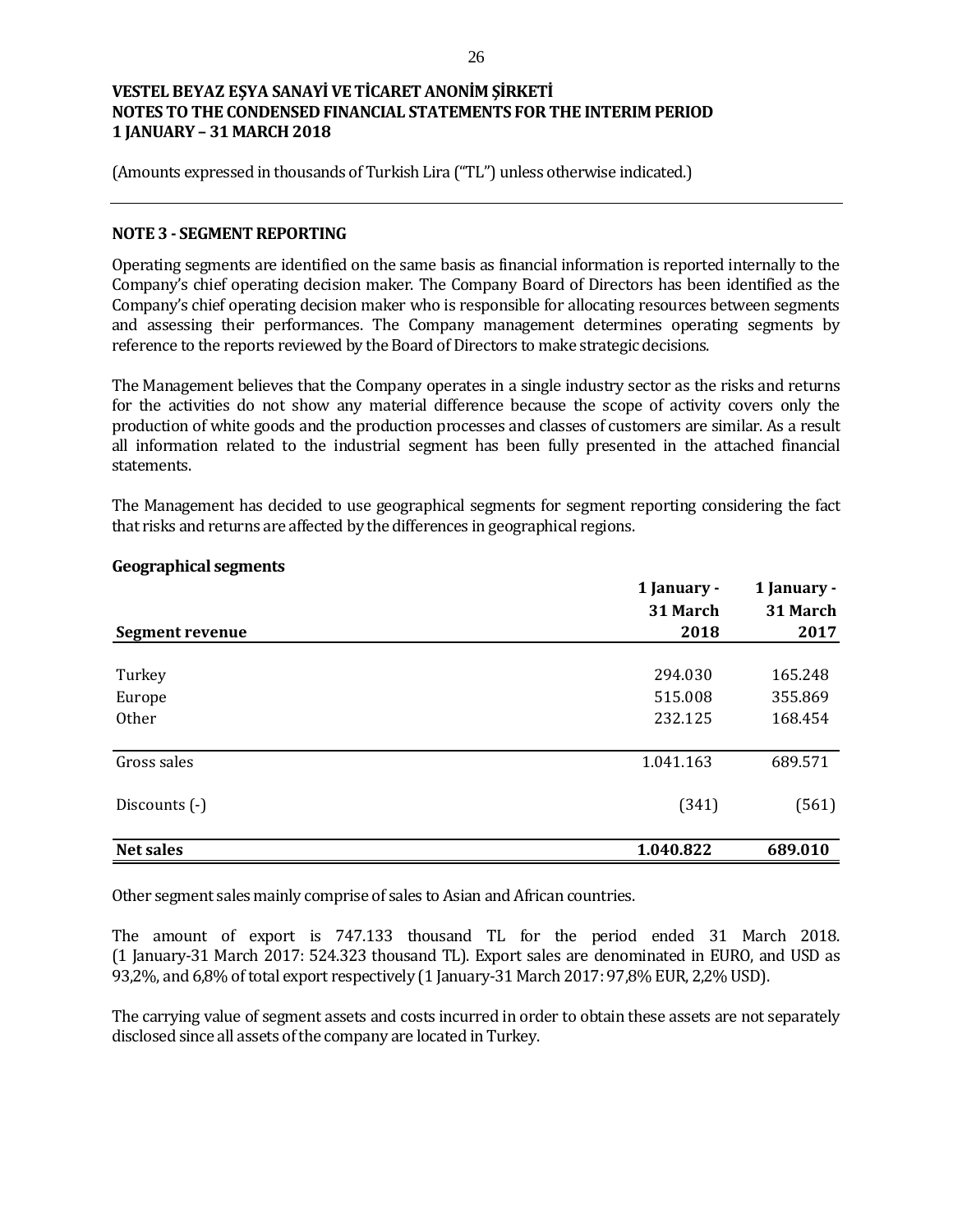(Amounts expressed in thousands of Turkish Lira ("TL") unless otherwise indicated.)

# **NOTE 4 – CASH AND CASH EQUIVALENTS**

|                                           |               | 31 March 2018 31 December 2017 |
|-------------------------------------------|---------------|--------------------------------|
| Cash                                      | 237           | 178                            |
| <b>Bank deposits</b>                      |               |                                |
| - Demand deposits                         | 68.376        | 65.012                         |
| - Time deposits                           | 59.745        |                                |
| <b>Blocked deposits</b>                   | 9.933         | 8.489                          |
| Cash and cash equivalents                 | 138.291       | 73.679                         |
| <b>NOTE 5 - FINANCIAL LIABILITIES</b>     |               |                                |
|                                           | 31 March 2018 | <b>31 December 2017</b>        |
| <b>Short - term financial liabilities</b> |               |                                |
| Short term hank loans                     | 356.609       | 281.476                        |

|                                            | 31 March 2018 | <b>31 December 2017</b> |
|--------------------------------------------|---------------|-------------------------|
| <b>Short - term financial liabilities</b>  |               |                         |
| Short term bank loans                      | 356.609       | 281.476                 |
| Short term portion of long term bank loans | 223.522       | 70.051                  |
| Leasing debts                              | 476           | 450                     |
|                                            | 580.607       | 351.977                 |
| Long - term financial liabilities          |               |                         |
| Long term bank loans                       | 10.845        | 178.968                 |
| Leasing debts                              | 451           | 546                     |
|                                            | 11.296        | 179.514                 |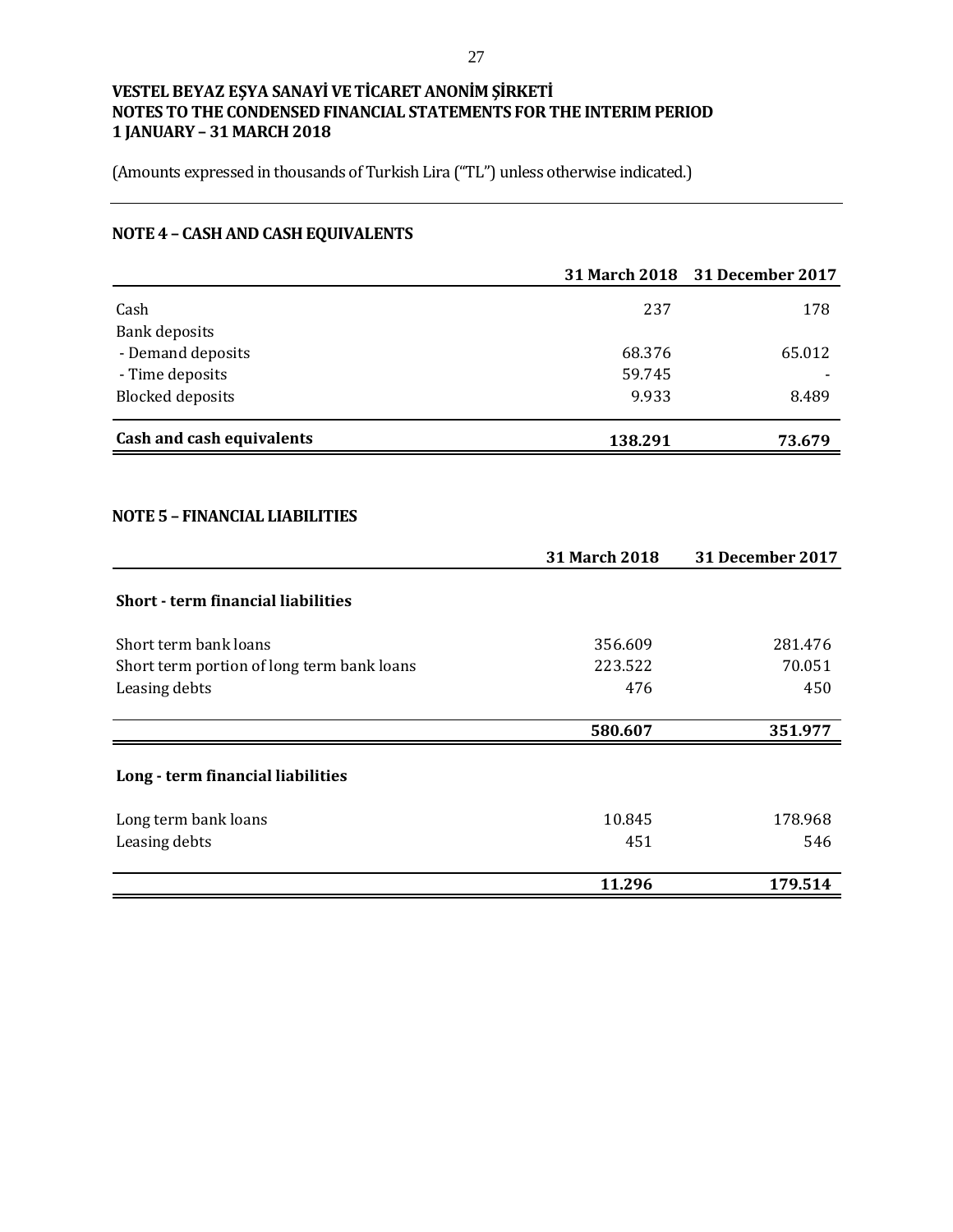(Amounts expressed in thousands of Turkish Lira ("TL") unless otherwise indicated.)

# **NOTE 5 – FINANCIAL LIABILITIES (Cont'd)**

Details of the Company's short term bank loans are given below:

|          |                                              | 31 March 2018 |            |                                                           | <b>31 December 2017</b> |            |
|----------|----------------------------------------------|---------------|------------|-----------------------------------------------------------|-------------------------|------------|
|          | Weighted<br>average of<br>effective interest | Original      |            | Weighted average<br>of effective<br>TL interest rates per | Original                | TL         |
| Currency | rates per annum                              | currency      | Equivalent | annum                                                     | currency                | Equivalent |
| - EUR    | 1,58%                                        | 54.157        | 263.600    | 1,59%                                                     | 49.693                  | 224.389    |
| $-TL$    | 17,41%                                       | 93.009        | 93.009     | 16,69%                                                    | 57.087                  | 57.087     |
|          |                                              |               | 356.609    |                                                           |                         | 281.476    |

Details of the Company's long term bank loans are given below:

|                           | 31 March 2018                                                   |                      |            | <b>31 December 2017</b>                                                   |                      |                  |
|---------------------------|-----------------------------------------------------------------|----------------------|------------|---------------------------------------------------------------------------|----------------------|------------------|
| Currency                  | Weighted<br>average of<br>effective interest<br>rates per annum | Original<br>currency | Equivalent | <b>Weighted average</b><br>of effective<br>TL interest rates per<br>annum | Original<br>currency | TL<br>Equivalent |
|                           |                                                                 |                      |            |                                                                           |                      |                  |
| - EUR                     | 3,85%                                                           | 42.979               | 209.193    | 4,21%                                                                     | 5.262                | 23.759           |
| - TL                      | 16,06%                                                          | 14.329               | 14.329     | 14,18%                                                                    | 46.292               | 46.292           |
| <b>Short term portion</b> |                                                                 |                      | 223.522    |                                                                           |                      | 70.051           |
| - EUR                     |                                                                 |                      |            | 3,80%                                                                     | 37.319               | 168.514          |
| - TL                      | 16,06%                                                          | 10.845               | 10.845     | 16,06%                                                                    | 10.454               | 10.454           |
| Long term portion         |                                                                 |                      | 10.845     |                                                                           |                      | 178.968          |
|                           |                                                                 |                      | 234.367    |                                                                           |                      | 249.019          |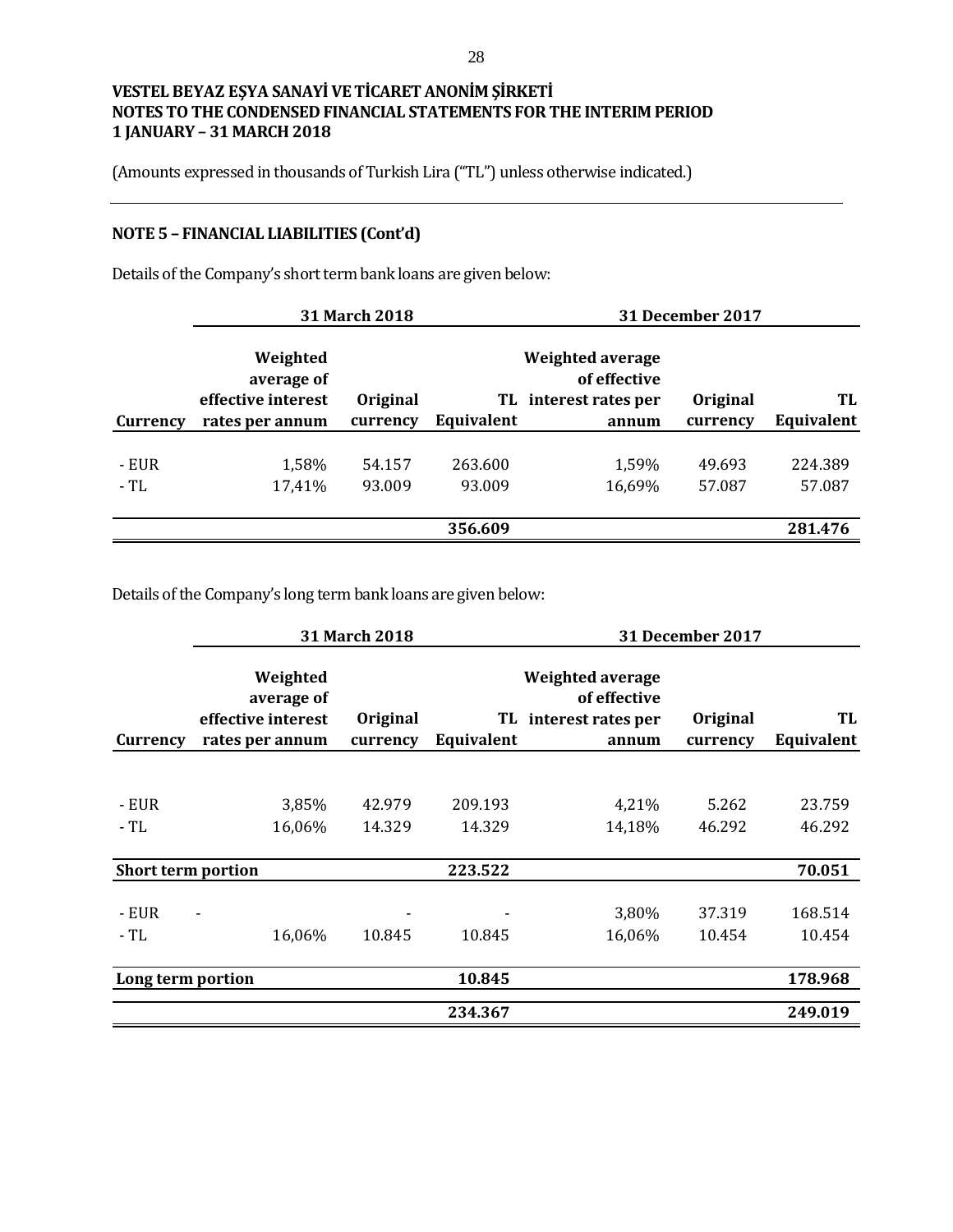(Amounts expressed in thousands of Turkish Lira ("TL") unless otherwise indicated.)

### **NOTE 5 – FINANCIAL LIABILITIES (Cont'd)**

The redemption schedule of the Company's long term bank loans are given below:

|                  | <b>31 March 2018</b> | 31 December 2017 |
|------------------|----------------------|------------------|
| One to two years | 10.845               | 178.968          |
|                  | 10.845               | 178.968          |

As of 31 March 2018 the Company does not have floating rate loans (31 December 2017: None).

Fair value of short term bank borrowings are considered to approximate their carrying values due to immateriality of discounting. Fair values are determined using average effective annual interest rates. Long term bank borrowings are stated at amortized cost using effective interest rate method and their fair values are considered to approximate their carrying values since loans usually have a re-pricing period of six months.

Guarantees given for the bank loans obtained are disclosed in note 14.

As of 31 March 2018 and 31 December 2017, reconciliation of net financial debt is as below:

|                                                | <b>31 March 2018</b> | 31 December 2017 |
|------------------------------------------------|----------------------|------------------|
| Net financial debt as of 1 January             | 457.812              | 235.880          |
| Cash inflows from loans                        | 156.320              | 652.275          |
| Cash outflows from loan payments               | (133.745)            | (392.977)        |
| Cash inflow/outflow from other financial debts | (69)                 | 996              |
| Unrealized Fx gain/loss                        | 33.352               | 16.883           |
| Accrued interest                               | 4.554                | 5.605            |
| Change in cash and cash equivalents            | (64.612)             | (60.850)         |
| Net financial debt as of closing date          | 453.612              | 457.812          |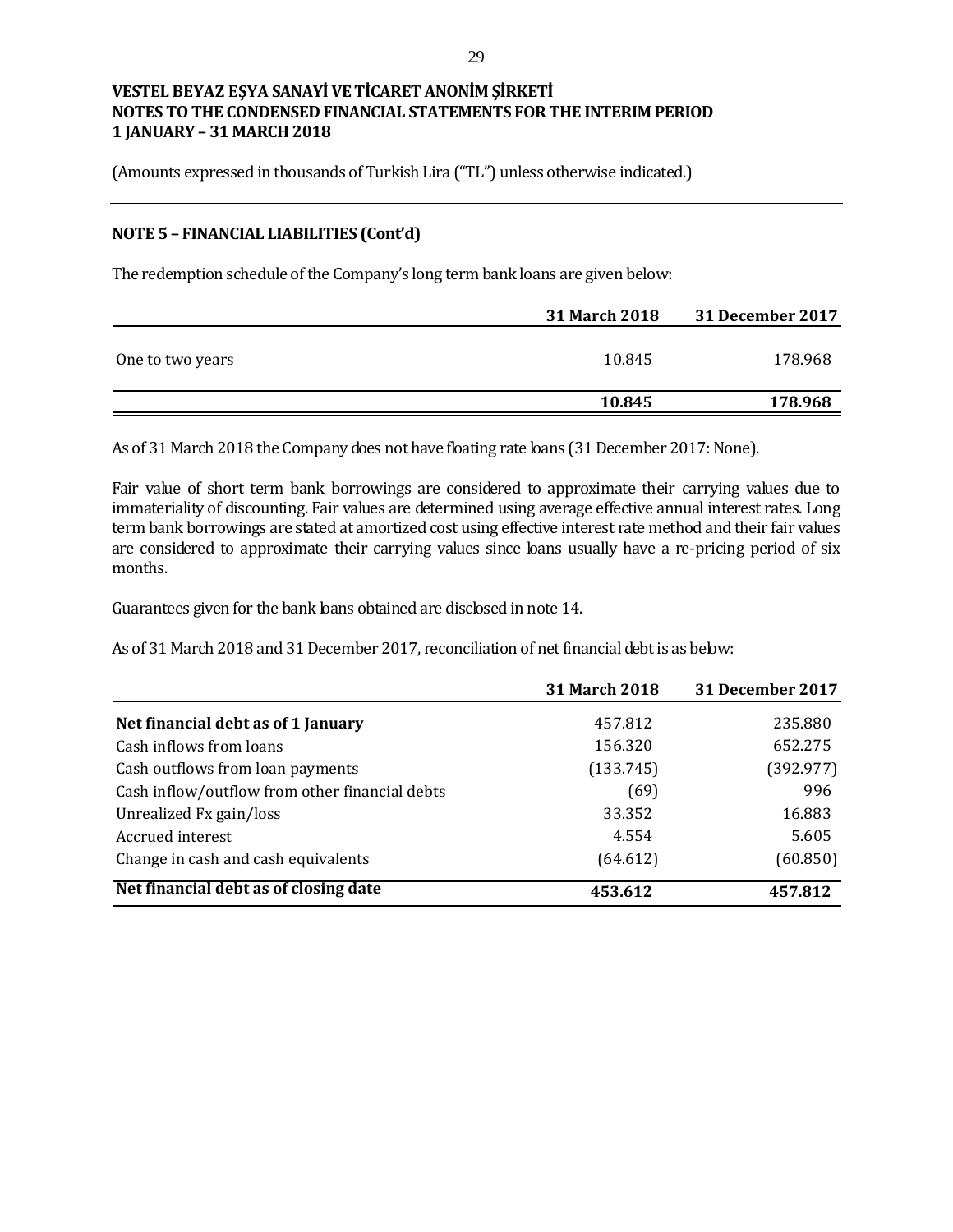(Amounts expressed in thousands of Turkish Lira ("TL") unless otherwise indicated.)

## **NOTE 6 –RELATED PARTY DISCLOSURES**

#### **a) Short term trade receivables from related parties**

|                                      | 31 March 2018 | 31 December 2017 |
|--------------------------------------|---------------|------------------|
| Vestel Ticaret A.S.                  | 1.111.096     | 1.046.054        |
|                                      | 1.111.096     | 1.046.054        |
| Unearned interest on receivables (-) | (11.703)      | (7.252)          |
|                                      | 1.099.393     | 1.038.802        |

The receivables result from the Company's foreign and domestic sales performed via Vestel Ticaret A.Ş. which is also a member of Vestel Group Companies.

### **b) Short term trade payables to related parties**

|                                          | <b>31 March 2018</b>     | 31 December 2017 |
|------------------------------------------|--------------------------|------------------|
|                                          |                          |                  |
| Vestel Elektronik Sanayi ve Ticaret A.Ş. | 48.382                   | 32.239           |
| Vestel Ticaret A.S.                      | $\overline{\phantom{0}}$ | 6.355            |
| Vestel Holland B.V.                      | 2.142                    | 1.534            |
| Other related parties                    | 1.036                    | 1.044            |
|                                          | 51.560                   | 41.172           |
| Unearned interest on payables (-)        | (511)                    | (428)            |
|                                          | 51.049                   | 40.744           |

#### **c)Other short term receivables from related parties**

|                                          |         | 31 March 2018 31 December 2017 |
|------------------------------------------|---------|--------------------------------|
| Vestel Elektronik Sanayi ve Ticaret A.Ş. | 496.540 | 511.898                        |

The Company's interest rate of other receivables in TL is 18% (31 December 2017: %18)

## **d) Other short term liabilities to related parties**

|                                          |        | 31 March 2018 31 December 2017 |
|------------------------------------------|--------|--------------------------------|
| Vestel Elektronik Sanayi ve Ticaret A.Ş. | 69.533 | 64.507                         |

The Company's interest rate of other payables in EUR is Euribor +3,20 (31 December 2017: Euribor +3,20).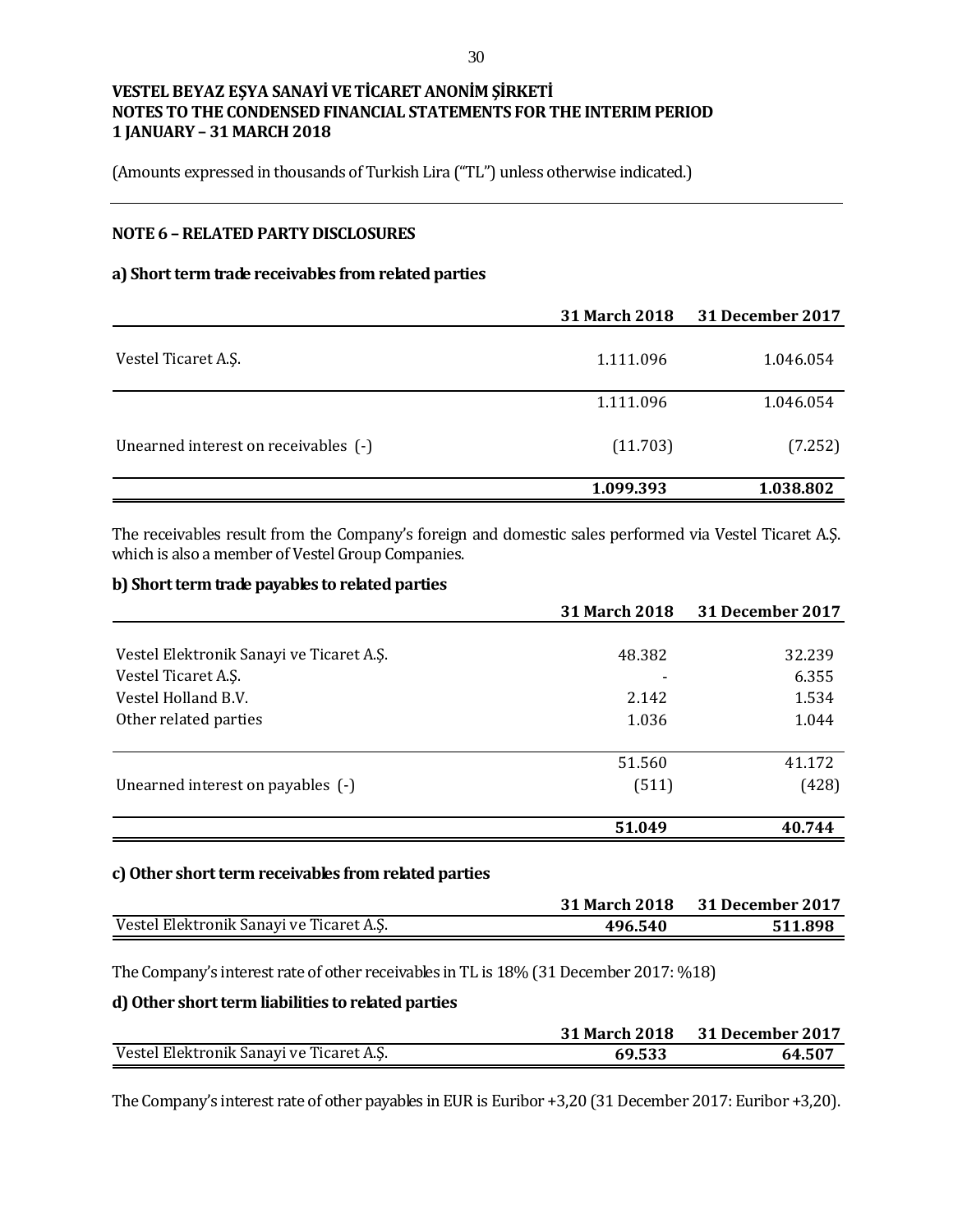(Amounts expressed in thousands of Turkish Lira ("TL") unless otherwise indicated.)

## **NOTE 6 –RELATED PARTY DISCLOSURES (Cont'd)**

### **e) Other long term liabilities to related parties**

|                                          |        | 31 March 2018 31 December 2017 |
|------------------------------------------|--------|--------------------------------|
| Vestel Elektronik Sanayi ve Ticaret A.Ş. | 69.755 | 98.323                         |

The annual interest rate for EUR denominated other long term liabilities is Euribor +3,20 and last instalment will be paid in March 2020.

## **f) Transactions with related parties**

|                                          | 1 January -<br>31 March | 1 January -<br>31 March |
|------------------------------------------|-------------------------|-------------------------|
|                                          | 2018                    | 2017                    |
| <b>Sales</b>                             |                         |                         |
| Vestel Ticaret A.Ş.                      | 1.040.182               | 689.910                 |
| Vestel Elektronik Sanayi ve Ticaret A.Ş. | 3.750                   | 2.926                   |
| Other related parties                    |                         | 4                       |
|                                          | 1.043.932               | 692.840                 |
| <b>Purchases and operating expenses</b>  |                         |                         |
| Vestel Holland B.V.                      | 12.776                  | 1.709                   |
| Vestel Elektronik Sanayi ve Ticaret A.Ş. | 50.770                  | 30.184                  |
| Other related parties                    | 2.573                   | 2.117                   |
|                                          | 66.119                  | 34.010                  |
| Other operating income                   |                         |                         |
| Vestel Ticaret A.Ş.                      | 58.948                  | 86.193                  |
| Other related parties                    | 187                     | 245                     |
|                                          | 59.135                  | 86.438                  |
| Other operating expense                  |                         |                         |
| Vestel Ticaret A.Ş.                      | 4.482                   | 34.623                  |
| Other related parties                    | 476                     | 336                     |
|                                          | 4.958                   | 34.959                  |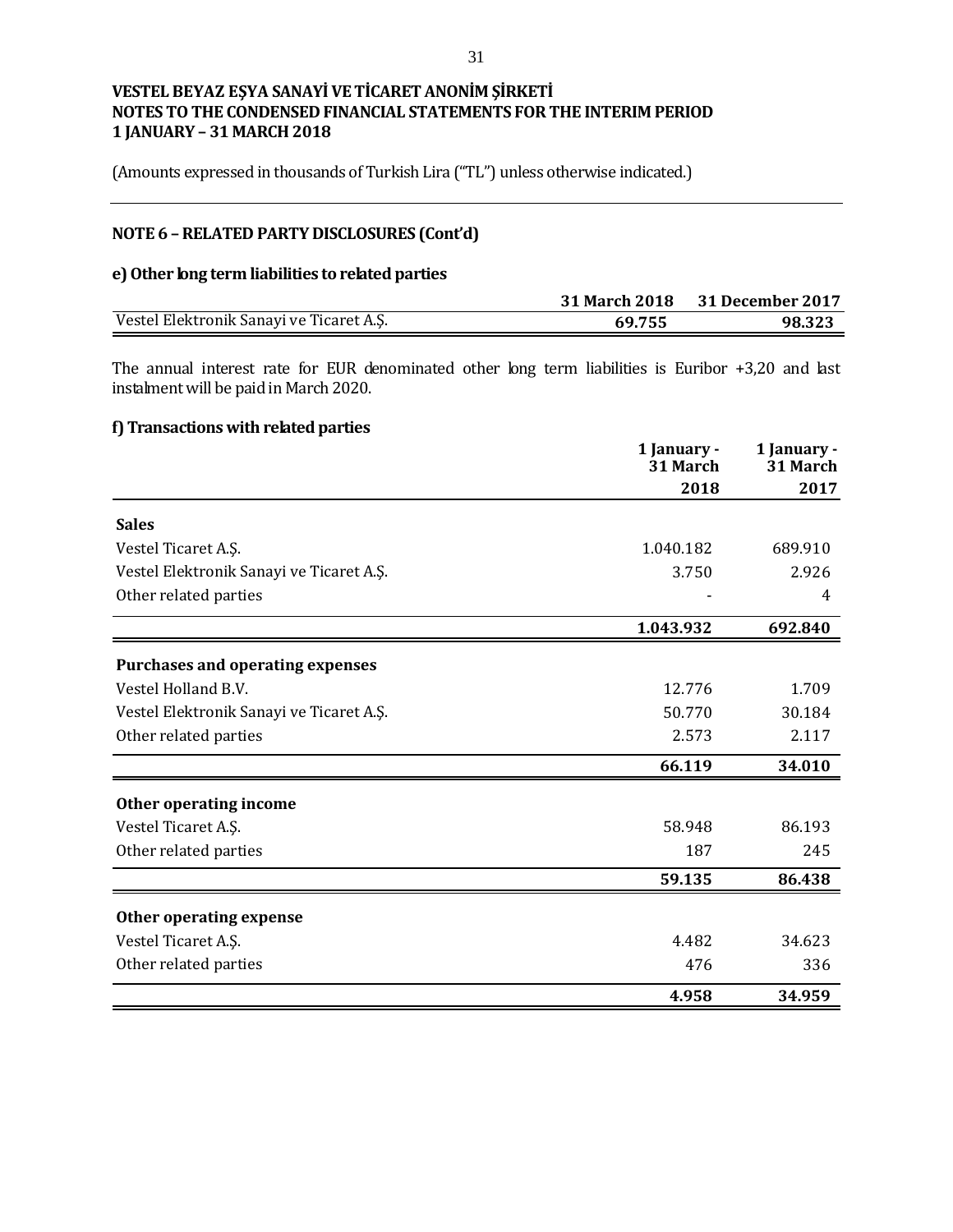(Amounts expressed in thousands of Turkish Lira ("TL") unless otherwise indicated.)

## **NOTE 6 –RELATED PARTY DISCLOSURES (Cont'd)**

#### **f) Transactions with related parties**

|                                          | 1 January -<br>31 March<br>2018 | 1 January -<br>31 March<br>2017 |
|------------------------------------------|---------------------------------|---------------------------------|
| <b>Financial income</b>                  |                                 |                                 |
| Vestel Elektronik Sanayi ve Ticaret A.Ş. | 23.407                          | 8.629                           |
|                                          | 23.407                          | 8.629                           |
| <b>Financial expense</b>                 |                                 |                                 |
| Vestel Elektronik Sanayi ve Ticaret A.Ş. | 11.166                          | 12.711                          |
|                                          | 11.166                          | 12.711                          |

The Company performs part of its raw material purchases via Vestel Holland B.V which is also a member of Vestel Group Companies.

**g)** Guarantees received from and given to related parties are disclosed in note 13.

**h) Compensation paid to key management including directors, the Chairman of Board of Directors, general managers and assistant general managers.**

Compensation paid to key management for the three months period ended 31 March 2018 is 791 thousand TL (1 January -31 March 2017: 862 thousand TL).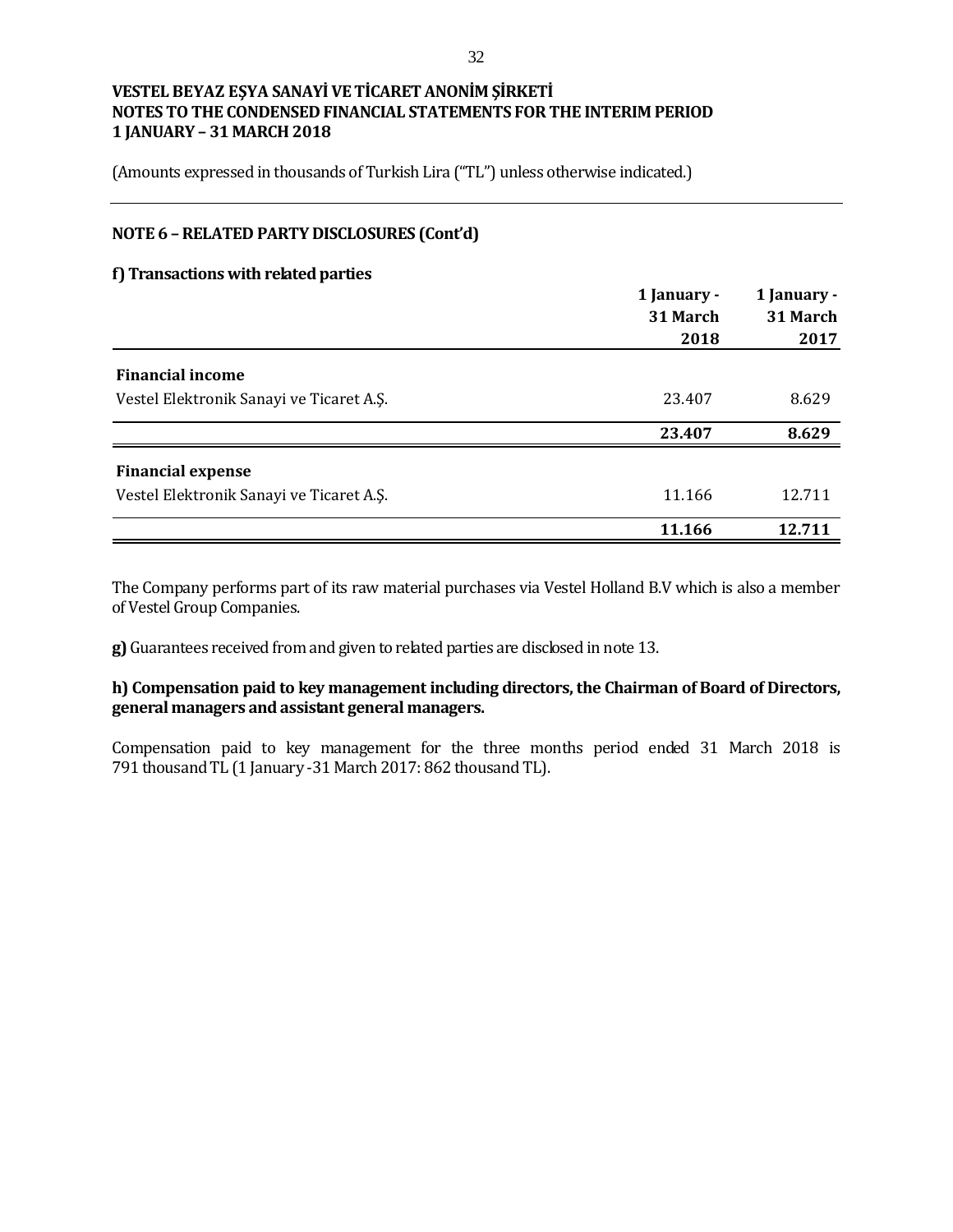(Amounts expressed in thousands of Turkish Lira ("TL") unless otherwise indicated.)

## **NOTE 7 – TRADE RECEIVABLES AND PAYABLES**

|                                        |           | 31 March 2018 31 December 2017 |
|----------------------------------------|-----------|--------------------------------|
| Short - term trade receivables         |           |                                |
| Trade receivables                      |           |                                |
| - Related parties (note 6)             | 1.111.096 | 1.046.054                      |
| - Other parties                        | 1.986     | 5.349                          |
| Cheques and notes receivables          | 4.933     | 2.131                          |
|                                        | 1.118.015 | 1.053.534                      |
| Unearned interest expense (-)          |           |                                |
| - Related parties (note 6)             | (11.703)  | (7.252)                        |
| - Other parties                        | (182)     | (161)                          |
| Allowance for doubtful receivables (-) | (242)     | (238)                          |
| Total short - term trade receivables   | 1.105.888 | 1.045.883                      |

The Company provides allowance for doubtful receivables based on historical experience.

|                                 |           | 31 March 2018 31 December 2017 |
|---------------------------------|-----------|--------------------------------|
| Short term trade payables       |           |                                |
| Trade payables                  |           |                                |
| - Related parties (note 6)      | 51.560    | 41.172                         |
| - Other parties                 | 1.413.197 | 1.205.514                      |
|                                 | 1.464.757 | 1.246.686                      |
| Unearned interest income (-)    |           |                                |
| - Related parties (note 6)      | (511)     | (428)                          |
| - Other parties                 | (4.246)   | (3.977)                        |
| Total short term trade payables | 1.460.000 | 1.242.281                      |
| Long term trade payables        |           |                                |
| Trade payables                  |           |                                |
| - Other parties                 | 6.480     | 1.959                          |
| Total long term trade payables  | 6.480     | 1.959                          |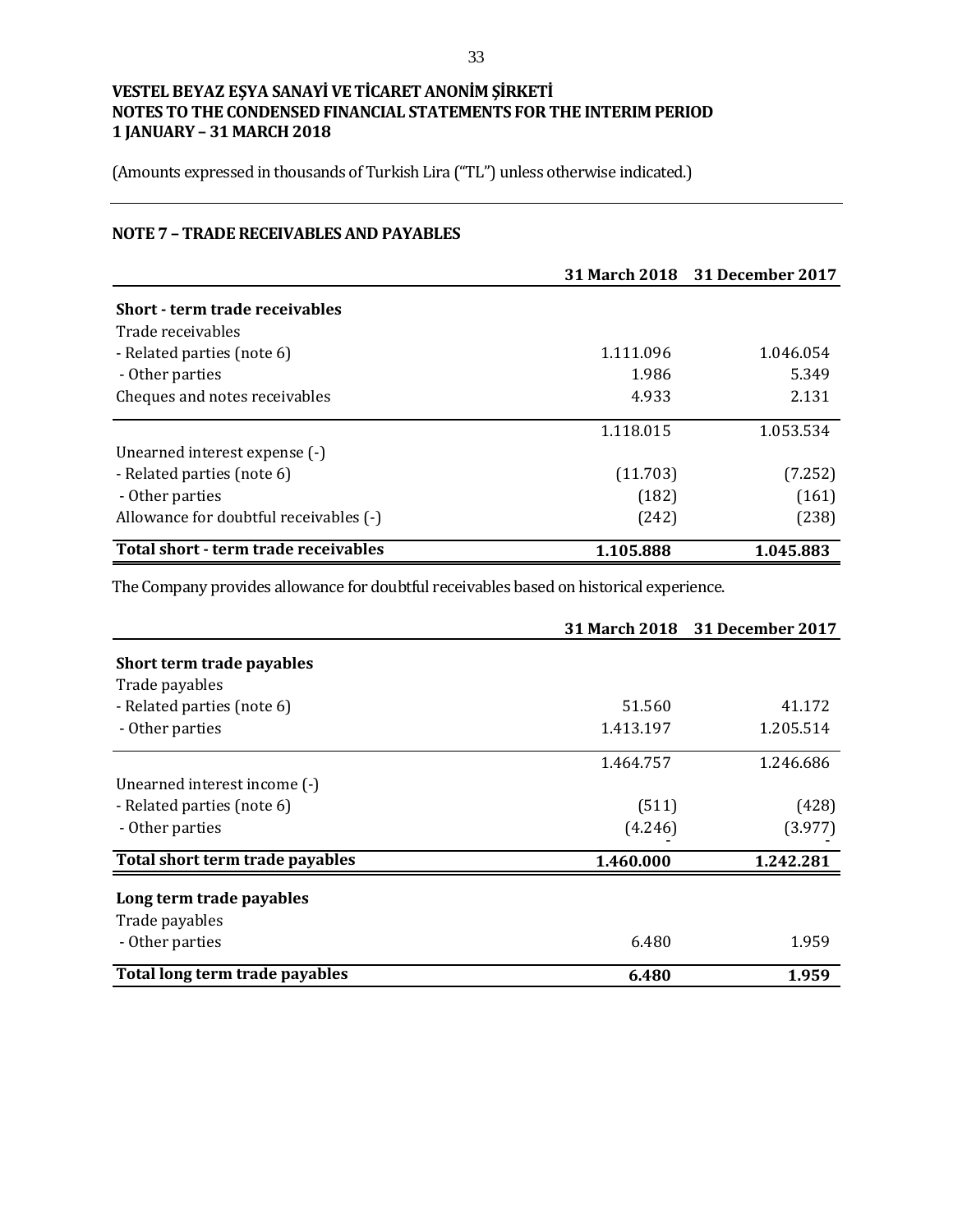(Amounts expressed in thousands of Turkish Lira ("TL") unless otherwise indicated.)

#### **NOTE 8 –OTHER RECEIVABLES**

|                                                 |         | 31 March 2018 31 December 2017 |
|-------------------------------------------------|---------|--------------------------------|
| <b>Short - term other receivables</b>           |         |                                |
| Other receivables from related parties (note 6) | 496.540 | 511.898                        |
| VAT receivable                                  | 135.440 | 128.421                        |
| Deposits and guarantees given                   | 4.252   | 3.474                          |
| Other receivables                               | 937     | 1.402                          |
|                                                 | 637.169 | 645.195                        |

#### **NOTE 9 – INVENTORIES**

|                                             |         | 31 March 2018 31 December 2017 |
|---------------------------------------------|---------|--------------------------------|
| Raw materials                               | 383.651 | 312.136                        |
| Work in process                             | 13.872  | 7.820                          |
| Finished goods                              | 226.904 | 181.399                        |
|                                             |         |                                |
|                                             | 624.427 | 501.355                        |
| Provision for impairment on inventories (-) | (920)   | (1.175)                        |
|                                             | 623.507 | 500.180                        |

As of 31 March 2018 the Company does not have inventories pledged as security for liabilities (31 December 2017: None).

Cost of the inventory included in the cost of sales for the period 1 January - 31 March 2018 amounts to 778.483 thousand TL (1 January – 31 March 2017: 494.761 thousand TL).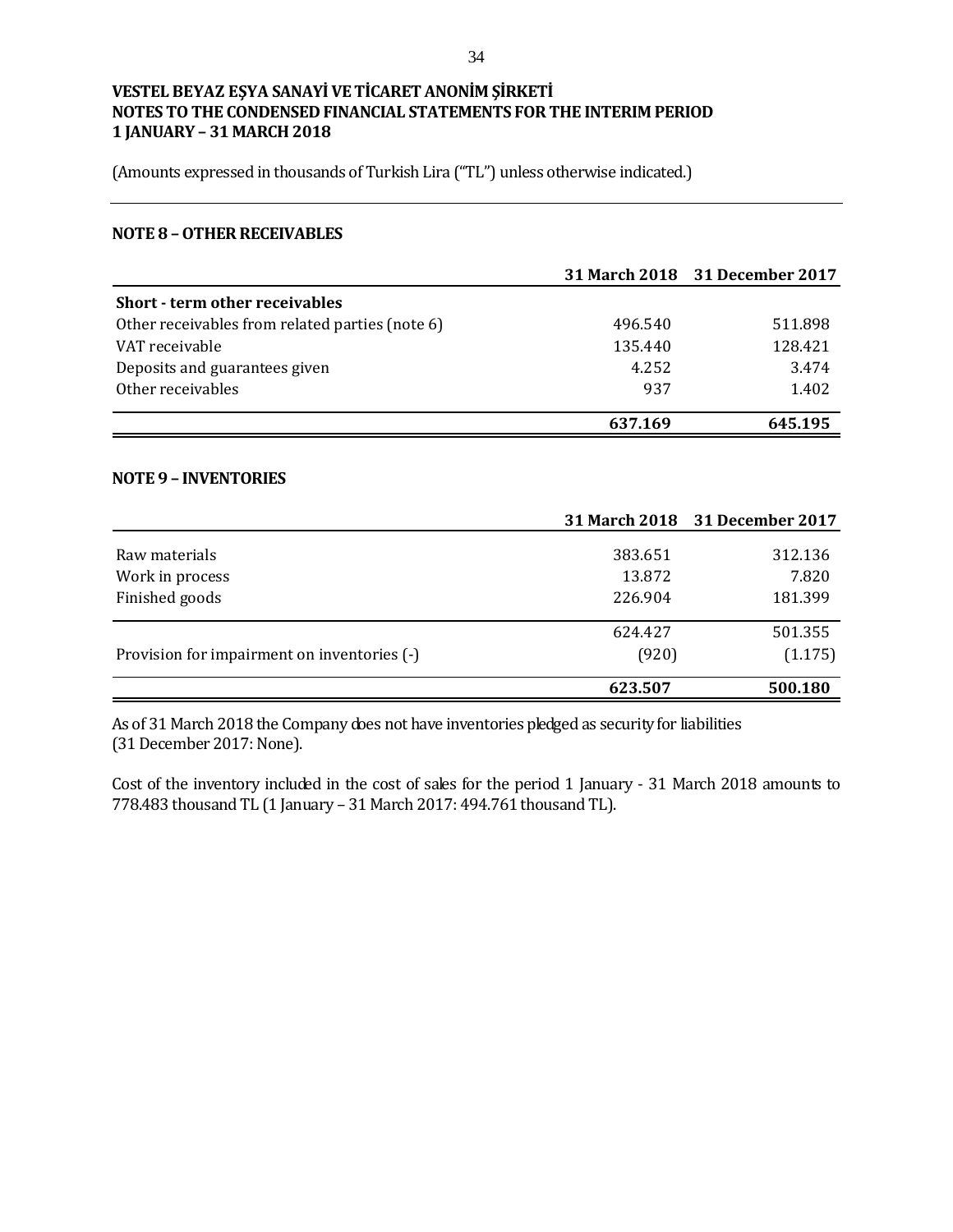(Amounts expressed in thousands of Turkish Lira ("TL") unless otherwise indicated.)

# **NOTE 9 – INVENTORIES (Cont'd)**

Allocation of provision for impairment on inventories in terms of inventory type is as follows:

|                                |     | 31 March 2018 31 December 2017 |
|--------------------------------|-----|--------------------------------|
| Finished goods and merchandise | 920 | 1.175                          |
|                                | 920 | 1.175                          |

Movement of inventory impairment on inventories is as follows:

|                                   | 1 January -          | 1 January -          |  |
|-----------------------------------|----------------------|----------------------|--|
|                                   | <b>31 March 2018</b> | <b>31 March 2017</b> |  |
| Opening balance, 1 January        | 1.175                | 268                  |  |
| Current year additions            | 920                  | 1.063                |  |
| Realised due to sale of inventory | (1.175)              | (268)                |  |
| <b>Balance at 31 March</b>        | 920                  | 1.063                |  |

### **NOTE 10 – PREPAID EXPENSES**

|                                          |        | 31 March 2018 31 December 2017 |
|------------------------------------------|--------|--------------------------------|
| Prepaid expenses in current assets       |        |                                |
| Order advances given                     | 8.355  | 4.274                          |
| Prepaid expenses                         | 11.835 | 9.453                          |
| Business advances given                  | 122    | 76                             |
|                                          | 20.312 | 13.803                         |
| Prepaid expenses in non-current assets   |        |                                |
| Advances given for fixed asset purchases | 44.994 | 62.612                         |
| Prepaid expenses                         | 319    | 340                            |
|                                          | 45.313 | 62.952                         |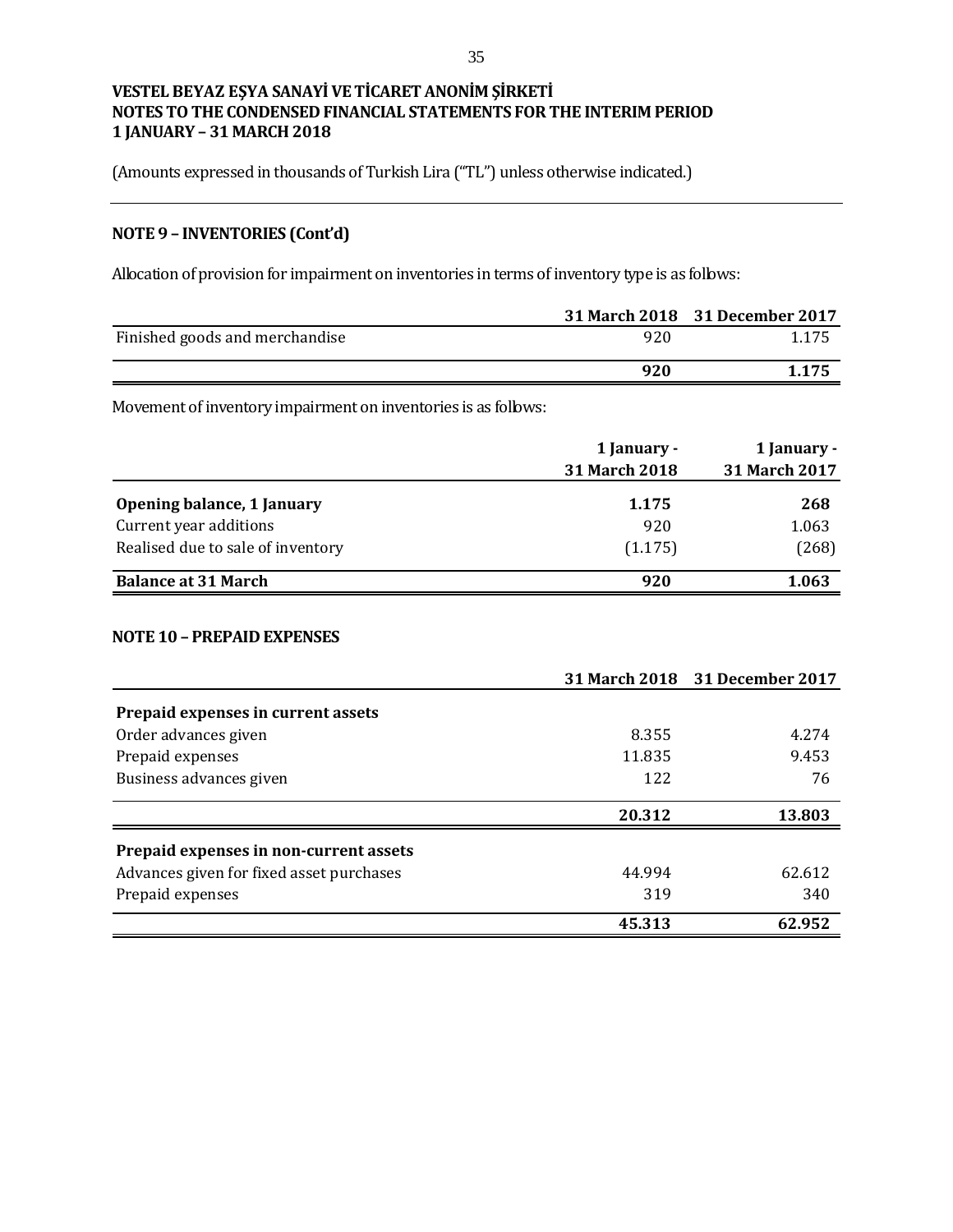(Amounts expressed in thousands of Turkish Lira ("TL") unless otherwise indicated.)

# **NOTE 11 – PROPERTY, PLANT AND EQUIPMENT**

|                                 | 1 January |                  |                  |                  | 31 March  |
|---------------------------------|-----------|------------------|------------------|------------------|-----------|
|                                 | 2018      | <b>Additions</b> | <b>Disposals</b> | <b>Transfers</b> | 2018      |
|                                 |           |                  |                  |                  |           |
| Cost                            |           |                  |                  |                  |           |
| Land                            | 39.063    |                  |                  |                  | 39.063    |
| Land improvements               | 3.275     |                  |                  |                  | 3.275     |
| <b>Buildings</b>                | 71.623    | 190              |                  | 44.479           | 116.292   |
| Leasehold improvements          | 7.514     | 73               | (8)              | 130              | 7.709     |
| Plant and machinery             | 1.056.638 | 46.312           | (2.399)          | 24.085           | 1.124.636 |
| Motor vehicles                  | 589       |                  |                  |                  | 589       |
| Furniture and fixtures          | 54.285    | 1.595            | (40)             | 328              | 56.168    |
| Construction in progress        | 83.051    | 96.360           |                  | (69.022)         | 110.389   |
|                                 |           |                  |                  |                  |           |
|                                 | 1.316.038 | 144.530          | (2.447)          |                  | 1.458.121 |
| <b>Accumulated depreciation</b> |           |                  |                  |                  |           |
| Land improvements               | 2.431     | 15               |                  |                  | 2.446     |
| <b>Buildings</b>                | 30.785    | 637              |                  |                  | 31.422    |
| Leasehold improvements          | 3.444     | 202              | (4)              |                  | 3.642     |
| Plant and machinery             | 689.240   | 28.511           | (2.384)          |                  | 715.367   |
| Motor vehicles                  | 340       | 22               |                  |                  | 362       |
| Furniture and fixtures          | 36.596    | 1.331            | (37)             |                  | 37.890    |
|                                 | 762.836   | 30.718           | (2.425)          |                  | 791.129   |
| Net book value                  | 553.202   |                  |                  |                  | 666.992   |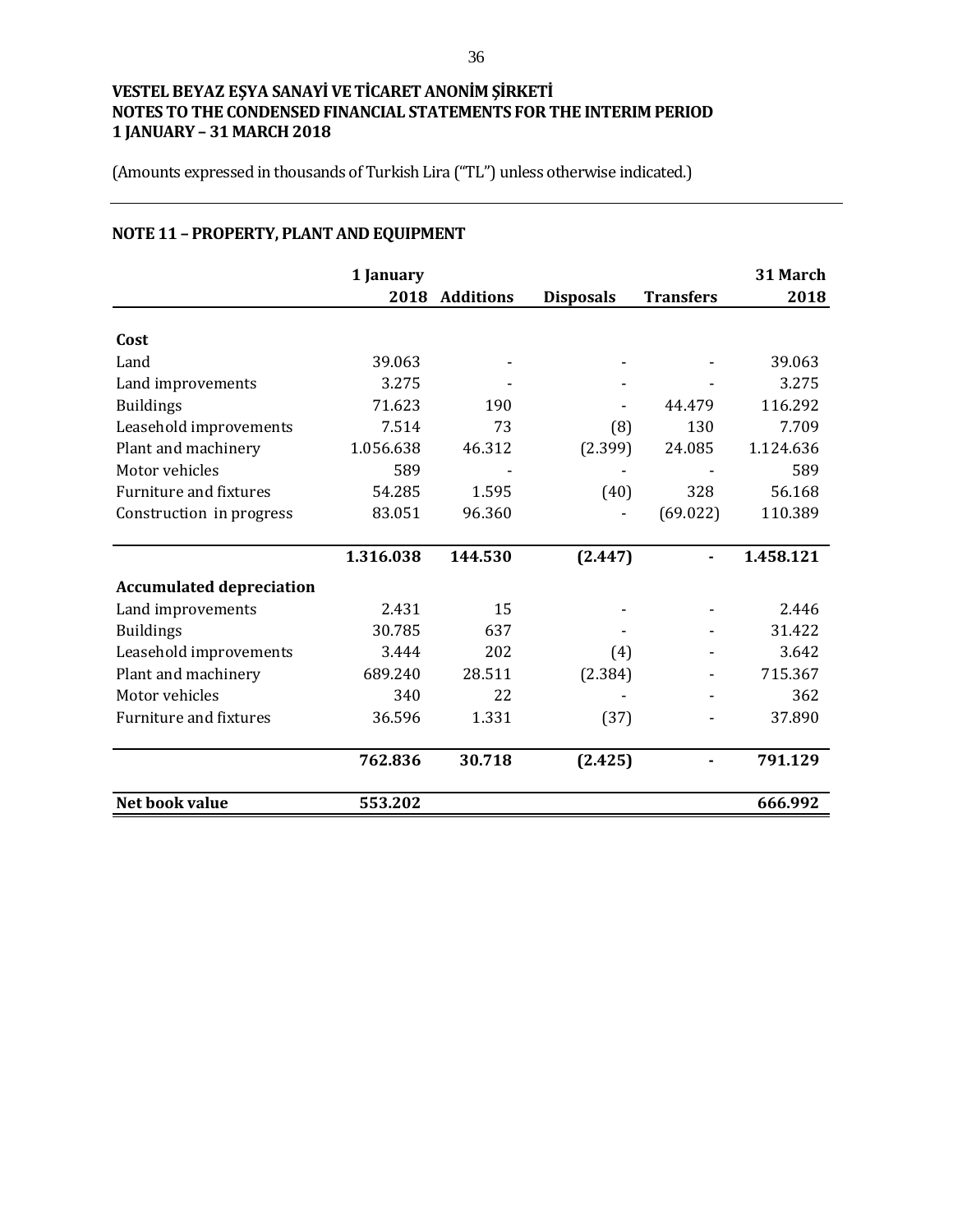(Amounts expressed in thousands of Turkish Lira ("TL") unless otherwise indicated.)

|                                 | 1 January |                  |                  |                  | 31 March  |
|---------------------------------|-----------|------------------|------------------|------------------|-----------|
|                                 | 2017      | <b>Additions</b> | <b>Disposals</b> | <b>Transfers</b> | 2017      |
| Cost                            |           |                  |                  |                  |           |
| Land                            | 6.547     |                  |                  |                  | 6.547     |
| Land improvements               | 3.248     | 6                |                  |                  | 3.254     |
| <b>Buildings</b>                | 69.608    | 240              | (3)              | 52               | 69.897    |
| Leasehold improvements          | 5.983     | 152              | (9)              |                  | 6.126     |
| Plant and machinery             | 861.200   | 25.979           | (405)            | 1.333            | 888.107   |
| Motor vehicles                  | 516       |                  |                  |                  | 516       |
| <b>Furniture and fixtures</b>   | 47.137    | 663              | (95)             | 373              | 48.078    |
| Construction in progress        | 6.943     | 7.557            |                  | (1.758)          | 12.742    |
|                                 | 1.001.182 | 34.597           | (512)            |                  | 1.035.267 |
| <b>Accumulated depreciation</b> |           |                  |                  |                  |           |
| Land improvements               | 2.373     | 14               |                  |                  | 2.387     |
| <b>Buildings</b>                | 29.361    | 341              | (2)              |                  | 29.700    |
| Leasehold improvements          | 2.839     | 125              | (4)              |                  | 2.960     |
| Plant and machinery             | 606.234   | 19.286           | (405)            |                  | 625.115   |
| Motor vehicles                  | 301       | 20               |                  |                  | 321       |
| <b>Furniture and fixtures</b>   | 32.109    | 1.072            | (95)             |                  | 33.086    |
|                                 | 673.217   | 20.858           | (506)            |                  | 693.569   |
| Net book value                  | 327.965   |                  |                  |                  | 341.698   |

# **NOTE 11 – PROPERTY, PLANT AND EQUIPMENT (Cont'd)**

Additions to property, plant and equipment in the period 1 January – 31 March 2018 and 2017 mainly consist of machinery and equipment investments made to refrigerator, washing machine, cooker , dishwasher and air conditioner factories.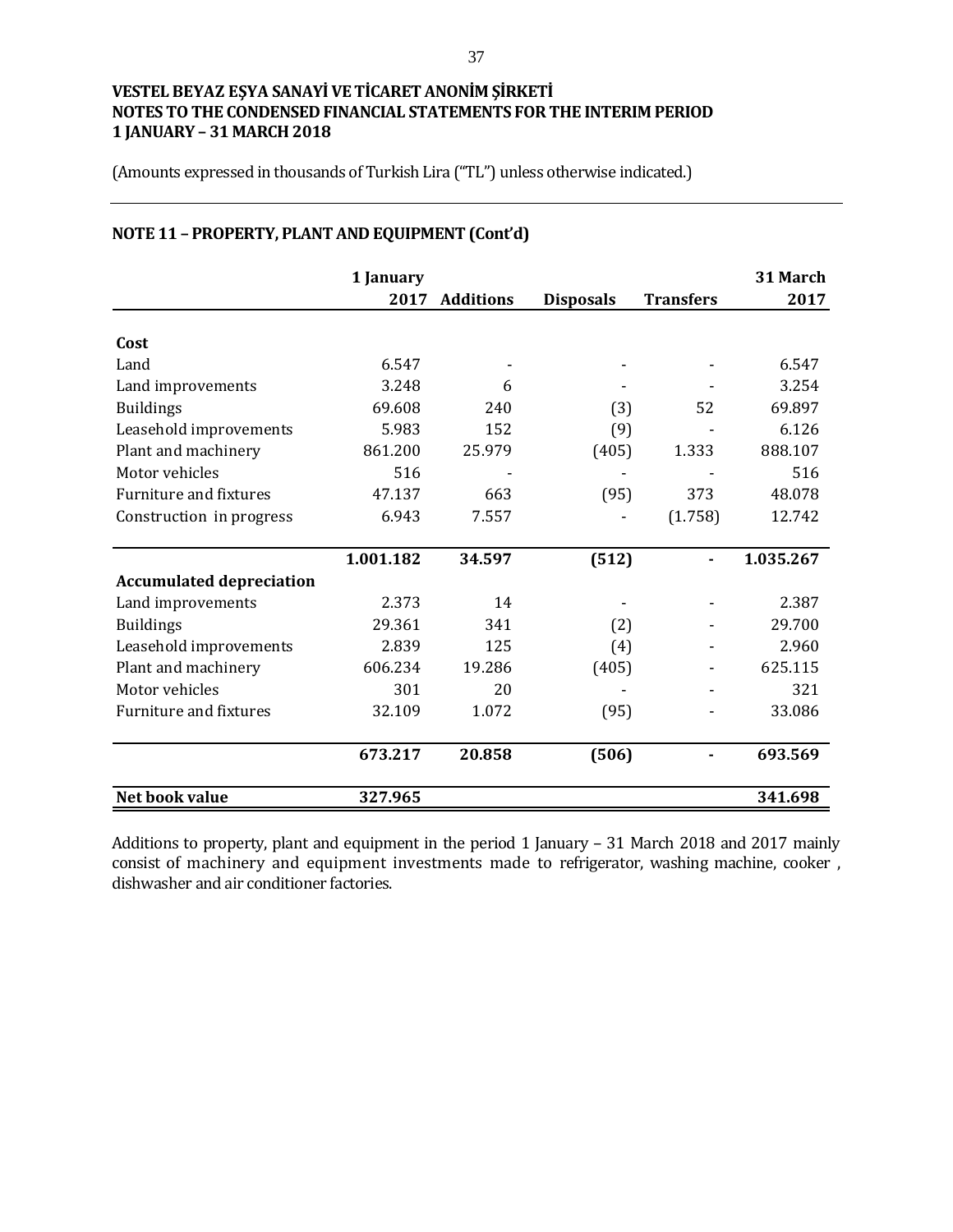(Amounts expressed in thousands of Turkish Lira ("TL") unless otherwise indicated.)

# **NOTE 11 – PROPERTY, PLANT AND EQUIPMENT (Cont'd)**

Useful lives of property, plant and equipment is as follows:

|                        | Useful life    |
|------------------------|----------------|
|                        |                |
| Land improvements      | 8 - 35 years   |
| <b>Buildings</b>       | 25 - 50 years  |
| Leasehold improvements | 5 years        |
| Plant and machinery    | $5 - 20$ years |
| Motor vehicles         | 5 years        |
| Furniture and fixtures | $5 - 10$ years |

Allocation of period depreciation and amortization expenses is as follows:

|                                              | 1 January - | 1 January - |  |
|----------------------------------------------|-------------|-------------|--|
|                                              | 31 March    | 31 March    |  |
|                                              | 2018        | 2017        |  |
| Cost of sales                                | 29.994      | 20.564      |  |
| Research and development expenses            | 5.254       | 4.695       |  |
| Marketing, selling and distribution expenses | 115         | 75          |  |
| General administrative expenses              | 307         | 185         |  |
|                                              | 35.670      | 25.519      |  |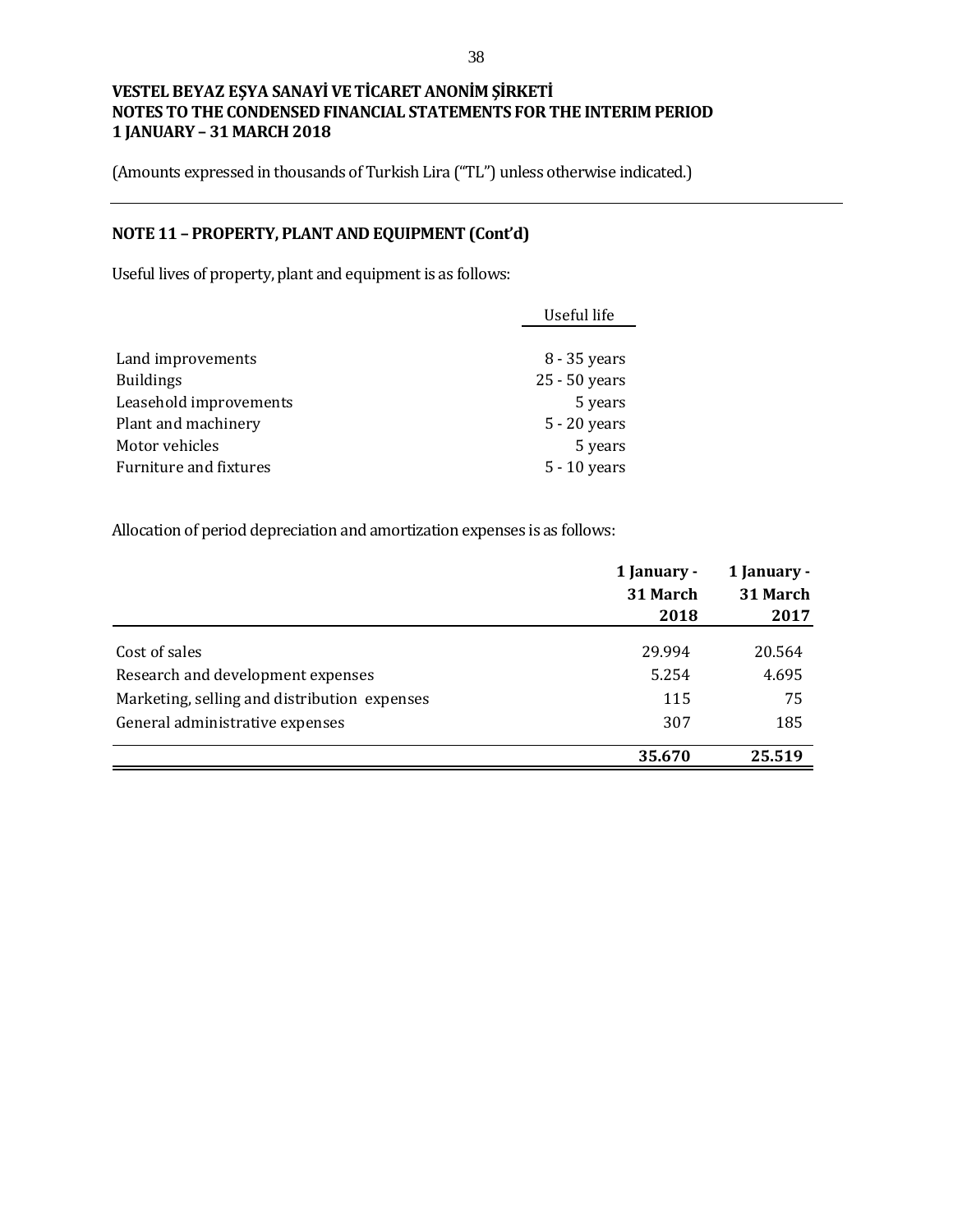(Amounts expressed in thousands of Turkish Lira ("TL") unless otherwise indicated.)

#### **NOTE 12 – INTANGIBLE ASSETS**

|                                 | 1 January |                |                  | 31 March |
|---------------------------------|-----------|----------------|------------------|----------|
|                                 |           | 2018 Additions | <b>Disposals</b> | 2018     |
| Cost                            |           |                |                  |          |
| Rights                          | 6.376     |                |                  | 6.376    |
| Development cost                | 197.197   | 10.389         |                  | 207.586  |
| Other intangible assets         | 13.762    | 278            |                  | 14.040   |
|                                 | 217.335   | 10.667         |                  | 228.002  |
| <b>Accumulated amortization</b> |           |                |                  |          |
| Rights                          | 6.357     | 1              |                  | 6.358    |
| Development cost                | 87.391    | 4.683          |                  | 92.074   |
| Other intangible assets         | 5.373     | 268            |                  | 5.641    |
|                                 | 99.121    | 4.952          |                  | 104.073  |
| Net book value                  | 118.214   |                |                  | 123.929  |

|                                 | 1 January |                  |                  | 31 March |
|---------------------------------|-----------|------------------|------------------|----------|
|                                 | 2017      | <b>Additions</b> | <b>Disposals</b> | 2017     |
| Cost                            |           |                  |                  |          |
| Rights                          | 6.376     |                  |                  | 6.376    |
| Development cost                | 159.355   | 8.300            |                  | 167.655  |
| Other intangible assets         | 11.490    | 207              |                  | 11.697   |
|                                 | 177.221   | 8.507            |                  | 185.728  |
| <b>Accumulated amortization</b> |           |                  |                  |          |
| Rights                          | 6.354     | 1                |                  | 6.355    |
| Development cost                | 69.424    | 4.436            |                  | 73.860   |
| Other intangible assets         | 4.413     | 224              |                  | 4.637    |
|                                 | 80.191    | 4.661            |                  | 84.852   |
| Net book value                  | 97.030    |                  |                  | 100.876  |

Development costs, incurred by the Company on development projects relating to refrigerators, split air conditioners, washing machines, cookers and dish washers are capitalized as intangible assets when it is probable that costs will be recovered through future commercial activity and only if the cost can be measured reliably.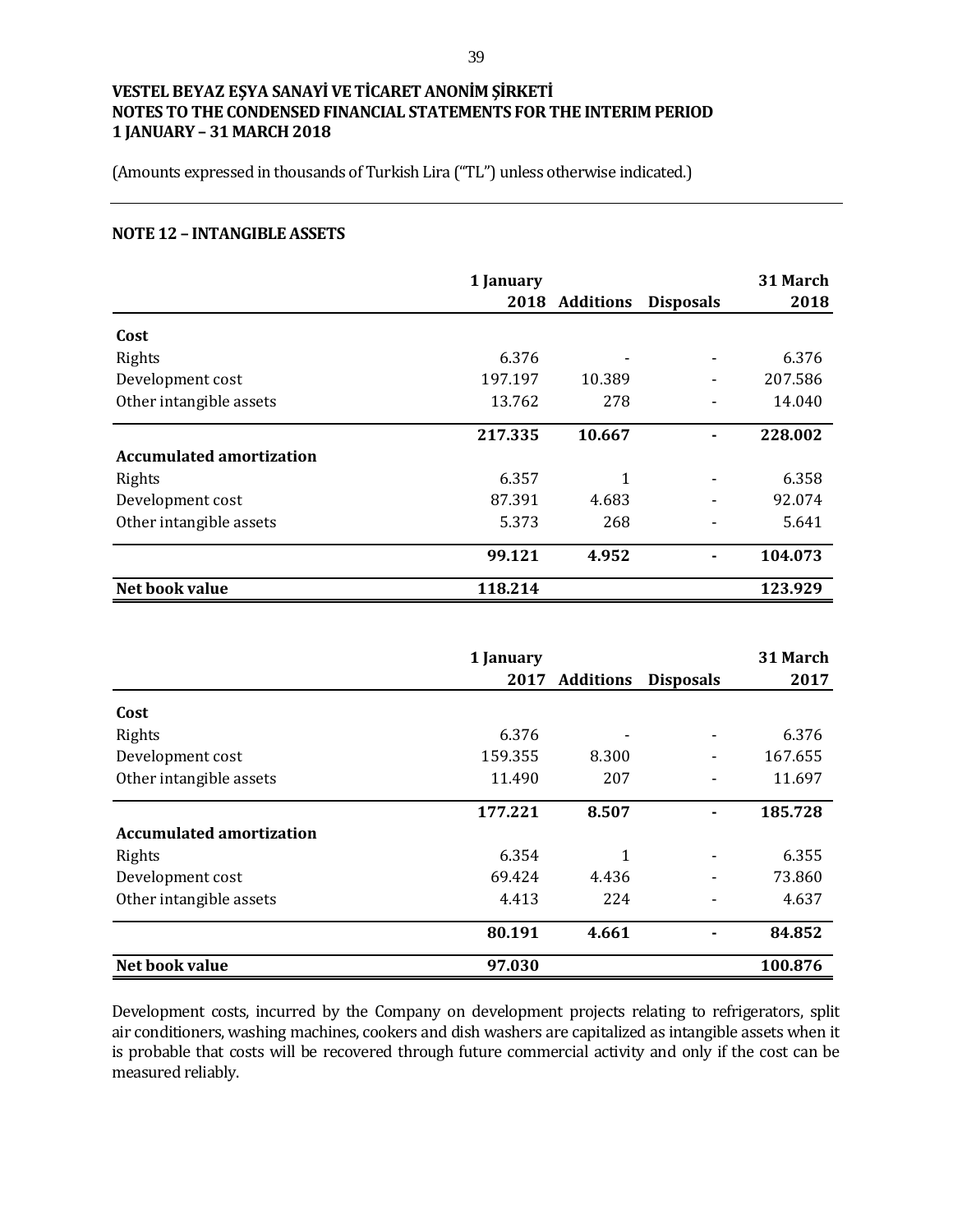(Amounts expressed in thousands of Turkish Lira ("TL") unless otherwise indicated.)

## **NOTE 12 – INTANGIBLE ASSETS (Cont'd)**

Useful lives of intangible assets are as follows:

| Useful life    |
|----------------|
|                |
| $3 - 15$ years |
| $2 - 10$ years |
| $2 - 15$ years |
|                |

#### **NOTE 13 – PROVISIONS, CONTINGENT ASSETS AND LIABILITIES**

#### **a) Provisions**

|                                       |       | 31 March 2018 31 December 2017 |
|---------------------------------------|-------|--------------------------------|
| Short - term provisions               |       |                                |
| Provision for lawsuit risks           | 2.197 | 2.197                          |
|                                       | 2.197 | 2.197                          |
| b) Guarantees received by the Company |       |                                |
|                                       |       | 31 March 2018 31 December 2017 |
|                                       |       |                                |

|                         | 3.891.359 | 3.749.677 |
|-------------------------|-----------|-----------|
| Collaterals and pledges | 3.844.363 | 3.689.650 |
| Cheques and notes       | 4.291     | 4.277     |
| Guarantee letters       | 42.705    | 55.750    |

Vestel Elektronik Sanayi ve Ticaret A.Ş. and Vestel Ticaret A.Ş. has given guarantees to various banks on behalf of the Company for its forward contracts and bank borrowings.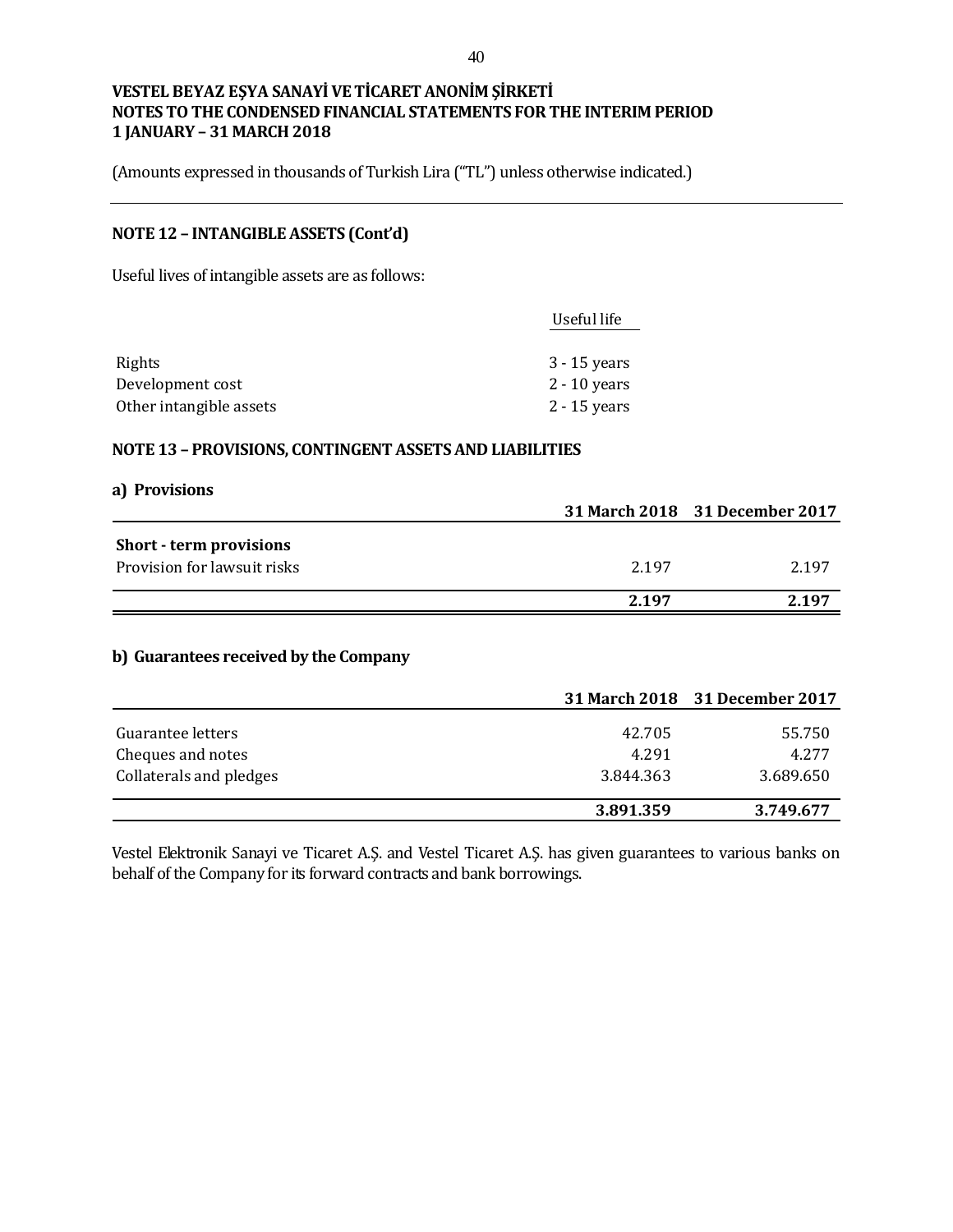(Amounts expressed in thousands of Turkish Lira ("TL") unless otherwise indicated.)

# **NOTE 13 – PROVISIONS, CONTINGENT ASSETS AND LIABILITIES (Cont'd)**

# **c) Collaterals, pledges and mortgages ("CPM's") given by the Company are as follows:**

|                                                                                                                                                                                                               | <b>USD</b> | <b>EUR</b> |         | TL         |
|---------------------------------------------------------------------------------------------------------------------------------------------------------------------------------------------------------------|------------|------------|---------|------------|
| <b>CPM's given by the Group</b>                                                                                                                                                                               | (000)      | (1000)     | TL      | Equivalent |
| <b>31 March 2018</b><br>A. CPM's given on behalf of its own legal entity                                                                                                                                      |            | 7.420      | 27.588  | 63.703     |
| B. CPM's given on behalf of fully consolidated<br>subsidiaries                                                                                                                                                |            |            |         |            |
| C. CPM's given on behalf of third parties for<br>ordinary course of business                                                                                                                                  |            |            |         |            |
| D. Total amount of other CPM's given                                                                                                                                                                          | 1.008.140  | 44.487     | 907.894 | 5.105.470  |
| i. Total amount of CPM's given on behalf of the<br>parent company                                                                                                                                             | 722.288    |            | 667.835 | 3.520.078  |
| ii. Total amount of CPM's given to on behalf of<br>other group companies which are not in scope of B<br>and C.<br>iii. Total amount of CPM's given on behalf of third<br>parties which are not in scope of C. | 285.852    | 44.487     | 240.059 | 1.585.392  |
| <b>Total</b>                                                                                                                                                                                                  | 1.008.140  | 51.907     | 935.482 | 5.169.173  |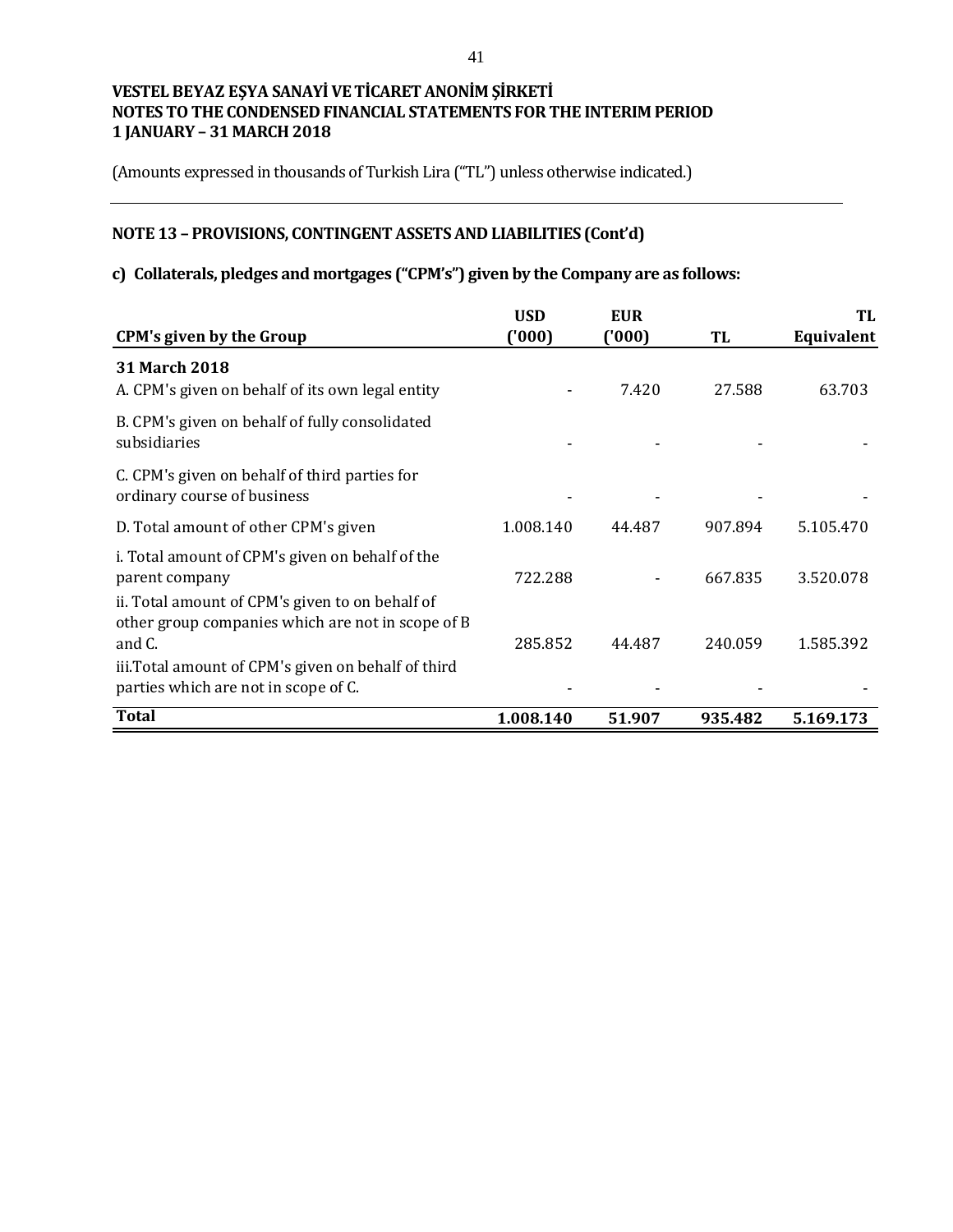(Amounts expressed in thousands of Turkish Lira ("TL") unless otherwise indicated.)

## **NOTE 13 – PROVISIONS, CONTINGENT ASSETS AND LIABILITIES (Cont'd)**

| <b>CPM's given by the Group</b>                                                                                | <b>USD</b><br>('000) | <b>EUR</b><br>(1000) | TL      | TL<br>Equivalent |
|----------------------------------------------------------------------------------------------------------------|----------------------|----------------------|---------|------------------|
| <b>31 December 2017</b><br>A. CPM's given on behalf of its own legal entity                                    |                      | 2.307                | 21.032  | 31.449           |
| B. CPM's given on behalf of fully consolidated<br>subsidiaries                                                 |                      |                      |         |                  |
| C. CPM's given on behalf of third parties for<br>ordinary course of business                                   |                      |                      |         |                  |
| D. Total amount of other CPM's given                                                                           | 1.008.140            | 44.487               | 907.894 | 4.911.378        |
| i. Total amount of CPM's given on behalf of the<br>parent company                                              | 722.288              |                      | 667.835 | 3.392.233        |
| ii. Total amount of CPM's given to on behalf of<br>other group companies which are not in scope of B<br>and C. | 285.852              | 44.487               | 240.059 | 1.519.145        |
| iii. Total amount of CPM's given on behalf of third<br>parties which are not in scope of C.                    |                      |                      |         |                  |
| <b>Total</b>                                                                                                   | 1.008.140            | 46.794               | 928.926 | 4.942.827        |

The Company has given collaterals to various banks on behalf of Vestel Elektronik Sanayi and Ticaret A.Ş. Vestel Ticaret A.S. and Vestel Holland BV for their forward contracts and bank bans obtained.

Proportion of other CPM's given by the Company to its equity 470% as of 31 March 2018 (31 December 2017: 485%).

### **NOTE 14 – COMMITMENTS**

As of the balance sheet date the Company has committed to realize exports amounting to 777.808 thousand USD (31 December 2017: 448.212 thousand USD) due to the export and investment incentive certificates obtained.

As of 31 March 2018 the Company has forward foreign currency purchase contract that amounts to 51.196 thousand TL, 36.791 thousand EUR and 293.781 thousand USD against forward foreign currency sales contract that amounts to 177.894 thousand EUR, 14.936 thousand USD and 476.020 thousand TL (31 December 2017: 92.509 thousand TL, 55.072 thousand EUR and 279.575 thousand USD against forward foreign currency sales contract that amounts to 242.091 thousand EUR, 17.745 thousand USD and 237.451 thousand TL sales contracts).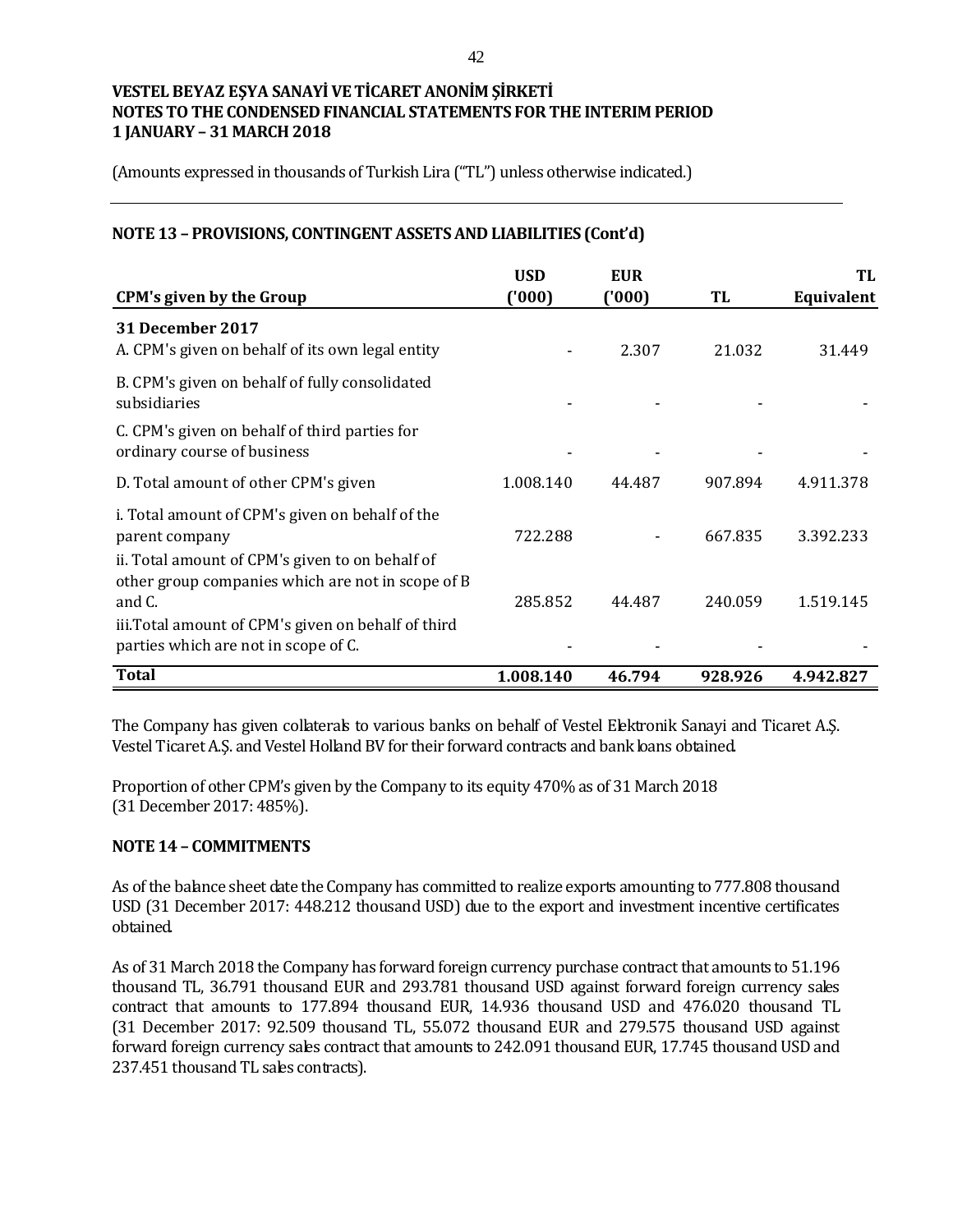(Amounts expressed in thousands of Turkish Lira ("TL") unless otherwise indicated.)

#### **NOTE 15 – EMPLOYEE BENEFITS**

#### **Liabilities for employee benefits:**

|                          |        | 31 March 2018 31 December 2017 |
|--------------------------|--------|--------------------------------|
| Due to personnel         | 23.471 | 19.779                         |
| Social security payables | 7.347  | 6.892                          |
|                          | 30.818 | 26.671                         |

#### **Long term provisions for employee benefits:**

|                                               |        | 31 March 2018 31 December 2017 |
|-----------------------------------------------|--------|--------------------------------|
| Provision for employment termination benefits | 32.534 | 31.749                         |

Under Turkish law, the Company is required to pay employment termination benefits to each employee whose employment is terminated without due caus. In addition, under the existing Social Security Law No. 506, clause No. 60, amended by the Labor Laws dated 6 March 1981, No. 2422 and 25 August 1999, No. 4447, the Company is also required to pay termination benefits to each employee who has earned the right to retire by receiving termination indemnities.

The amount payable is the equivalent of one month's gross salary for each year of service and is limited to a maximum of TL 5.001,76 TL/ year as of 31 March 2018 (31 December 2017: 4.732,48 TL/year).

The provision for employee termination benefits is not funded.

The provision is calculated by estimating the present value of the future obligation of the company arising from retirement of employees. Turkish Accounting Standards No: 19 ("Employee Benefits") requires actuarial valuation methods to be developed to estimate the enterprise's obligation under defined employee plans. Accordingly actuarial assumptions were used in the calculation of the total liability which is described below:

The principal assumption is that the maximum liability for each year of service will increase in line with inflation. Thus, the discount rate applied represents the expected real rate after adjusting for the anticipated effects of future inflation. An expected inflation rate and appropriate discount rate should both be determined, the net of these being real discount rate. Consequently in the accompanying financial statements as at 31 March 2018 the provision is calculated by estimating the present value of the future obligation of the company arising from retirement of employees. As of 31 March 2018 provision is calculated based on real discount rate of 4,67% (31 December 2017: 4,67%) assuming 6,5% annual inflation rate and 11,47% discount rate.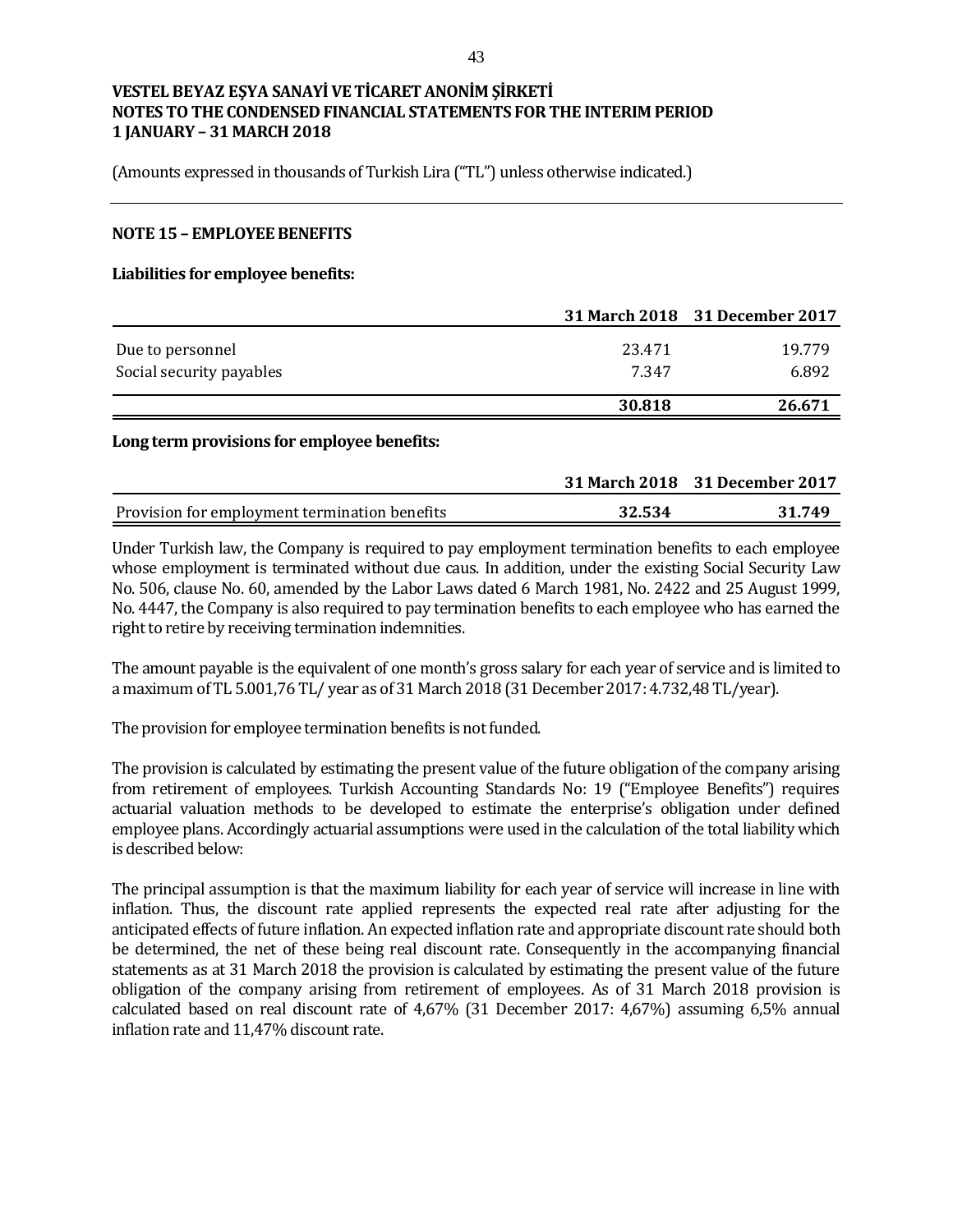(Amounts expressed in thousands of Turkish Lira ("TL") unless otherwise indicated.)

# **NOTE 15 – EMPLOYEE BENEFITS (Cont'd)**

The movements in the provision for employment termination benefit are as follows:

|                             | 1 January -<br>31 March 2018 | 1 January -<br>31 March 2017 |
|-----------------------------|------------------------------|------------------------------|
| <b>Balance at 1 January</b> | 31.749                       | 24.459                       |
| Increase during the year    | 1.122                        | 853                          |
| Payments during the year    | (1.643)                      | (1.434)                      |
| Actuarial (gain) /loss      | 343                          | 131                          |
| Interest expense            | 963                          | 570                          |
| <b>Balance at 31 March</b>  | 32.534                       | 24.579                       |

## **NOTE 16 –OTHER ASSETS AND LIABILITIES**

|                                                    |        | 31 March 2018 31 December 2017 |
|----------------------------------------------------|--------|--------------------------------|
| Other current assets                               |        |                                |
| VAT carried forward                                | 236    | 266                            |
| <b>Other</b>                                       | 3.178  | 5.675                          |
|                                                    | 3.414  | 5.941                          |
| Other current liabilities                          |        |                                |
| Taxes and dues payable                             | 12.158 | 8.355                          |
| 0 <sub>ther</sub>                                  | 1.234  | 342                            |
|                                                    | 13.392 | 8.697                          |
| NOTE 17 - CAPITAL, RESERVES AND OTHER EQUITY ITEMS |        |                                |

## **a) Paid in capital**

|                               |         | 31 March 2018 31 December 2017 |
|-------------------------------|---------|--------------------------------|
|                               |         |                                |
| Shares of par value Kr 1 each |         |                                |
| Issued share capital          | 190.000 | 190.000                        |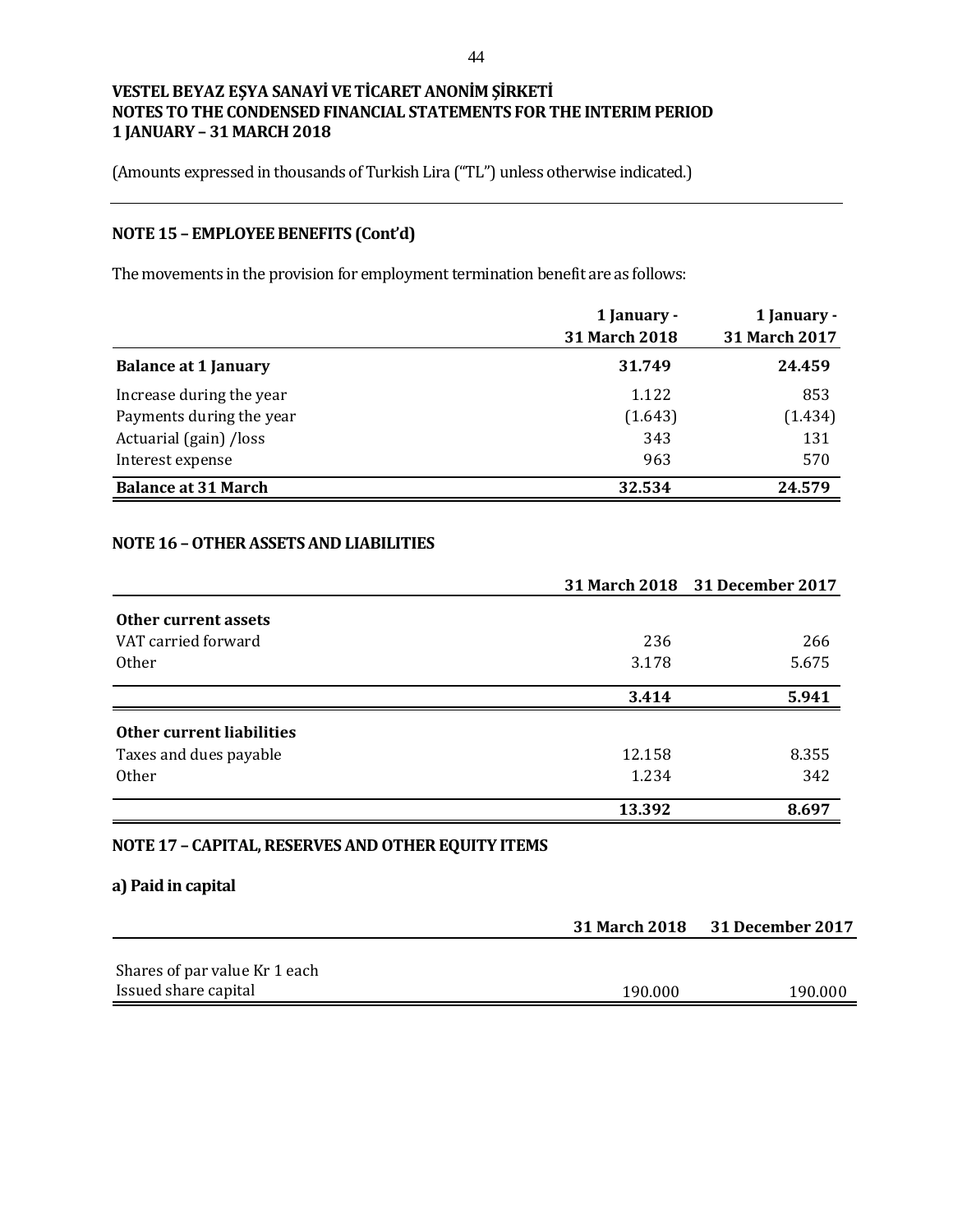(Amounts expressed in thousands of Turkish Lira ("TL") unless otherwise indicated.)

## **NOTE 17 – CAPITAL, RESERVES AND OTHER EQUITY ITEMS (Cont'd)**

As of 31 March 2018 and 31 December 2017 the shareholding structure is as follows:

|                                                                               |                 | <b>Shareholding</b>  |         | Amount      |
|-------------------------------------------------------------------------------|-----------------|----------------------|---------|-------------|
|                                                                               | <b>31 March</b> | 31 December 31 March |         | 31 December |
|                                                                               | 2018            | 2017                 | 2018    | 2017        |
| Vestel Elektronik Sanayi ve Ticaret A.S.<br>(with Board of Directors Members) | 94,62%          | 94.62%               | 179.780 | 179.780     |
| Shares held by public                                                         | 5.38%           | 5.38%                | 10.220  | 10.220      |
|                                                                               | 100,00%         | 100,00%              | 190.000 | 190.000     |
|                                                                               |                 |                      |         |             |

### **b) Adjustments to share capital**

Adjustment to share capital (restated to 31 December 2004 purchasing power of money) is the difference between restated share capital and historical share capital.

|                             | <b>31 March 2018</b> | <b>31 December 2017</b> |
|-----------------------------|----------------------|-------------------------|
| Adjustment to share capital | 9.734                | 9.734                   |

### **c) Share Premium**

Share premium account refers the difference between par value of the company's shares and the amount of the company received for newly issued shares. The share premium account is disclosed under equity as a separate line item and may not be distributed. It may be used in capital increase.

|               | <b>31 March 2018</b> | <b>31 December 2017</b> |
|---------------|----------------------|-------------------------|
| Share premium | 109.031              | 109.031                 |

## **d) Restricted reserves ("Legal reserves")**

The legal reserves consist of first and second legal reserves appropriated in accordance with the Turkish Commercial Code ("TCC"). The first legal reserve is appropriated out of the statutory profits at the rate of 5%, until the total reserve reaches a maximum of 20% of the Company's share capital. The second legal reserve is appropriated at the rate of 10% of all distributions in excess of 5% of the Company's share capital. Under TCC, the legal reserves can only be used to offset losses and are not available for any other usage unless they exceed 50% of paid in share capital.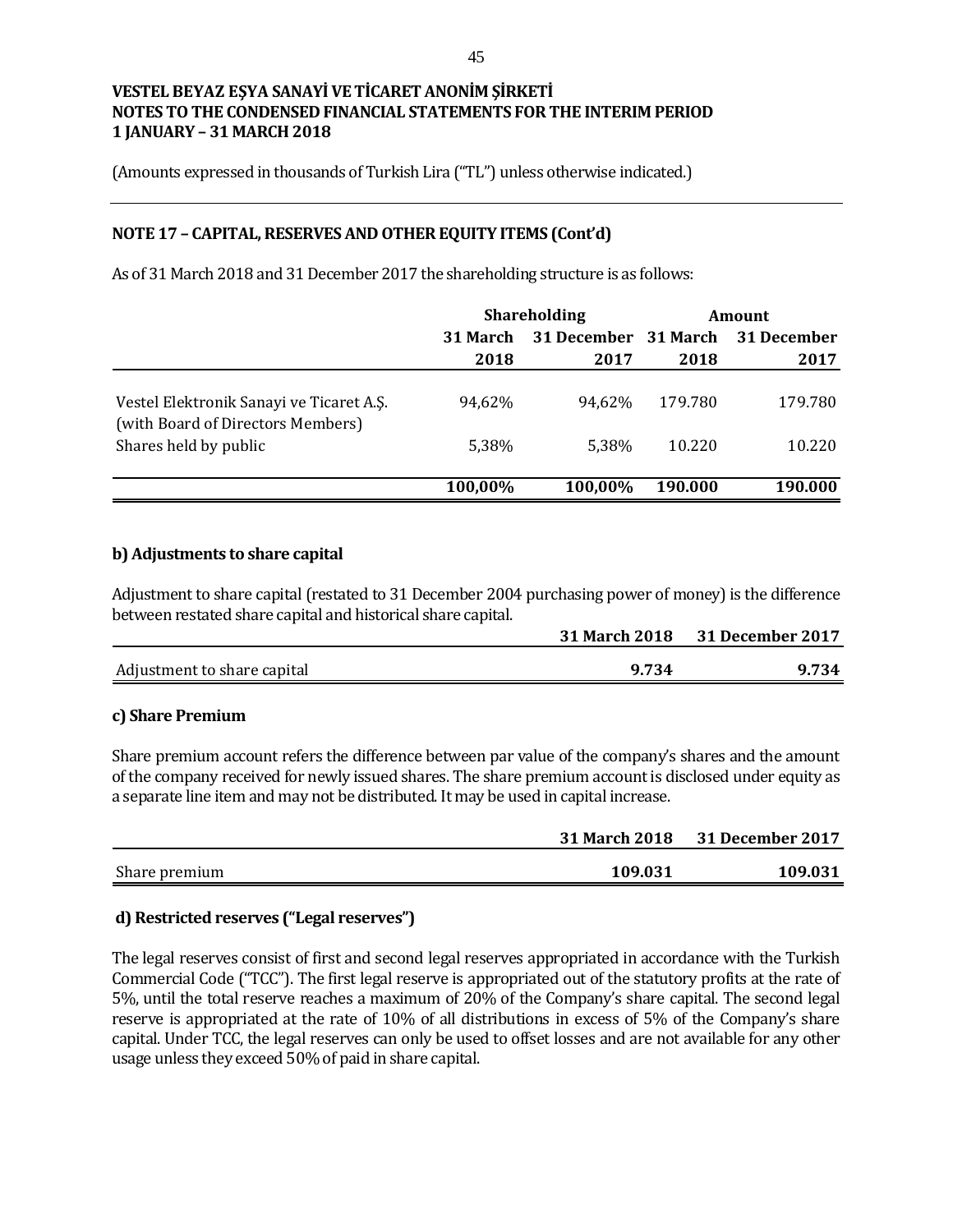(Amounts expressed in thousands of Turkish Lira ("TL") unless otherwise indicated.)

## **NOTE 17 – CAPITAL, RESERVES AND OTHER EQUITY ITEMS (Cont'd)**

|                         | <b>31 March 2018</b> | 31 December 2017        |
|-------------------------|----------------------|-------------------------|
| Legal reserves          | 95.156               | 111.627                 |
| e) Retained earnings    |                      |                         |
|                         | <b>31 March 2018</b> | <b>31 December 2017</b> |
| Extraordinary reserves  | 258.976              | 258.976                 |
| Previous year's profits | 356.795              | 45.090                  |
|                         | 615.771              | 304.066                 |

## **f) Dividend distribution**

For quoted companies dividends are distributed in accordance with the Communiqué Serial II -19.1 on "Principals Regarding Distribution of Interim Dividends" issued by the CMB effective from 1 February 2014.

Companies distribute dividends in accordance with their dividend payment policies settled and dividend payment decision taken in general assembly and in conformity with relevant legislations. The communiqué does not state a minimum dividend rate. Companies distribute dividends in accordance with the method defined in their dividend policy or articles of association. Additionally, dividend can be distributed in fixed or variable instalments and dividend advances can be paid over the profit on interim financial statements.

Unless the general reserves that has to be appropriated in accordance with TCC or the dividend to shareholders as determined in the articles of association or dividend policy are set aside; no decision can be taken to set aside other reserves, to transfer reserves to the subsequent year or to distribute dividends to holders of usufruct right certificates, to board of directors members or to employees; and no dividend can be distributed to those unless the determined dividend to shareholders is paid in cash.

On the other hand, in accordance with the Articles of Association of the Company, up to 5% of retained earnings after dividend distribution could be allocated to the Board of Directors or used for certain reasons designated by the Board of Directors when necessary.

- Based on the approval of the General Assembly, up to %3 of retained earnings after dividend distribution could be allocated to plant investments designated in accordance with article of 468 in TCC,
- Up to %5 of retained earnings after dividend distribution could be allocated to the Board of Directors as necessary,
- Up to %5 of retained earnings after dividend distribution could be allocated to donations, bonuses etc.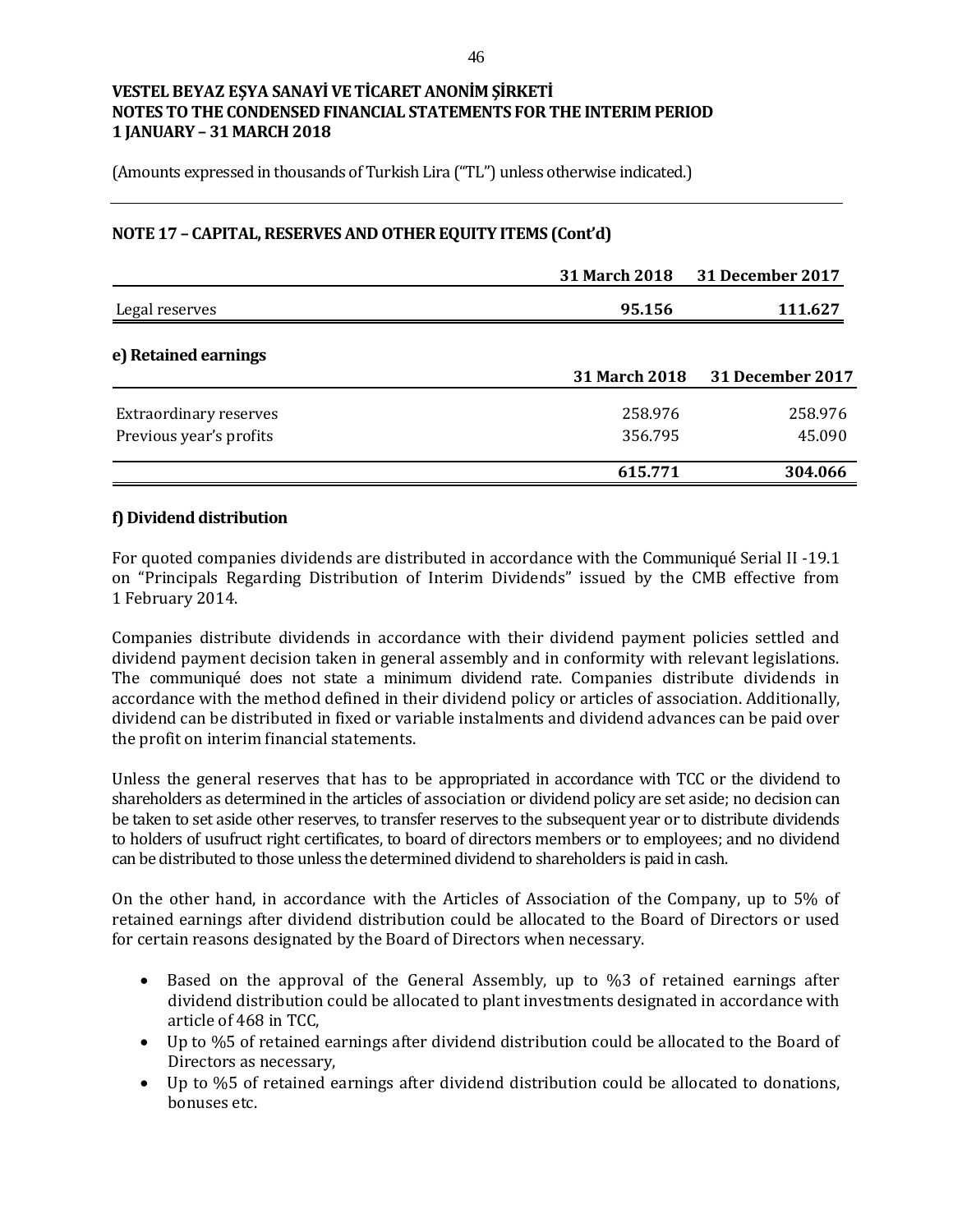(Amounts expressed in thousands of Turkish Lira ("TL") unless otherwise indicated.)

## **NOTE 18 – SALES**

|                           | 1 January -<br>31 March<br>2018 | 1 January -<br>31 March<br>2017 |
|---------------------------|---------------------------------|---------------------------------|
| Domestic sales            | 294.030                         | 165.248                         |
| Overseas sales            | 747.133                         | 524.323                         |
| Gross sales               | 1.041.163                       | 689.571                         |
| Less: Sales discounts (-) | (341)                           | (561)                           |
| <b>Net sales</b>          | 1.040.822                       | 689.010                         |
| Cost of sales             | (901.465)                       | (589.025)                       |
| <b>Gross profit</b>       | 139.357                         | 99.985                          |

## **NOTE 19 – EXPENSES BY NATURE**

|                                                            | 1 January - | 1 January - |
|------------------------------------------------------------|-------------|-------------|
|                                                            | 31 March    | 31 March    |
|                                                            | 2018        | 2017        |
| Raw materials, supplies and finished goods                 | 830.040     | 587.291     |
| Changes in finished goods, work in process and trade goods | (51.557)    | (92.530)    |
| Personnel expenses                                         | 76.727      | 59.859      |
| Depreciation and amortization                              | 35.670      | 25.519      |
| <b>Other</b>                                               | 46.015      | 36.084      |
|                                                            | 936.895     | 616.223     |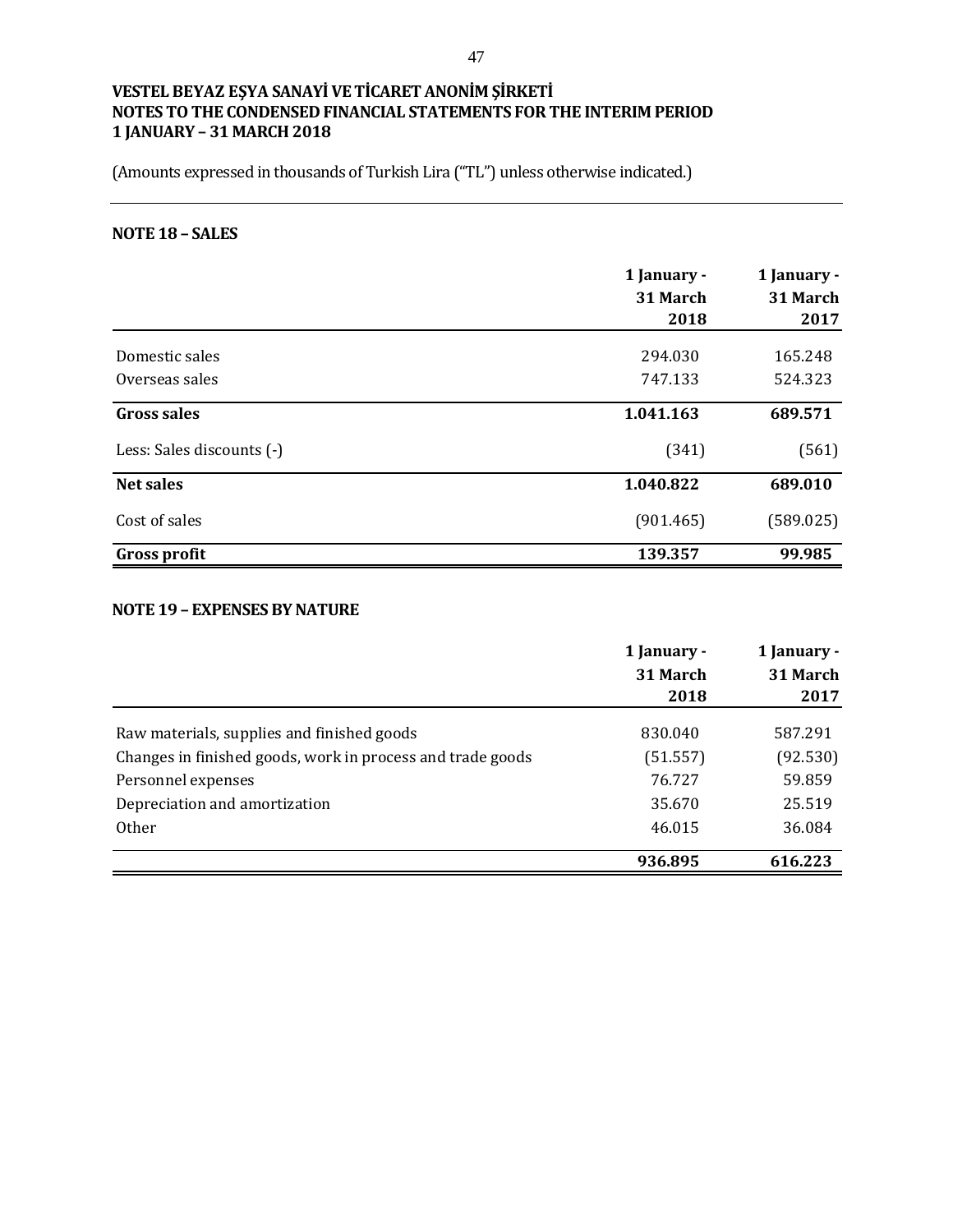(Amounts expressed in thousands of Turkish Lira ("TL") unless otherwise indicated.)

## **NOTE 20 – GENERAL ADMINISTRATIVE EXPENSES, MARKETING EXPENSES, RESEARCH AND DEVELOPMENT EXPENSES**

|                                                   | 1 January - | 1 January -<br>31 March |
|---------------------------------------------------|-------------|-------------------------|
|                                                   | 31 March    |                         |
|                                                   | 2018        | 2017                    |
| a) General and administrative expenses:           |             |                         |
| Personnel expenses                                | 2.046       | 2.000                   |
| <b>Consultancy Expenses</b>                       | 4.309       | 3.024                   |
| Rent and office expenses                          | 1.292       | 1.201                   |
| Travelling expenses                               | 286         | 272                     |
| <b>Energy expenses</b>                            | 201         | 146                     |
| Depreciation and amortization                     | 307         | 185                     |
| Benefits and services provided externally         | 28          | 54                      |
| Other                                             | 3.544       | 3.134                   |
|                                                   | 12.013      | 10.016                  |
| b) Marketing expenses:                            |             |                         |
| Personnel expenses                                | 3.387       | 2.618                   |
| Transportation, distribution and storage expenses | 7.927       | 5.655                   |
| Taxes and duties                                  | 1.485       | 1.028                   |
| Insurance expenses                                | 361         | 325                     |
| Depreciation and amortization                     | 115         | 75                      |
| Other                                             | 1.324       | 1.137                   |
|                                                   | 14.599      | 10.838                  |
|                                                   |             |                         |
| c) Research and development expenses:             |             |                         |
| Depreciation and amortization                     | 5.254       | 4.695                   |
| Personnel expenses                                | 1.680       | 1.160                   |
| <b>Other</b>                                      | 1.884       | 489                     |
|                                                   | 8.818       | 6.344                   |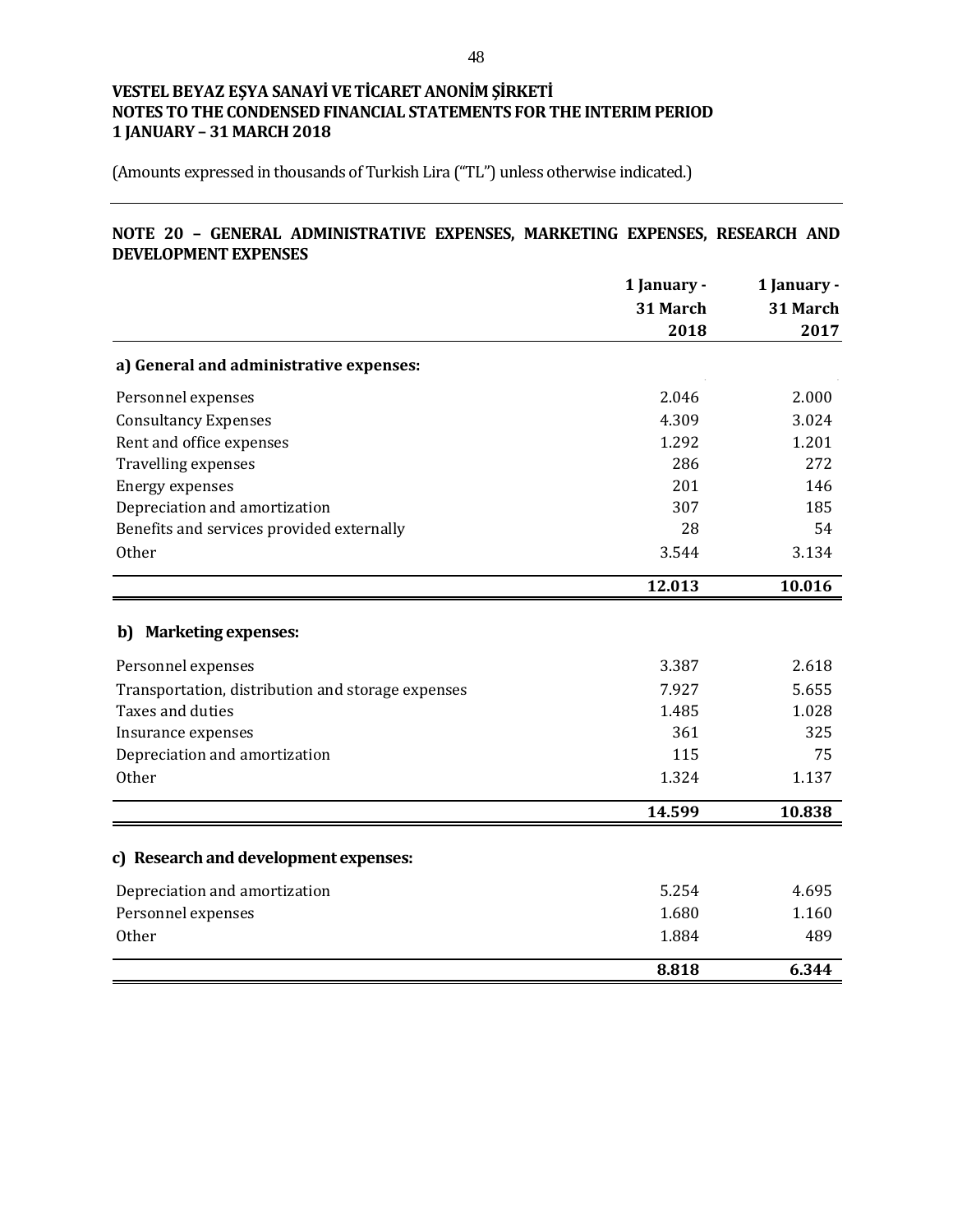(Amounts expressed in thousands of Turkish Lira ("TL") unless otherwise indicated.)

## **NOTE 21 –OTHER INCOME AND EXPENSE FROM OPERATING ACTIVITIES**

|                                                           | 1 January -<br>31 March<br>2018 | 1 January -<br>31 March<br>2017 |
|-----------------------------------------------------------|---------------------------------|---------------------------------|
| a) Other income from operating activities:                |                                 |                                 |
| Credit finance gains arising from trading activities      | 12.683                          | 8.699                           |
| Foreign exchange gains arising from trading activities    | 58.984                          | 81.928                          |
| Other income                                              | 1.249                           | 1.400                           |
|                                                           | 72.916                          | 92.027                          |
| b) Other expense from operating activities:               |                                 |                                 |
| Debit finance charges arising from trading activities     | 11.744                          | 5.933                           |
| Foreign exchange expenses arising from trading activities | 55.863                          | 53.234                          |
| Other expenses                                            | 1.738                           | 1.894                           |
|                                                           | 69.345                          | 61.061                          |

## **NOTE 22 – FINANCIAL INCOME AND FINANCIAL EXPENSE**

#### **a) Financial income:**

|                                           | 1 January - | 1 January -<br>31 March |  |
|-------------------------------------------|-------------|-------------------------|--|
|                                           | 31 March    |                         |  |
|                                           | 2018        | 2017                    |  |
|                                           |             |                         |  |
| Foreign exchange gains                    | 1.717       | 3.211                   |  |
| Gains on derivative financial instruments | 21.446      | 19.946                  |  |
| Interest income                           | 24.016      | 8.643                   |  |
|                                           | 47.179      | 31.800                  |  |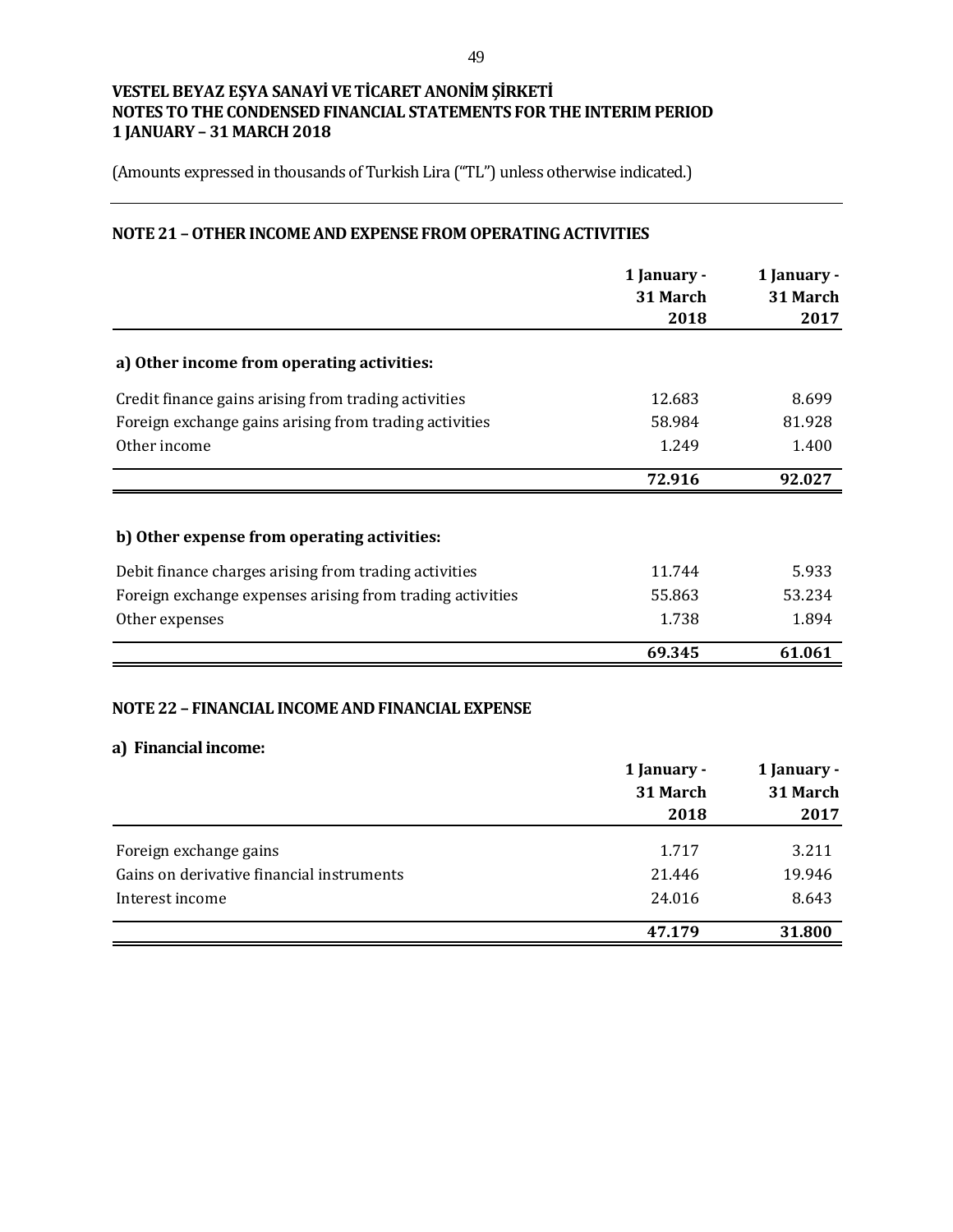(Amounts expressed in thousands of Turkish Lira ("TL") unless otherwise indicated.)

#### **NOTE 22 – FINANCIAL INCOME AND FINANCIAL EXPENSE (Cont'd)**

#### **b) Financial expense:**

|                                            | 1 January -<br>31 March | 1 January -<br>31 March |  |
|--------------------------------------------|-------------------------|-------------------------|--|
|                                            | 2018                    | 2017                    |  |
| Foreign exchange losses                    | 45.310                  | 21.509                  |  |
| Losses on derivative financial instruments | 14.615                  | 33.324                  |  |
| Interest expense                           | 11.249                  | 7.916                   |  |
| Other finance expenses                     | 50                      | 31                      |  |
|                                            | 71.224                  | 62.780                  |  |

### **NOTE 23 – TAXES ON INCOME (INCLUDING DEFERRED TAX ASSETS AND LIABILITIES)**

|                                                   |                  | 31 March 2018 31 December 2017 |
|---------------------------------------------------|------------------|--------------------------------|
| Corporation and income taxes<br>Prepaid taxes (-) | 3.975<br>(4.501) | 3.164<br>(4.414)               |
| Current income tax liabilities - net              | (526)            | (1.250)                        |
| Deferred tax assets                               | 10.598           | 5.681                          |

Corporate tax is applied on taxable corporate income, which is calculated from the statutory accounting profit by adding back non-deductible expenses and by deducting other exempt income. In addition to corporate taxes, companies should also calculate income withholding taxes on any dividends distributed at the rate of 15%, except for companies receiving dividends who are resident companies in Turkey. Undistributed dividends incorporated in share capital are not subject to income withholding taxes.

In Turkey, advance tax returns are filed on a quarterly basis at the rate of %20, until the 14th day of the following month and paid until the 17th day. Advance tax returns files within the year are offset against corporate income tax calculated over the annual taxable corporate income.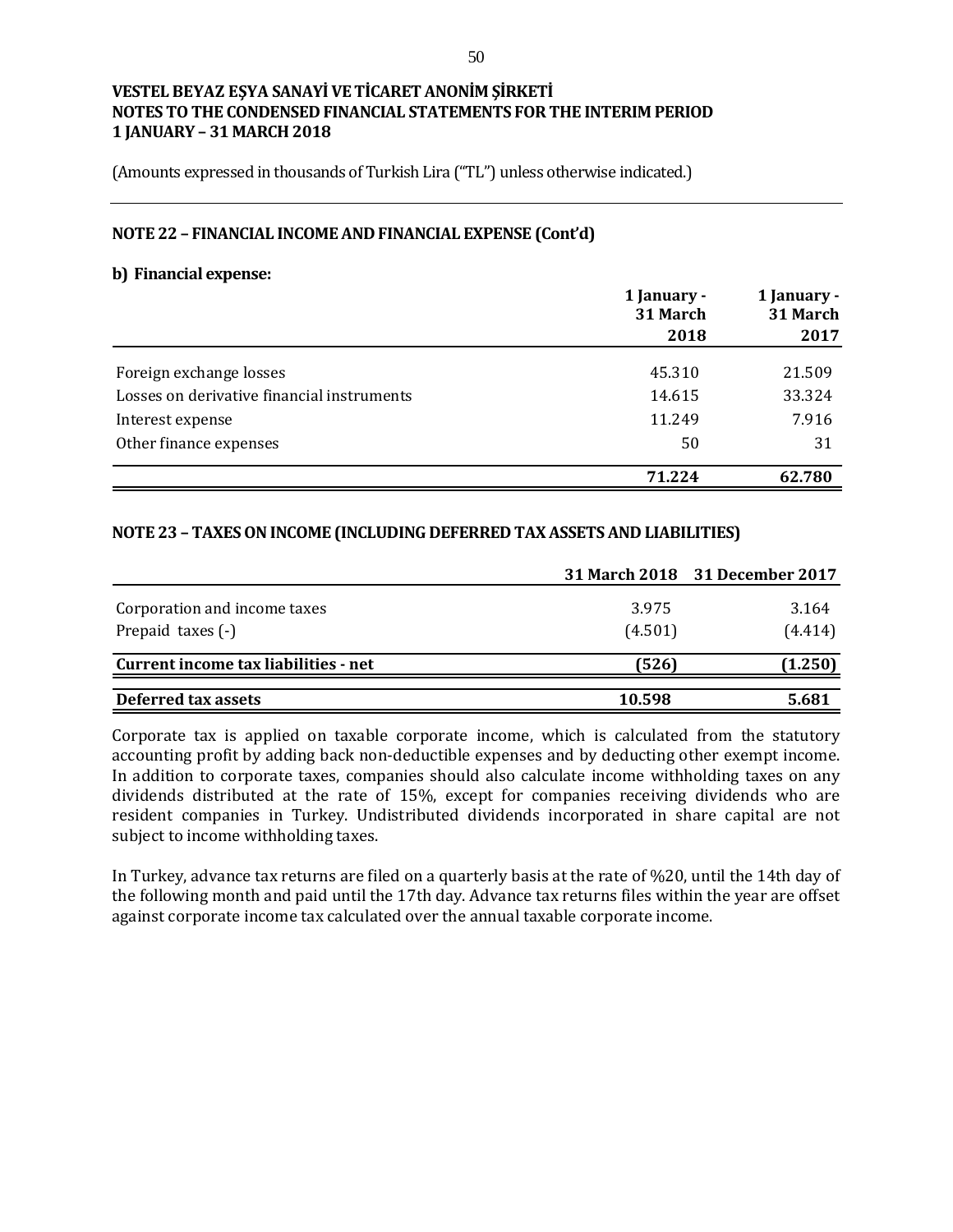(Amounts expressed in thousands of Turkish Lira ("TL") unless otherwise indicated.)

## **NOTE 23 – TAXES ON INCOME (INCLUDING DEFERRED TAX ASSETS AND LIABILITIES) (Cont'd)**

According to the Corporate Tax Law, 50% of the capital gains arising from the sale of tangible assets and investments in equity shares owned for at least two years are exempted from corporate tax on the condition that such gains are reflected in the equity.

Under the Turkish taxation system, tax losses can be carried forward to be offset against future taxable income for up to five years. Tax losses cannot be carried back.

There is no procedure for a final and definitive agreement on tax assessments. Tax returns are filed between 1-25 April following the close of the accounting year to which they relate. Tax authorities may however examine such returns and the underlying accounting records and may revise assessment within five years.

In accordance with the regulation numbered 7061, published in Official Gazette on 5 December 2017, corporate tax rate for the years 2018, 2019 and 2020 has increased from 20% to 22%. Therefore, deferred tax assets and liabilities as of 31 March 2018 are calculated with 22% tax rate for the temporary differences which will be realized in 2018, 2019 and 2020, and with 20% tax for those which will be realized after 2021 and onwards.

As of 1 January - 31 March 2018 and 2017 tax expense in the statement of income is as follows:

|                                  | 1 January -   | 1 January -   |  |
|----------------------------------|---------------|---------------|--|
|                                  | 31 March 2018 | 31 March 2017 |  |
| Current period tax expense       | (906)         | (1.012)       |  |
| Deferred tax benefit / (expense) | 1.850         | 967           |  |
| Total tax expense                | 944           | (45)          |  |

Due to modernization, plant extension and investments incentive documents in Manisa Organized Industrial Zone, the Company has reduced rate of corporate tax advantage.

### **Deferred tax assets and liabilities**

The Company recognizes deferred tax assets and liabilities based upon temporary differences arising between their financial statements prepared in accordance with CMB Communiqué II, No. 14.1 and their statutory financial statements. These temporary differences usually result from the recognition of revenue and expenses in different reporting periods for CMB Financial Reporting Standards and tax purposes.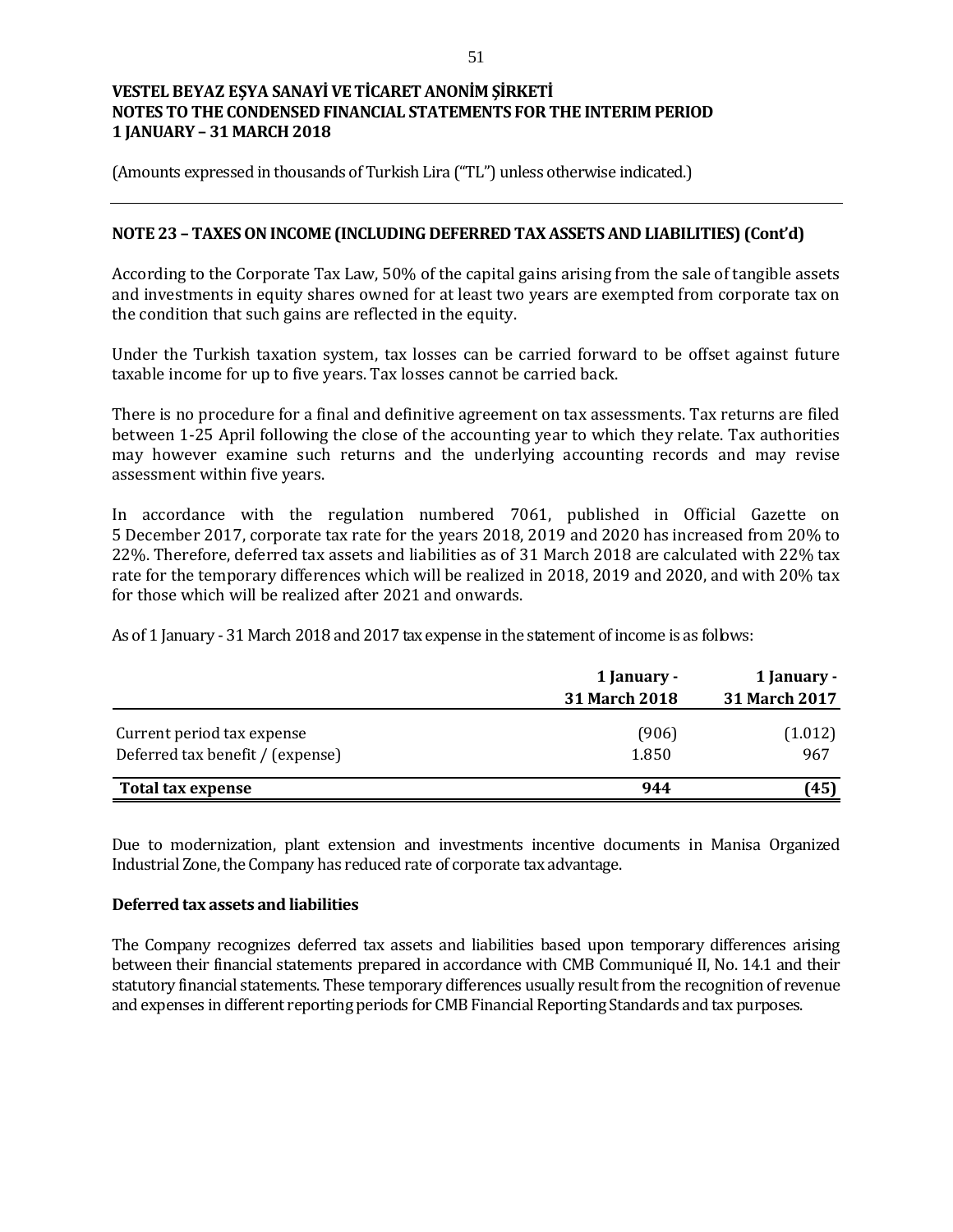(Amounts expressed in thousands of Turkish Lira ("TL") unless otherwise indicated.)

# **NOTE 23 – TAXES ON INCOME (INCLUDING DEFERRED TAX ASSETS AND LIABILITIES) (Cont'd)**

The breakdown of cumulative temporary differences and the resulting deferred tax assets and liabilities provided using principal tax rate as of the balance sheet dates is as follows:

|                                          |             | <b>Cumulative temporary</b> |          |              |
|------------------------------------------|-------------|-----------------------------|----------|--------------|
|                                          | differences |                             |          | Deferred tax |
|                                          | 31 March    | 31 December                 | 31 March | 31 December  |
|                                          | 2018        | 2017                        | 2018     | 2017         |
| Deferred tax assets                      |             |                             |          |              |
| <b>Employment termination benefits</b>   | (32.534)    | (31.749)                    | 6.507    | 6.350        |
| Provision for impairment on              |             |                             |          |              |
| inventories                              | (920)       | (1.175)                     | 202      | 258          |
| Derivative financial instruments         | (13.702)    | (5.968)                     | 3.014    | 1.313        |
| <b>Other</b>                             | (19.914)    | (14.436)                    | 4.381    | 3.176        |
|                                          |             |                             | 14.104   | 11.097       |
|                                          |             | <b>Cumulative temporary</b> |          |              |
|                                          |             | differences                 |          | Deferred tax |
|                                          | 31 March    | 31 December                 | 31 March | 31 December  |
|                                          | 2018        | 2017                        | 2018     | 2017         |
| <b>Deferred tax liabilites</b>           |             |                             |          |              |
| Useful life and valuation differences on |             |                             |          |              |
| property, plant and equipment and        |             |                             |          |              |
| intangible assets                        | 15.135      | 25.180                      | (3.027)  | (5.036)      |
| Other                                    | 2.395       | 1.900                       | (479)    | (380)        |
|                                          |             |                             | (3.506)  | (5.416)      |
| Deferred tax assets - net                |             |                             | 10.598   | 5.681        |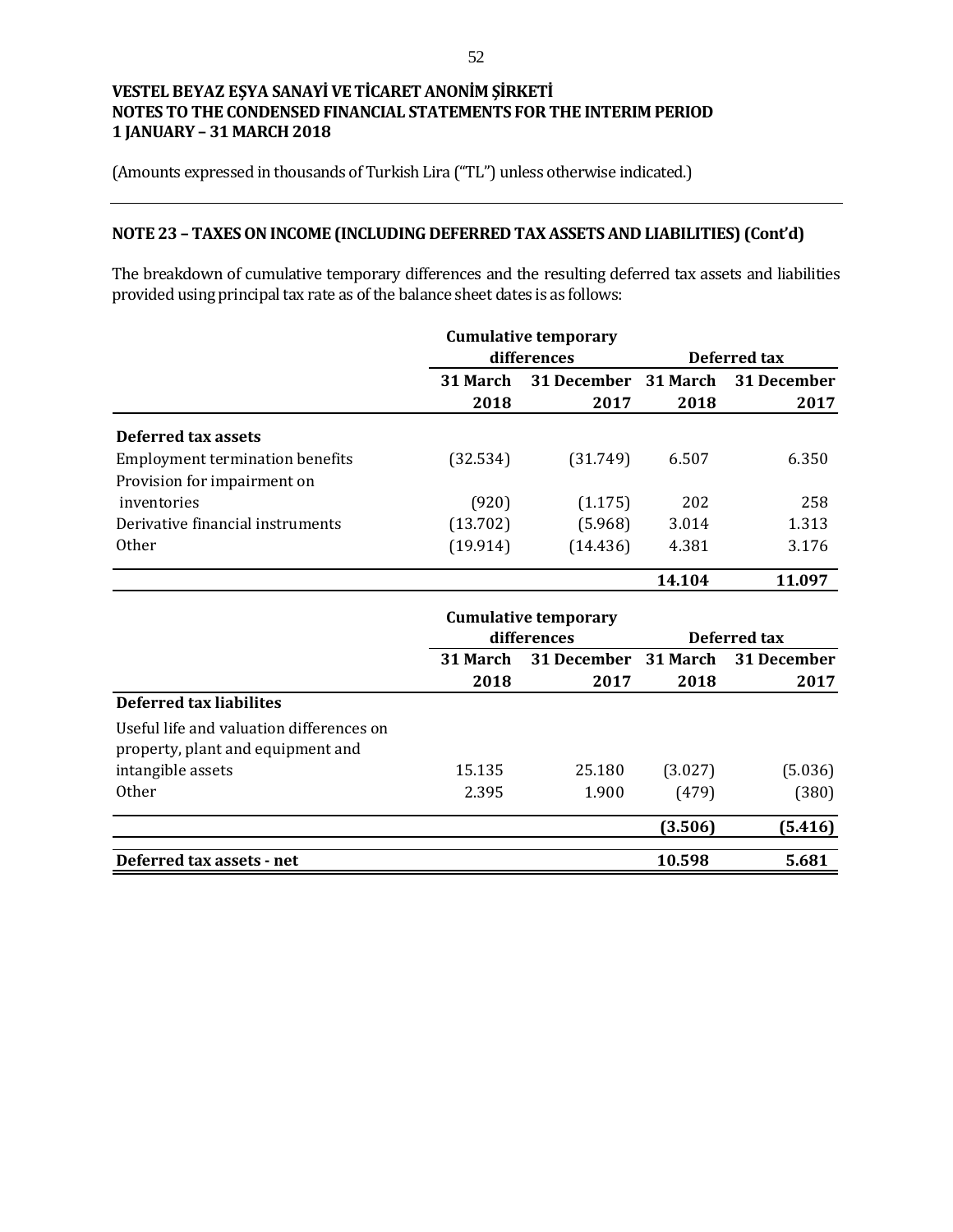(Amounts expressed in thousands of Turkish Lira ("TL") unless otherwise indicated.)

# **NOTE 23 – TAXES ON INCOME (INCLUDING DEFERRED TAX ASSETS AND LIABILITIES) (Cont'd)**

The movement of net deferred tax assets and liabilities is as follows:

|                                            | 1 January -          | 1 January -          |
|--------------------------------------------|----------------------|----------------------|
|                                            | <b>31 March 2018</b> | <b>31 March 2017</b> |
| Opening balance, 1 January                 | 5.681                | 2.056                |
| Tax expense recognized in income statement | 1.850                | 967                  |
| Recognized in shareholders' equity         | 3.067                | 2.643                |
| Deferred tax liabilities                   |                      |                      |
| at the end of the period, net              | 10.598               | 5.666                |

## **NOTE 24– EARNINGS PER SHARE**

|                                                                                                                                 | 1 January -<br>31 March<br>2018 | 1 January -<br>31 March<br>2017 |
|---------------------------------------------------------------------------------------------------------------------------------|---------------------------------|---------------------------------|
| Net (loss) / income attributable to equity holders of the parent<br>Weighted number of ordinary shares with a TL 1 of par value | 84.397                          | 72.728                          |
| (thousand shares)                                                                                                               | 190.000                         | 190.000                         |
|                                                                                                                                 | 0,44                            | 0,38                            |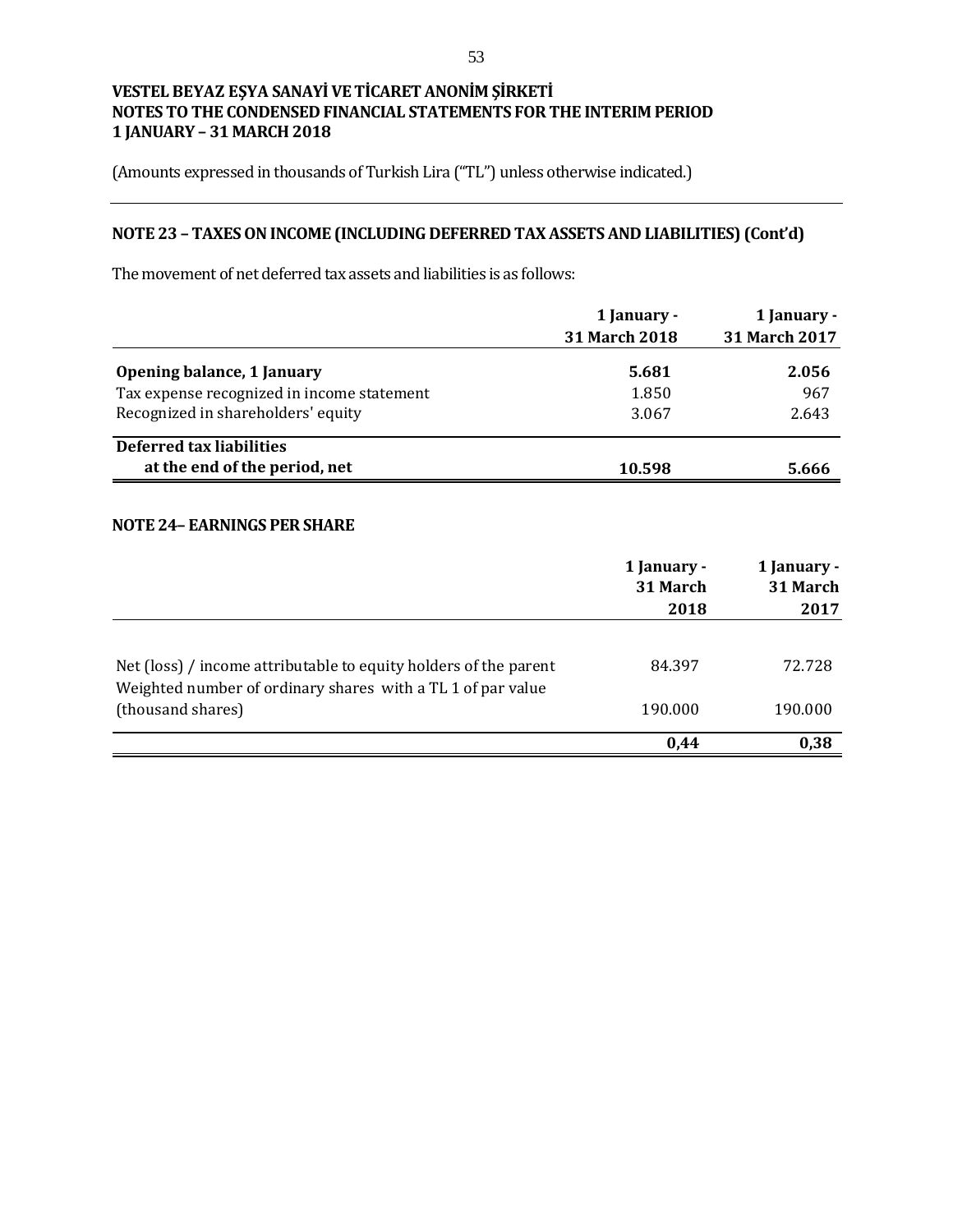(Amounts expressed in thousands of Turkish Lira ("TL") unless otherwise indicated.)

## **NOTE 25 – DERIVATIVE INSTRUMENTS**

|                                       | <b>31 March 2018</b> |                   | <b>31 December 2017</b> |                   |  |
|---------------------------------------|----------------------|-------------------|-------------------------|-------------------|--|
|                                       |                      | <b>Fair Value</b> |                         | <b>Fair Value</b> |  |
|                                       | Contract             | Assets /          | Contract                | Assets /          |  |
|                                       | amount               | (Liabilities)     | amount                  | (Liabilities)     |  |
| Derivative financial assets:          |                      |                   |                         |                   |  |
| <b>Held for trading</b>               |                      |                   |                         |                   |  |
| Forward foreign currency transactions | 220.013              | 2.096             | 211.078                 | 1.759             |  |
| <b>Cash flow hedge</b>                |                      |                   |                         |                   |  |
| Forward foreign currency transactions |                      |                   | 486.575                 | 2.250             |  |
| Derivative financial liabilities:     |                      |                   |                         |                   |  |
| <b>Held for trading</b>               |                      |                   |                         |                   |  |
| Forward foreign currency transactions | 440.807              | (431)             | 415.169                 | (5.993)           |  |
| <b>Cash flow hedge</b>                |                      |                   |                         |                   |  |
| Forward foreign currency transactions | 729.559              | (15.367)          | 282.893                 | (3.984)           |  |
|                                       | 1.390.379            | (13.702)          | 1.395.715               | (5.968)           |  |

### **NOTE 26 – FINANCIAL INSTRUMENTS AND FINANCIAL RISK MANAGEMENT**

## **Foreign currency risk:**

The Company is exposed to exchange rate risk due to its foreign currency denominated transactions. The main principle of foreign currency risk management is to maintain foreign exchange position at the level that minimizes the impact of foreign exchange fluctuations.

Derivative instruments are used in foreign currency risk management where necessary. In this respect the Company mainly prefers using foreign exchange forward contracts.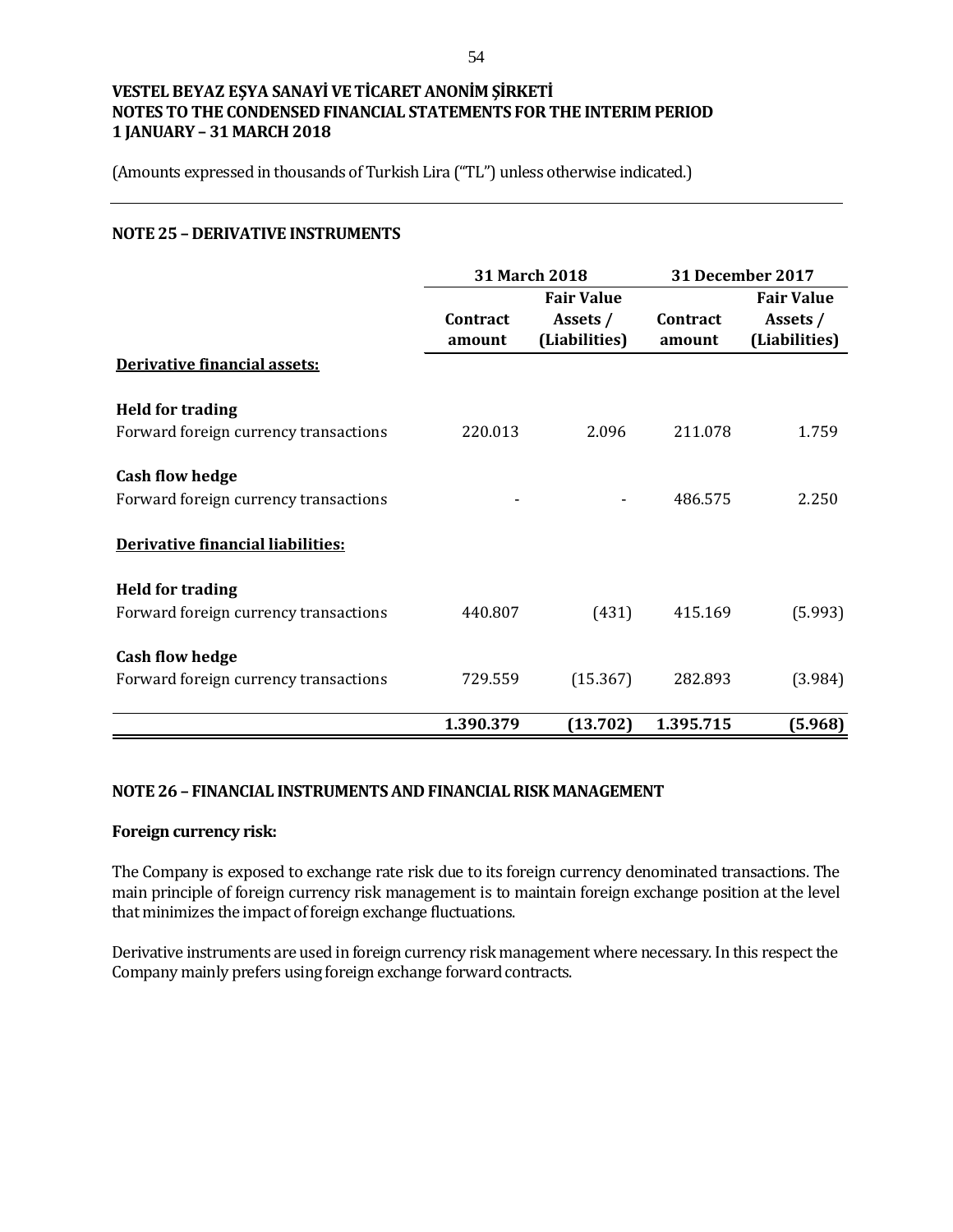(Amounts expressed in thousands of Turkish Lira ("TL") unless otherwise indicated.)

|                                               |            |            | Other (TL   |                      |
|-----------------------------------------------|------------|------------|-------------|----------------------|
| 31 March 2018                                 | <b>USD</b> | <b>EUR</b> | Equivalent) | <b>TL Equivalent</b> |
| 1. Trade receivables                          | 21.801     | 137.302    | 171         | 754.551              |
| 2a. Monetary financial assets (including      |            |            |             |                      |
| cash and cash equivalents)                    | 118        | 12.761     | 20          | 62.598               |
| 2b. Non-monetary financial assets             |            |            |             |                      |
| 3. Other                                      | 50         |            |             | 197                  |
| 4. Current assets (1+2+3)                     | 21.969     | 150.063    | 191         | 817.346              |
| 5. Trade receivables                          |            |            |             |                      |
| 6a. Monetary financial assets                 |            |            |             |                      |
| 6b. Non-monetary financial assets             | 470        | 3.887      | 364         | 21.139               |
| 7. Other                                      |            |            |             |                      |
| 8. Non-current assets (5+6+7)                 | 470        | 3.887      | 364         | 21.139               |
| 9. Total assets (4+8)                         | 22.439     | 153.950    | 555         | 838.485              |
| 10. Trade payables                            | 198.668    | 70.891     | 225         | 1.129.793            |
| 11. Financial liabilities                     |            | 97.137     |             | 472.793              |
| 12a. Other monetary liabilities               |            | 14.286     |             | 69.534               |
| 12b. Other non-monetary liabilities           |            |            |             |                      |
| 13. Current liabilities (10+11+12)            | 198.668    | 182.314    | 225         | 1.672.120            |
| 14. Trade payables                            |            | 986        |             | 4.799                |
| 15. Financial liabilities                     |            |            |             |                      |
| 16a. Other monetary liabilities               |            | 14.331     |             | 69.753               |
| 16b. Other non-monetary liabilities           |            |            |             |                      |
| 17. Non-current liabilities (14+15+16)        |            | 15.317     |             | 74.552               |
| 18. Total liabilities (13+17)                 | 198.668    | 197.631    | 225         | 1.746.672            |
| 19. Off-balance sheet derivative instruments/ |            |            |             |                      |
| net asset (liability) position (19a+19b)      | 278.845    | (141.103)  |             | 414.340              |
| 19a. Hedged total assets                      | 293.781    | 36.791     |             | 1.339.185            |
| 19b. Hedged total liabilities                 | (14.936)   | (177.894)  |             | (924.844)            |
| 20. Net foreign currency asset/ (liability)   |            |            |             |                      |
| position (9-18+19)                            | 102.616    | (184.784)  | 330         | (493.847)            |
| 21. Net foreign currency monetary asset/      |            |            |             |                      |
| (liability) position                          |            |            |             |                      |
| $(=1+2a+5+6a-10-11-12a-14-15-16a)$            | (176.749)  | (47.568)   | (34)        | (929.523)            |
| 22. Fair value of financial instruments used  |            |            |             |                      |
| in foreign currency hedging                   |            |            |             | (13.702)             |
| 23. Export                                    | 13.607     | 147.593    |             | 747.133              |
| 24. Import                                    | 87.822     | 53.096     | 243         | 582.110              |

## **NOTE 26– FINANCIAL INSTRUMENTS AND FINANCIAL RISK MANAGEMENT (Cont'd)**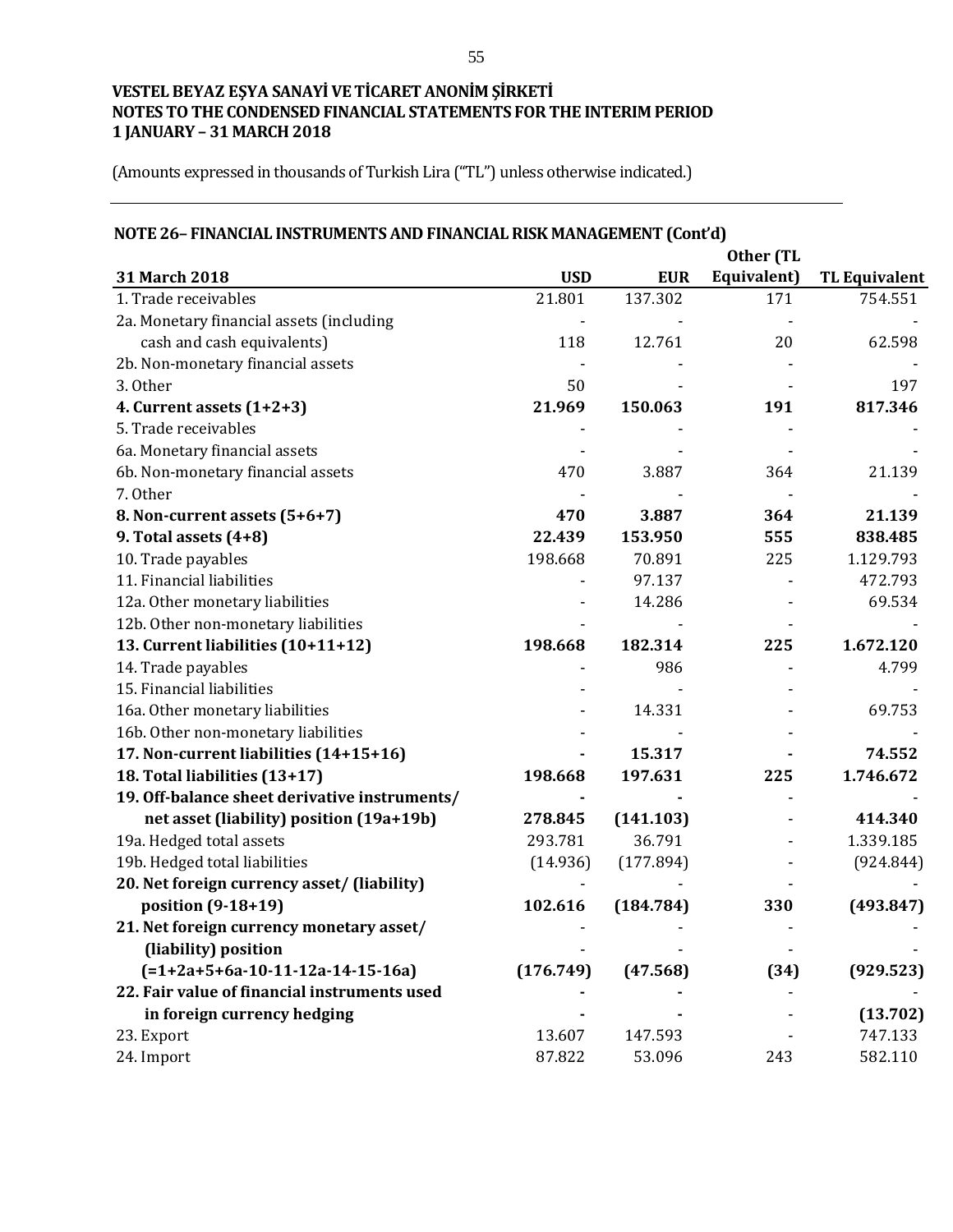(Amounts expressed in thousands of Turkish Lira ("TL") unless otherwise indicated.)

# **NOTE 26 – FINANCIAL INSTRUMENTS AND FINANCIAL RISK MANAGEMENT (Cont'd)**

|                                               | Other (TL  |            |             |                      |  |
|-----------------------------------------------|------------|------------|-------------|----------------------|--|
| 31 December 2017                              | <b>USD</b> | <b>EUR</b> | Equivalent) | <b>TL Equivalent</b> |  |
| 1. Trade receivables                          | 12.776     | 148.303    | 163         | 718.015              |  |
| 2a. Monetary financial assets (including      |            |            |             |                      |  |
| cash and cash equivalents)                    | 350        | 15.540     | 19          | 71.510               |  |
| 2b. Non-monetary financial assets             |            |            |             |                      |  |
| 3. Other                                      | 36.720     |            |             | 138.504              |  |
| 4. Current assets $(1+2+3)$                   | 49.846     | 163.843    | 182         | 928.029              |  |
| 5. Trade receivables                          |            |            |             |                      |  |
| 6a. Monetary financial assets                 |            |            |             |                      |  |
| 6b. Non-monetary financial assets             | 1.605      | 7.140      |             | 38.295               |  |
| 7. Other                                      |            |            |             |                      |  |
| 8. Non-current assets (5+6+7)                 | 1.605      | 7.140      |             | 38.295               |  |
| 9. Total assets $(4+8)$                       | 51.451     | 170.983    | 182         | 966.324              |  |
| 10. Trade payables                            | 180.221    | 56.166     | 46          | 933.439              |  |
| 11. Financial liabilities                     |            | 54.955     |             | 248.148              |  |
| 12a. Other monetary liabilities               |            | 14.286     |             | 64.508               |  |
| 12b. Other non-monetary liabilities           |            |            |             |                      |  |
| 13. Current liabilities (10+11+12)            | 180.221    | 125.407    | 46          | 1.246.095            |  |
| 14. Trade payables                            |            |            |             |                      |  |
| 15. Financial liabilities                     |            | 37.319     |             | 168.514              |  |
| 16a. Other monetary liabilities               |            | 21.775     |             | 98.325               |  |
| 16b. Other non-monetary liabilities           |            |            |             |                      |  |
| 17. Non-current liabilities (14+15+16)        |            | 59.094     |             | 266.839              |  |
| 18. Total liabilities (13+17)                 | 180.221    | 184.501    | 46          | 1.512.934            |  |
| 19. Off-balance sheet derivative instruments/ |            |            |             |                      |  |
| net asset (liability) position (19a+19b)      | 261.830    | (187.019)  |             | 143.112              |  |
| 19a. Hedged total assets                      | 279.575    | 55.072     |             | 1.303.207            |  |
| 19b. Hedged total liabilities                 | (17.745)   | (242.091)  |             | (1.160.094)          |  |
| 20. Net foreign currency asset/ (liability)   |            |            |             |                      |  |
| position (9-18+19)                            | 133.060    | (200.537)  | 136         | (403.498)            |  |
| 21. Net foreign currency monetary asset/      |            |            |             |                      |  |
| (liability) position                          |            |            |             |                      |  |
| $(=1+2a+5+6a-10-11-12a-14-15-16a)$            | (167.095)  | (20.658)   | 136         | (723.409)            |  |
| 22. Fair value of financial instruments used  |            |            |             |                      |  |
| in foreign currency hedging                   |            |            |             | (5.968)              |  |
| 23. Export                                    | 29.144     | 671.923    |             | 2.841.516            |  |
| 24. Import                                    | 261.603    | 200.443    | 1.408       | 1.776.031            |  |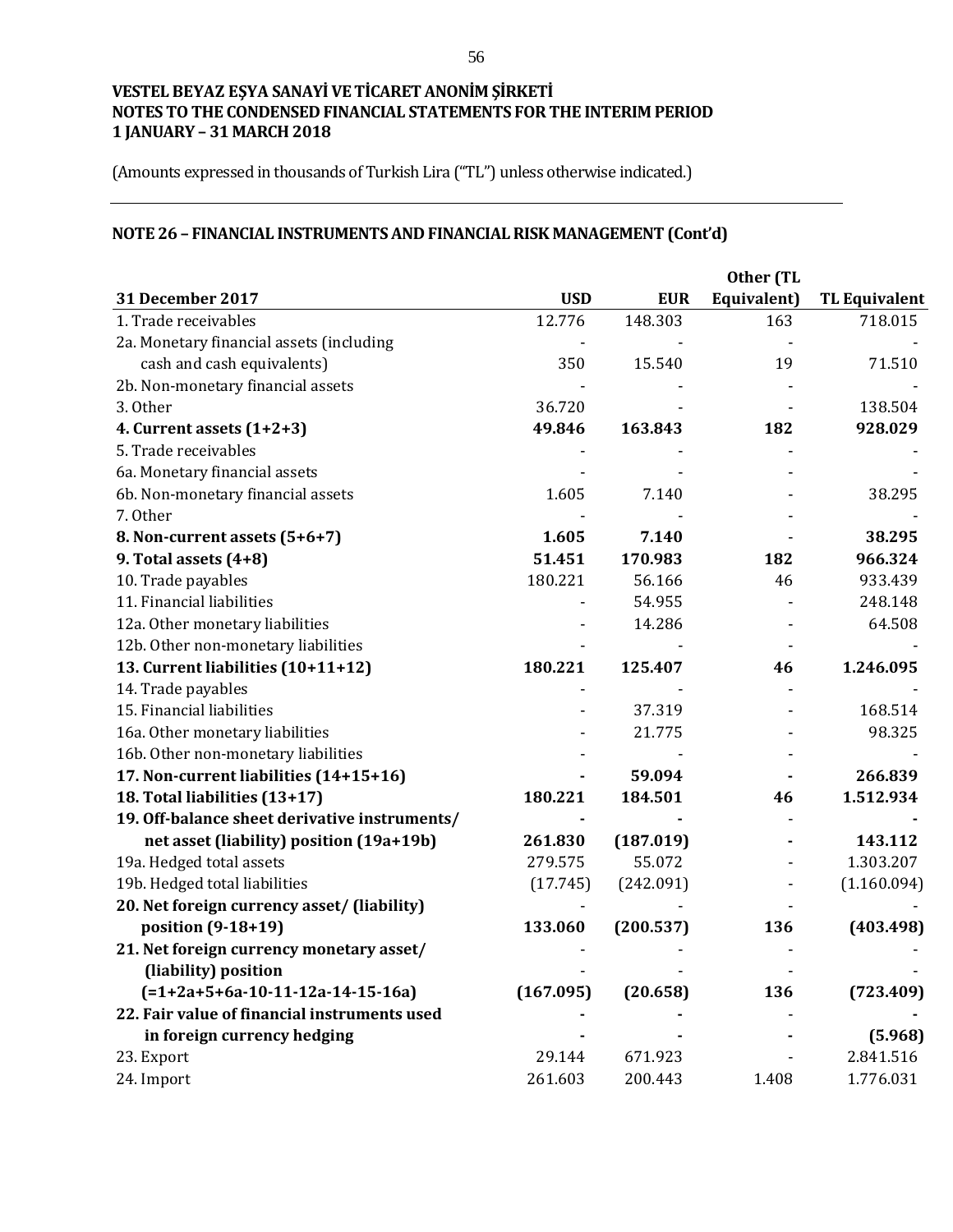(Amounts expressed in thousands of Turkish Lira ("TL") unless otherwise indicated.)

## **NOTE 26 – FINANCIAL INSTRUMENTS AND FINANCIAL RISK MANAGEMENT (Cont'd)**

As of 31 March 2018 and 31 December 2017, sensitivity analysis of foreign exchange rate tables is presented below, secured portions include impact of derivative instruments.

|                                              | Gain / Loss                         |                                     | Equity                              |                                     |  |
|----------------------------------------------|-------------------------------------|-------------------------------------|-------------------------------------|-------------------------------------|--|
| 31 March 2018                                | Foreign<br>exchange<br>appreciation | Foreign<br>exchange<br>depreciation | Foreign<br>exchange<br>appreciation | Foreign<br>exchange<br>depreciation |  |
| +/-10% fluctuation of USD rate:              |                                     |                                     |                                     |                                     |  |
| USD net asset / liability                    | (69.796)                            | 69.796                              | (69.796)                            | 69.796                              |  |
| Secured portion from USD risk (-)            | 37.127                              | (37.127)                            | 109.610                             | (109.610)                           |  |
| <b>USD</b> net effect                        | (32.669)                            | 32.669                              | 39.814                              | (39.814)                            |  |
| +/-10% fluctuation of EUR rate:              |                                     |                                     |                                     |                                     |  |
| EUR net asset / liability                    | (23.153)                            | 23.153                              | (23.153)                            | 23.153                              |  |
| Secured portion from EUR risk (-)            | 5.199                               | (5.199)                             | (68.821)                            | 68.821                              |  |
| <b>EUR</b> net effect                        | (17.954)                            | 17.954                              | (91.974)                            | 91.974                              |  |
| +/-10% fluctuation of other currency rates:  |                                     |                                     |                                     |                                     |  |
| Other currencies net asset / liability       | (3)                                 | 3                                   | (3)                                 | 3                                   |  |
| Secured portion from other currency risk (-) |                                     |                                     |                                     |                                     |  |
| Other currency net effect                    | (3)                                 | 3                                   | (3)                                 | 3                                   |  |